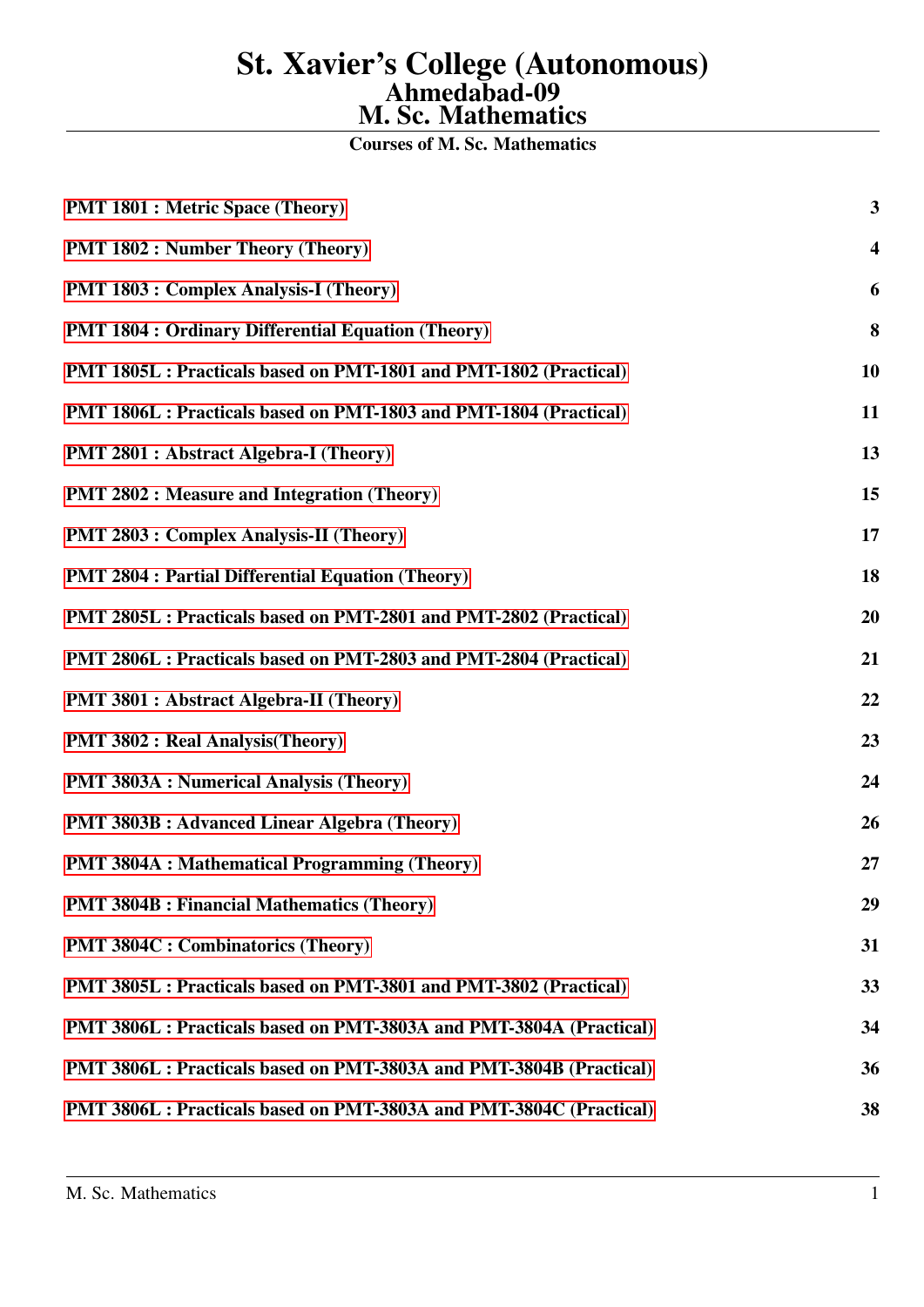# St. Xavier's College (Autonomous) Ahmedabad-09 M. Sc. Mathematics

| PMT 3806L : Practicals based on PMT-3803B and PMT-3804A (Practical) | 40 |
|---------------------------------------------------------------------|----|
| PMT 3806L : Practicals based on PMT-3803B and PMT-3804B (Practical) | 42 |
| PMT 3806L : Practicals based on PMT-3803B and PMT-3804C (Practical) | 44 |
| <b>PMT 4801 : Advanced Calculus (Theory)</b>                        | 46 |
| <b>PMT 4802 : Functional Analysis (Theory)</b>                      | 47 |
| <b>PMT 4803A : Advanced Numerical Analysis (Theory)</b>             | 48 |
| <b>PMT 4803B : Mathematical Methods (Theory)</b>                    | 50 |
| <b>PMT 4804A : Graph Theory (Theory)</b>                            | 51 |
| <b>PMT 4804B : Quantitative Techniques (Theory)</b>                 | 52 |
| <b>PMT 4804C: Differential Geometry (Theory)</b>                    | 54 |
| PMT 4805L : Practicals based on PMT-4801 and PMT-4802 (Practical)   | 55 |
| PMT 4806L : Practicals based on PMT-4803A and PMT-4804A (Practical) | 56 |
| PMT 4806L : Practicals based on PMT-4803A and PMT-4804B (Practical) | 57 |
| PMT 4806L : Practicals based on PMT-4803A and PMT-4804C (Practical) | 59 |
| PMT 4806L : Practicals based on PMT-4803B and PMT-4804A (Practical) | 61 |
| PMT 4806L : Practicals based on PMT-4803B and PMT-4804B (Practical) | 62 |
| PMT 4806L : Practicals based on PMT-4803B and PMT-4804C (Practical) | 64 |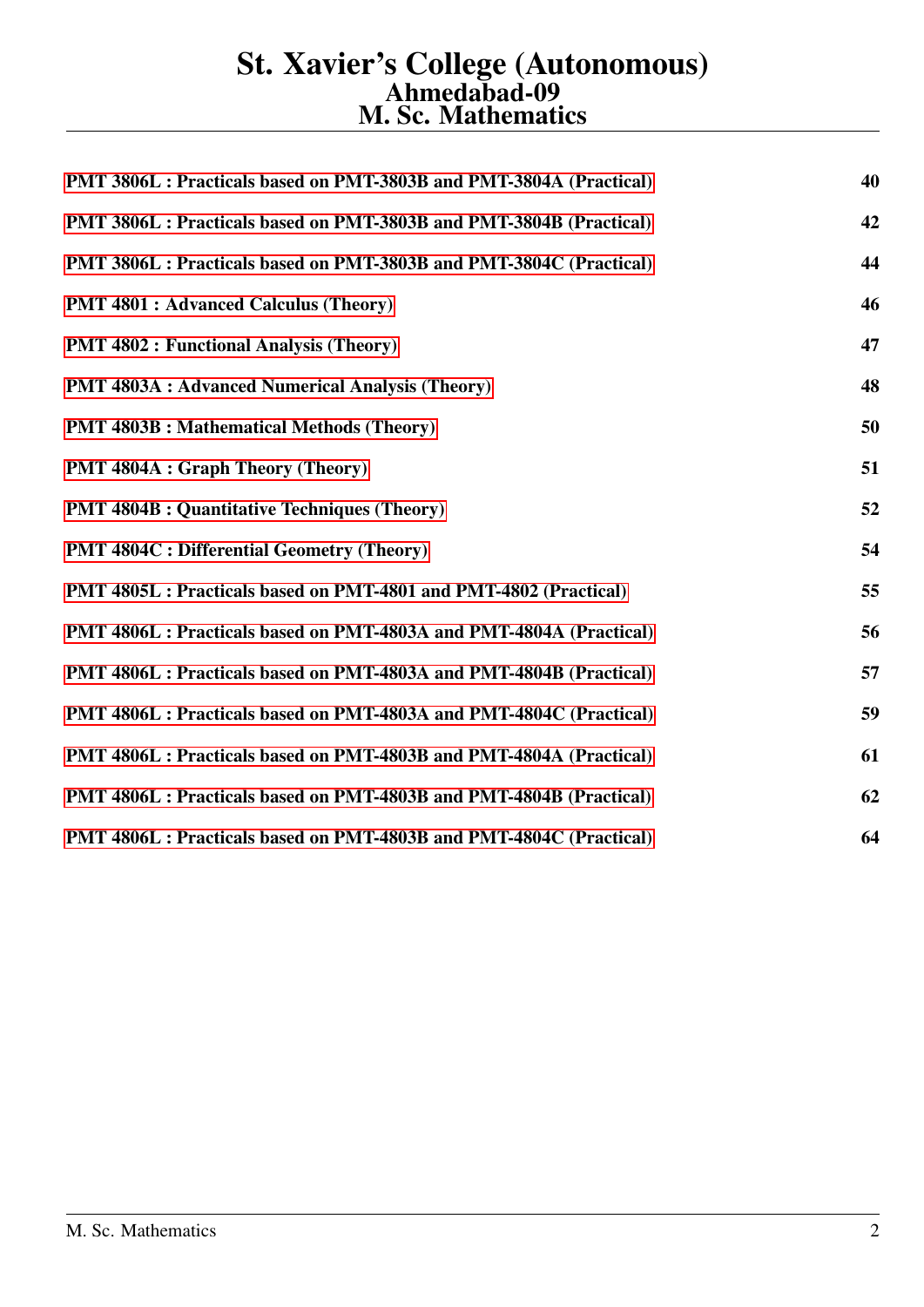# <span id="page-2-0"></span>Semester: I

Metric Space (Theory) and the contract of the Course Code: PMT 1801 No. of Credits: 04 Learning Hours: 60 Hours

## Course Outcomes:

- CO1 Student will be able to identify and exemplify metrics and topologies.
- CO2 Student will be able to test the convergence of sequence in different metric spaces.
- CO3 Student will be able to obtain closure, interior and boundary of a subset of different metric spaces.
- CO4 Student will be able to identify and exemplify continuous functions in different means.
- CO5 Student will be able to identify and exemplify compact and connected subsets of different metric spaces.
- Unit 1: Metric and Metric Spaces, Metric from an inner product and a norm, Open balls and Open sets, Equivalent metrics, Interior of a set, Subspace topology. (Omit proofs of Cauchy-Schwarz, Young's, Hlder's and Minkowski's inequalities).
- Unit 2: Convergence of a sequence, Limit and Cluster points, Bolzano-Weierstrass Theorem, Cauchy sequences and Completeness, Bounded sets, Dense sets, Basis, Boundary of a set.
- Unit 3: Continuous functions, Equivalent definition of continuity, Distance between two sets, Urysohn's Lemma for metric space, Gluing Lemma, Topological property, Uniform continuity, Limit of a function, Open and closed maps.
- Unit 4: Compact spaces and their properties, Continuous functions on Compact spaces, Characterization of compact metric spaces, connected spaces, Product of two connected spaces, Path connected spaces.

### Text books:

1. Chapter 1 to 5 from Topology of Metric Spaces, S. Kumaresan, Narosa Publishing House, 2005.

- 1. Introduction to Real Analysis, R. G. Bartle and D. R. Sherbert, (3rd edition), John Wiley & Sons (ASIA), 2000.
- 2. Principles of Mathematical Analysis, Walter Rudin, (3rd edition), International Student Edition, McGraw-Hill,1985.
- 3. Various Articles on Topology, S. Kumaresan available at http://math.mu.ac.in/mtts/downloads.html/.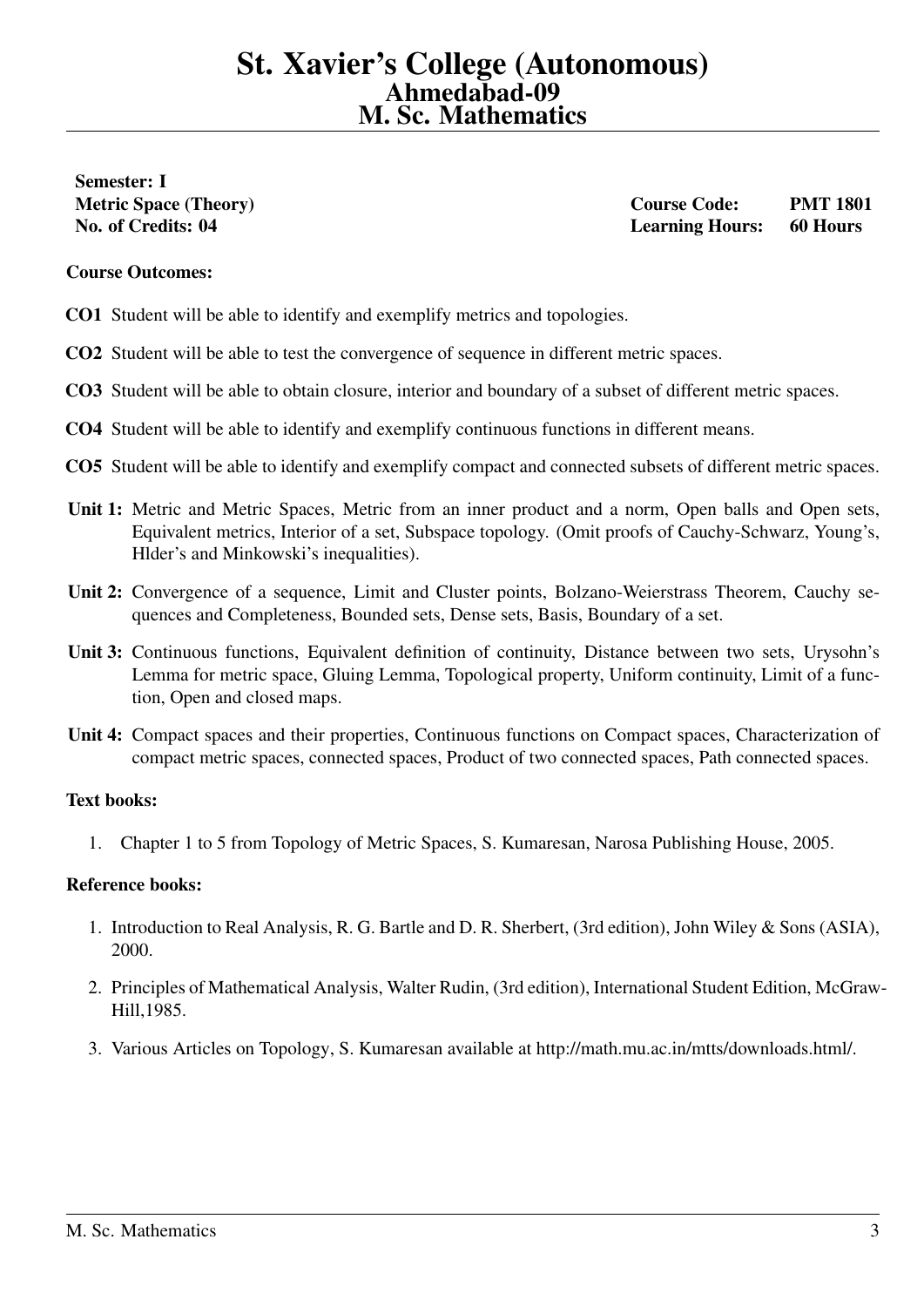<span id="page-3-0"></span>Semester: I

Number Theory (Theory) Course Code: PMT 1802 No. of Credits: 04 Learning Hours: 60 Hours

#### Course Outcomes:

- CO1 Student will gain working knowledge of fundamentals of theory of numbers.
- CO2 Student will be able to solve different mathematical problems using the nature of numbers.
- CO3 Student will be able to apply number theory in different area of mathematics.
- CO4 Student will be able to use some number theoretic functions in solving some mathematical problems.
- Unit 1: (Divisibility): Foundations, Division algorithm, greatest common divisor, Euclid's algorithm, Fundamental Theorem, Properties of primes.
- Unit 2: (Arithmetical Functions): The function [x], multiplicative functions, Euler's (totient) function  $\phi(n)$ , The Mobius function  $\mu(n)$ , The functions  $\tau(n)$  and  $\sigma(n)$ . Brief introduction of convolution of arithmetical functions, perfect numbers.
- Unit 3: (Congruences): Definitions, Chinese-Remainder theorem,Theorems of Fermat and Euler, Wilson's theorem, Lagrange's theorem.
- Unit 4: (Miscellaneous Topics): Finite, infinite continued Fractions, linear Diophantine equations, Pell's equations, Pythagorean triples, brief introduction of Fermat's last theorem. The order of an integer modulo, Primitive roots, indices. Legendre Symbol and its properties, Quadratic Reciprocity Law.

### Text books:

1. A Concise introduction to the Theory of Numbers, Alan Baker (Cambridge Uni. Press,Cambridge).

- 1. An introduction to the Theory of Numbers (5th edition) by Ivan Nivan, H. S. Zuckerman, H.L. Montgomery (John Wiley & Sons Inc.)
- 2. Elementary Number theory (Sixth edition) by David M. Burton, Tata McGraw-Hill Publishing Co. Ltd., New Delhi
- 3. Number Theory, S. G. Telang, Tata Mc Graw Hill,1996.
- 4. Elementary Theory of Numbers, C. Y. Hsiung, Allied Publishers Ltd.-India.
- 5. Number Theoryz, George E. Andrews, Hindustan Publishing Corporation-Delhi.
- 6. Elementary Number Theory, Gareth A. Jones & J. Mary Jones, Springer Verlag.
- 7. Number Theory, J. Hunter, Oliver and Boyd-London.
- 8. Beginning Number Theory, Neville Robbins, Narosa Pub. House New Delhi.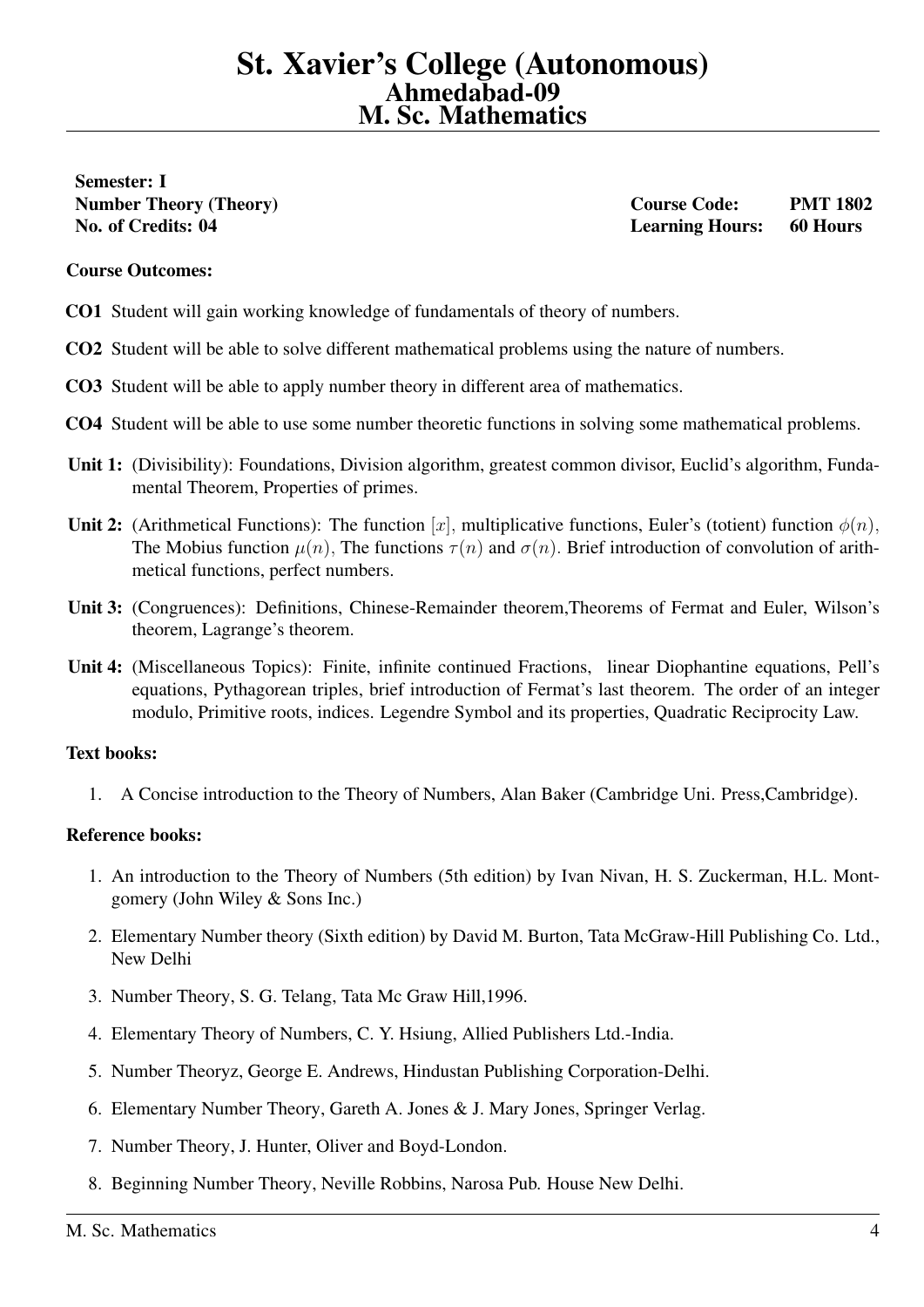- 9. Introduction to the theory of Numbers, G. H. Hardy & E. M. Wright, Oxford Uni. Press
- 10. Higher Algebra, S. Barnard & J. M. Child, Macmillan India Ltd
- 11. Elements of Number Theory, I. M. Vinogradov, Dover Pub. Inc.
- 12. Elementary Number Theory in Nine chapters, James J. Tattersall, Cambridge Uni Press
- 13. A first course in Theory of Numbers, K. C. Chowdhary, Asian Books Pvt Ltd New Delhi.
- 14. 1001 problems in Classical Number Theory, Jean Marie De Konick Armed Mercier, AMS.
- 15. An Excursion in Mathematics, M. R. Modak, S. A. Katre, V. V. Acharyaand, V. M. Sholapurkar, Bhaskaracharya Pratishthana, Pune.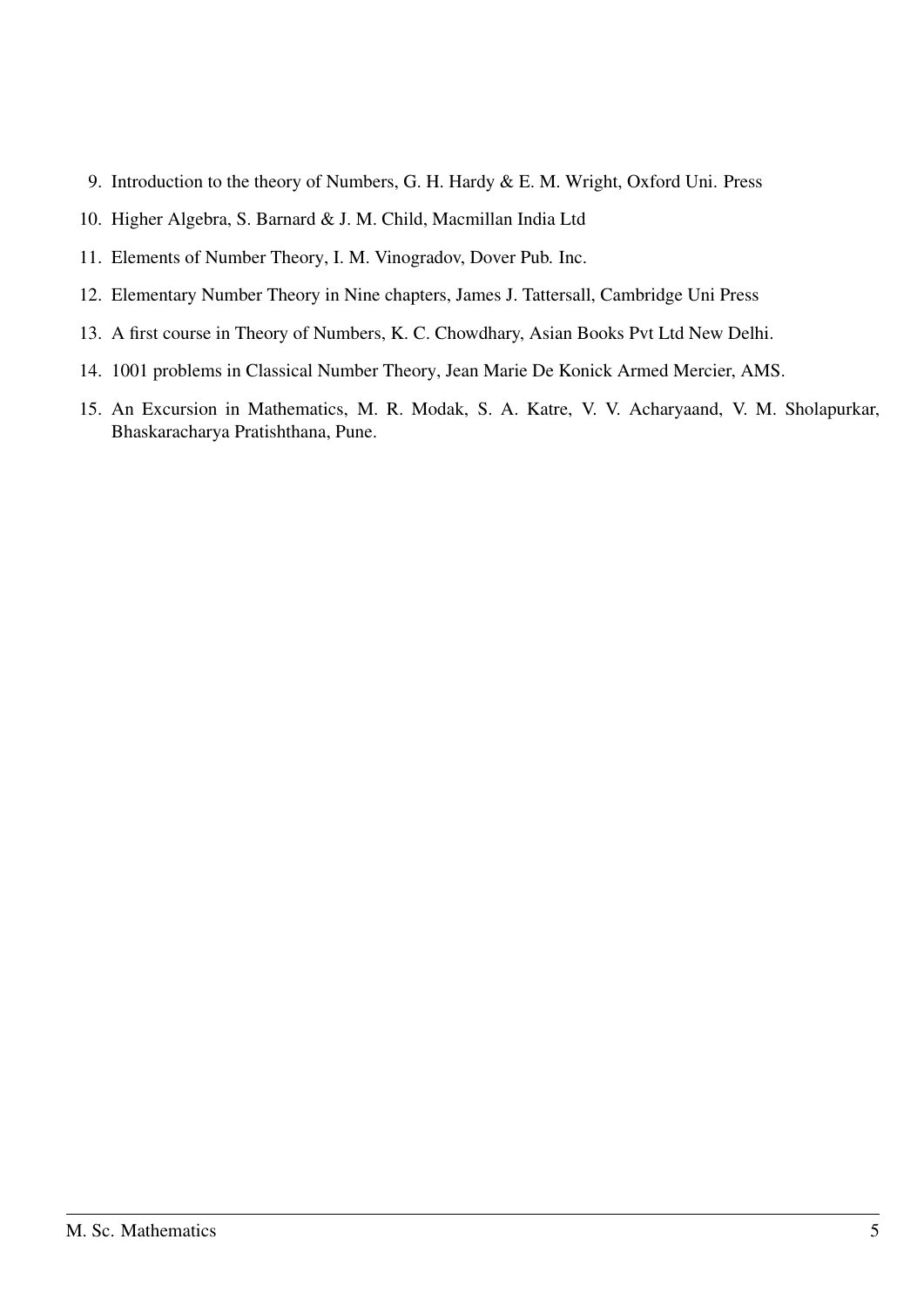<span id="page-5-0"></span>Semester: I No. of Credits: 04 Learning Hours: 60 Hours

Complex Analysis-I (Theory) Course Code: PMT 1803

#### Course Outcomes:

- CO1 Students will be able to perform operations on complex numbers.
- CO2 Students will be able to express complex numbers in polar form and obtain roots of complex numbers.
- CO3 Students will be able to identify and exemplify continuous functions, differentiable functions and analytic functions.
- CO4 Students will be able to evaluate logarithms of nonzero complex numbers and exponentials and integral powers of complex numbers.
- CO5 Students will be able to evaluate integrals of complex functions.
- Unit 1: Basic definitions and notations, Algebraic properties, Polar coordinates, Euler's formula, Products and Quotients in exponential form, Roots of complex Numbers, Continuous complex functions, Limits involving point at infinity.
- Unit 2: Differentiable complex functions, Cauchy-Riemann equations, Harmonic functions of two variables, Reflection principle.
- Unit 3: Elementary functions, Contours, Contour integrals, Anti-derivatives.
- Unit 4: Cauchy-Goursat theorem, simply connected domain, Multiply connected domains, Cauchy's integral formula and its extension, Liouville's theorem, Fundamental theorem of Algebra, Maximum moduli principle of functions.

#### Text books:

1. Complex variables and Applications (8th edition). J. W. Brown and R. V. Churchill, McGraw Hill. International Edition 2009. ISBN: 978-007-126328-3. OR MHID: 007-126328-4.

- 1. Introduction to Functions of Complex Variable, C. J. Hamilton, Marcel Dekker Inc. NewYork.
- 2. Complex Analysis, I. Stewart and David Tall, Cambridge University Press.
- 3. Complex Analysis, J. C. Duncan, John Wiley & Sons, London.
- 4. Complex Analysis, Lars Ahlfors, McGraw Hills. Indian Edition.
- 5. Functions of One Complex Variable, John B. Conway, Narosa Publishing house,2002.
- 6. Foundations of Complex Analysis, S. Ponnusamy, Narosa Publishing house,2005.
- 7. Complex Variables (Theory and applications), H. S. Kasana, Prentice-Hall of India Pvt. Ltd.,2006.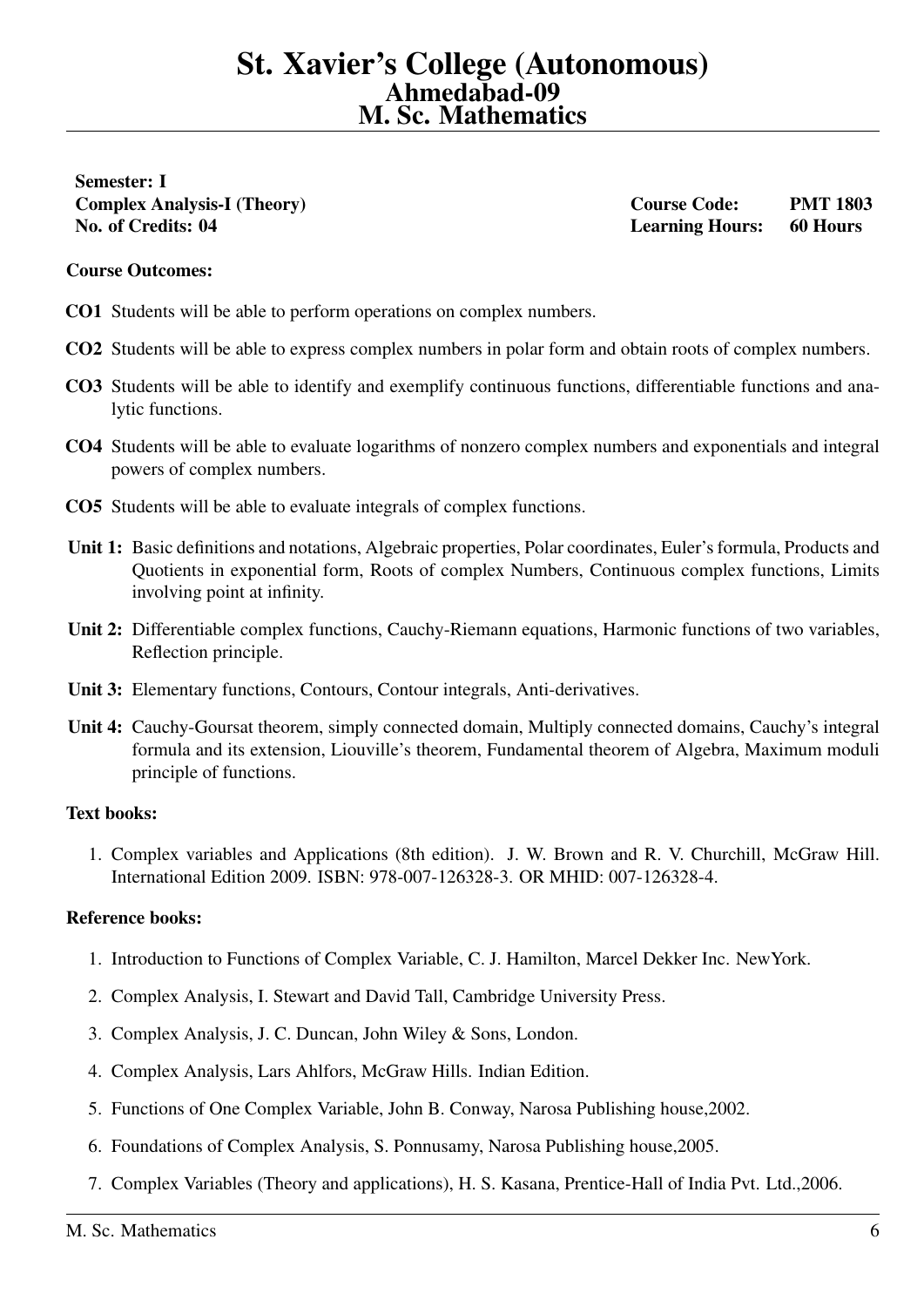- 8. Compex Analysis for Mathematics and Engineering, John H. Mathews and Russel Howell, Narosa Publishing house.
- 9. Theory & problems of Complex Analysis, Murray R. Spiegel, McGraw-Hill Co. (Metric Editions)
- 10. Complex Analysis, Serge Lang, (Third Edition), Springer
- 11. Principles of Mathematical Analysis, Walter Rudin, McGraw-Hill, India.
- 12. The Elements of Complex Analysis,(Second Edition), B. Choudhary, Wiley Eastern Ltd, New Delhi, 1992
- 13. An introduction to complex analysis, A. R. Shastri, Macmillan.
- 14. Theory of complex functions, R. Remmert, Springer.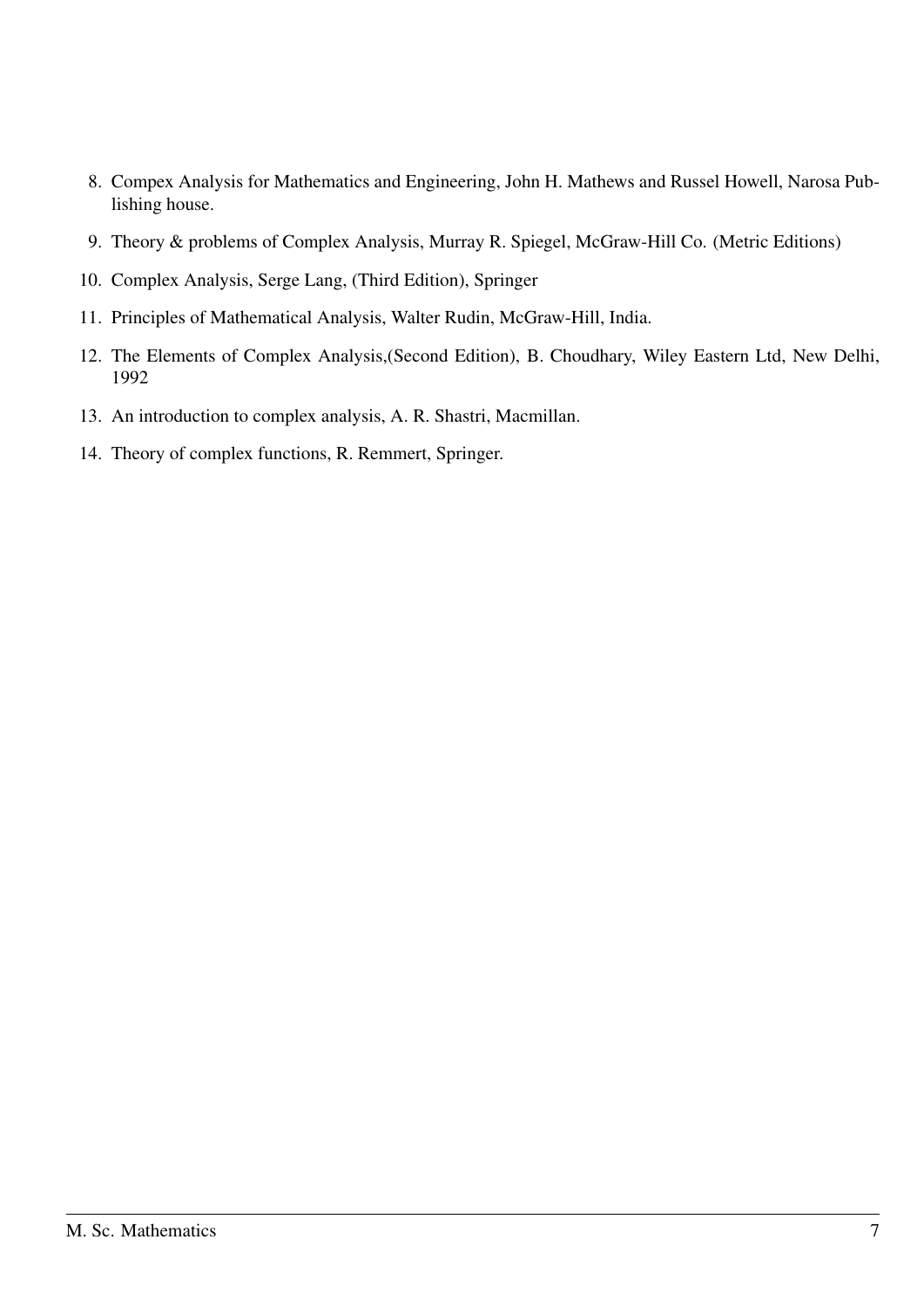<span id="page-7-0"></span>Semester: I Ordinary Differential Equation (Theory) Course Code: PMT 1804 No. of Credits: 04 Learning Hours: 60 Hours

# Course Outcomes:

- CO1 Students will be able to formulate ordinary differential equations.
- CO2 Students will be able to solve ordinary differential equations.
- CO3 Students will be able to solve ordinary differential equations using power series.
- CO4 Students will be able to solve some real-life problems using ordinary differential equations.
- Unit 1: Review of second order linear equations. Series solutions of first order equations, Second order linear equations, ordinary points.
- Unit 2: Second order linear equations: regular singular points, Gauss's hypergeometric equation, the point at infinity.
- Unit 3: Hermite polynomials, Chebyshev polynomials and the minimax property. Legendre polynomials, properties of Legendre polynomials.
- Unit 4: Bessel functions, properties of Bessel functions; Bessel's integral formula. Existence and uniqueness of solutions: the method of successive approximations, Picard's theorem, systems of equations.

# Text books:

- 1. Differential Equations with Applications and Historical Notes, 2nd Edition, G. F. Simmons, Tata McGraw-Hill Publishing Co. Ltd., 2008.
- 2. Chapter 5 (Omit Appendices C and E), Chapter 8 (Omit Appendices A and B), Chapter 13.

- 1. Introduction to Ordinary Differential Equations, A. L. Rabenstein, Academic Press.
- 2. Advanced Engineering Mathematics (8thEdition) Erwin Kreyszig, Wiley-India,2008.
- 3. An Introduction to Ordinary Differential Equations, E. A. Coddington,Prentice Hall of India, 2001.
- 4. Textbook of Ordinary Differential Equations, S. G. Deo, V. Lakshmikantham and V. Raghavendra, Tata McGraw Hill Book Co., 1997.
- 5. Differential Equations, S. L. Ross, John Wiley & Sons,2004.
- 6. Ordinary differential equations, Birkhoff G and Rota G.C., Boston,1962
- 7. AnintroductiontoDifferentialEquations, SaberN.Elaydi,Springerverlag, Second edition, 1995.
- 8. Ordinary Differential Equations, V.I. Arnold, Prentice-Hall of India, New Delhi,1998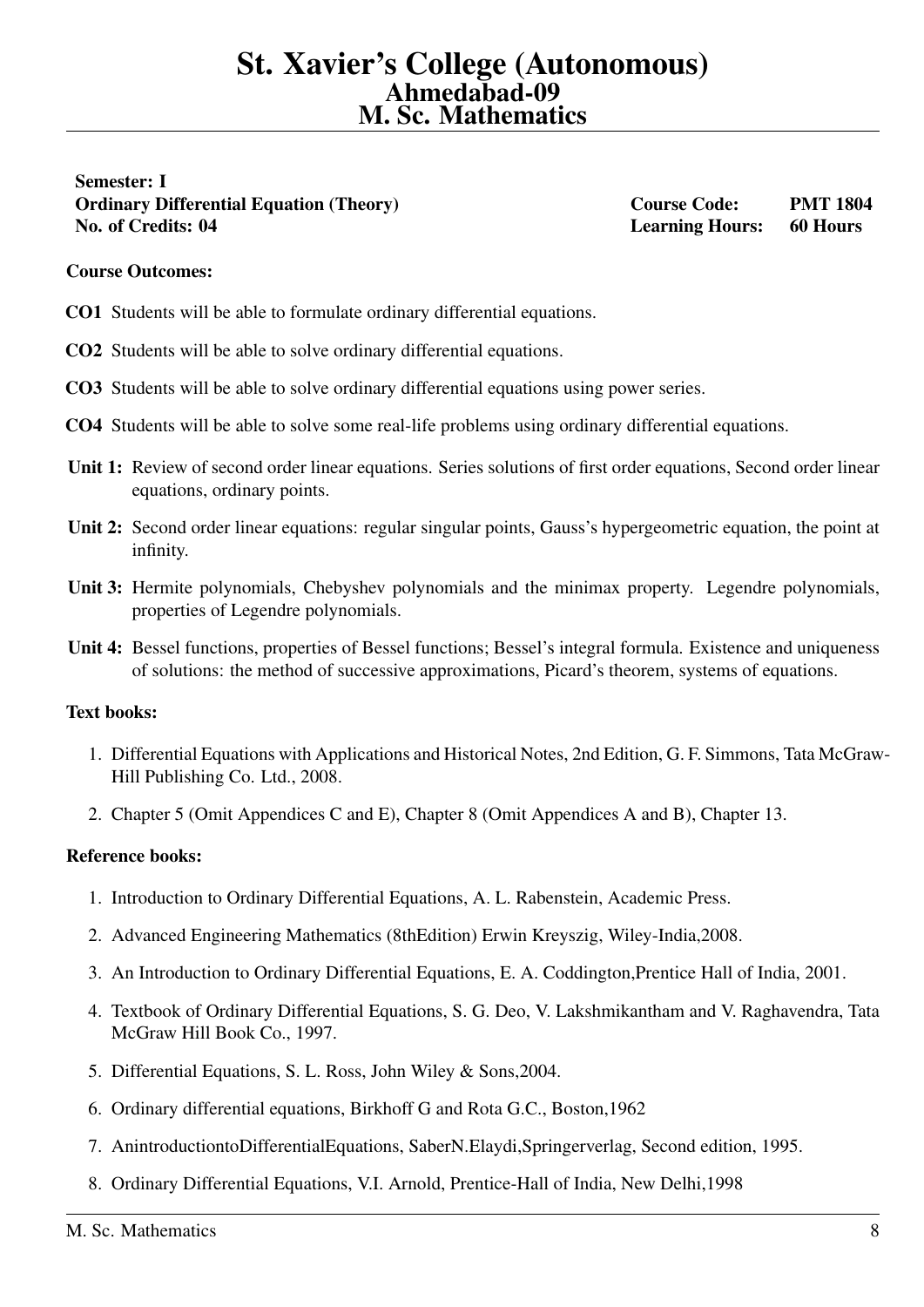- 9. Ordinary Differential Equation, Walter.
- 10. Theory of ordinary differential equations, E.A. Codington, N. Levinson, Tata McGraw-Hill, India.
- 11. Lectures on ordinary differential equations, Hurewicz W., M.I.T. Press
- 12. I. N., Elements of Partial Differential Equations, Sneddon, McGraw-Hill Publ. Co., 1957.
- 13. Introduction to Ordinary Differential Equations, Rabenstein, A. L., Academic Press.
- 14. Ordinary Differential Equations: A First Course, Somasundaram, D. Narosa Publ. House, New Delhi, 2002.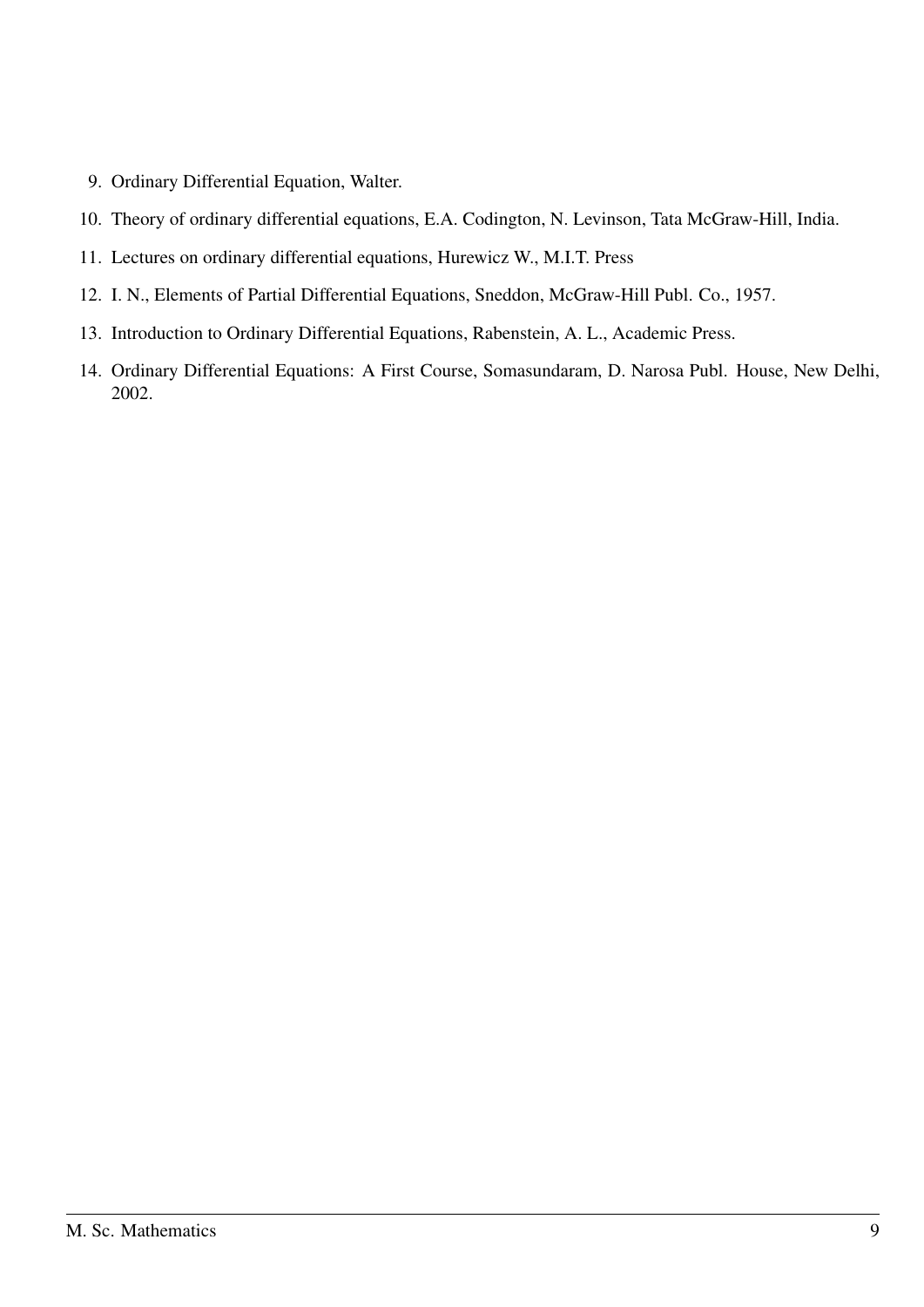# <span id="page-9-0"></span>Semester: I Practicals based on PMT-1801 and PMT-1802 (Practical) Course Code: PMT 1805L No. of Credits: 06 **Learning Hours:** 90 Hours: 1998 **Learning Hours: 1998** Hours: 1998 **Hours:** 1998 **Hours:** 1998 **Hours:** 1998 **Hours:** 1998 **Hours:** 1998 **Hours:** 1998 **Hours:** 1998 **Hours:** 1998 **Hours:** 1998 **Hours:**

#### Course Outcomes:

- CO1 Student will be able to obtain closure, interior and boundary of a subset of different metric spaces.
- CO2 Student will be able to identify and exemplify continuous functions in different means.
- CO3 Student will be able to identify and exemplify compact and connected subsets of different metric spaces.
- CO4 Student will be able to solve different mathematical problems using the nature of numbers.
- CO5 Student will be able to use some number theoretic functions in solving some mathematical problems.

- (1) Problems based on metric space including inner product and norm.
- (2) Problems based on open and closed sets, Interior of a set, closure of set, cluster points, Boundary of set.
- (3) Problems based on complete, bounded and dense set.
- (4) Problems based on convergence, divergent and Cauchy Sequence.
- (5) Problems based on continuous functions and uniform continuity.
- (6) Problems based on compact space and their properties.
- (7) Problems based on connected space and their Properties.
- (8) Problems based on open, closed map and fixed-point theorem on continuous function.
- (9) Problems based on division algorithm, greatest common divisor and Euclid's algorithm.
- (10) Problems based on fundamental theorem and properties of primes.
- (11) Problems based on [x] function,  $\phi(n)$ ,  $\tau(n)$  and  $\sigma(n)$ .
- (12) Problems based on the Mobius function  $\mu(n)$ , convolution of arithmetical functions, perfect numbers.
- (13) Problems based on congruence, Chinese-Remainder theorem, Fermat theorem and Euler theorem.
- (14) Problems based on Wilson's theorem and Lagrange's theorem.
- (15) Problem based on continued fractions, linear Diophantine equations  $ax + by = c$ , Pell's equations, Pythagorean triples.
- (16) Problem based on the order of an integer modulo, primitive roots, indices. Legendre symbol and its properties and quadratic reciprocity law.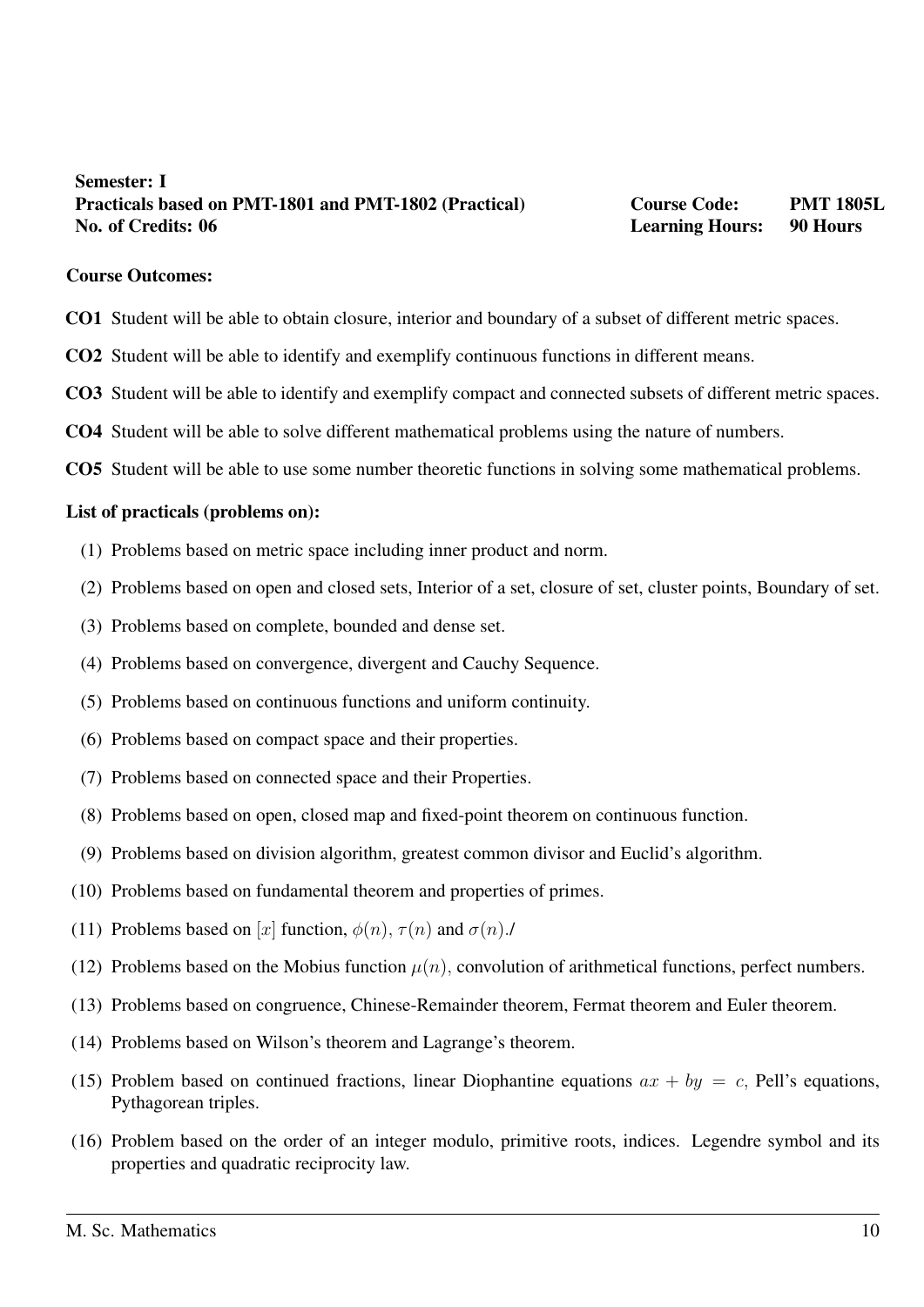# <span id="page-10-0"></span>Semester: I Practicals based on PMT-1803 and PMT-1804 (Practical) Course Code: PMT 1806L No. of Credits: 06 **Learning Hours:** 90 Hours: 1998 Hours: 1998 Hours: 1998 Hours: 1998 Hours: 1998 Hours: 1998 Hours: 1998 Hours: 1998 Hours: 1998 Hours: 1998 Hours: 1998 Hours: 1998 Hours: 1998 Hours: 1998 Hours: 1998 Ho

# Course Outcomes:

- CO1 Students will be able to perform operations on complex numbers.
- CO2 Students will be able to express complex numbers in polar form and obtain roots of complex numbers.
- CO3 Students will be able to identify and exemplify continuous functions, differentiable functions and analytic functions.
- CO4 Students will be able to evaluate integrals of complex functions.
- CO5 Students will be able to formulate ordinary differential equations.
- CO6 Students will be able to solve ordinary differential equations.
- CO7 Students will be able to solve ordinary differential equations using power series.
- CO8 Students will be able to solve some real-life problems using ordinary differential equations.

- (1) Problems based on finding argument, sketching the sets, finding roots and sketching them and also problems on finding limit involving infinity.
- (2) Problems based on C-R equations and the sufficient condition for differentiability and in polar form.
- (3) Problems based on rough sketches of images of horizontal and vertical lines under the exponential map. Examples on finding harmonic conjugate. Examples on Reflection Principle.
- (4) Problems based on  $e^z$ , Logz,  $z^c$ .
- (5) Problems based on trigonometric, hyperbolic functions and their inverses.
- (6) Problems based on contour integrals and their upper bound and problems based on deformation of paths.
- (7) Problems based on Cauchy integral formula and its extension.
- (8) Problems based on maximum modulus principle and Miscellaneous problems.
- (9) Problems based on first order linear equation, second order linear homogeneous equation with constant coefficient and the use of a known solution to find another solution.
- (10) Problems based on second order linear non-homogeneous equation (Method of undetermined coefficients and method of variation of parameters).
- (11) Problems based on second order linear equation by power series method and Frobenius method-I.
- (12) Problems based on second order linear equation by power series method and Frobenius method-II.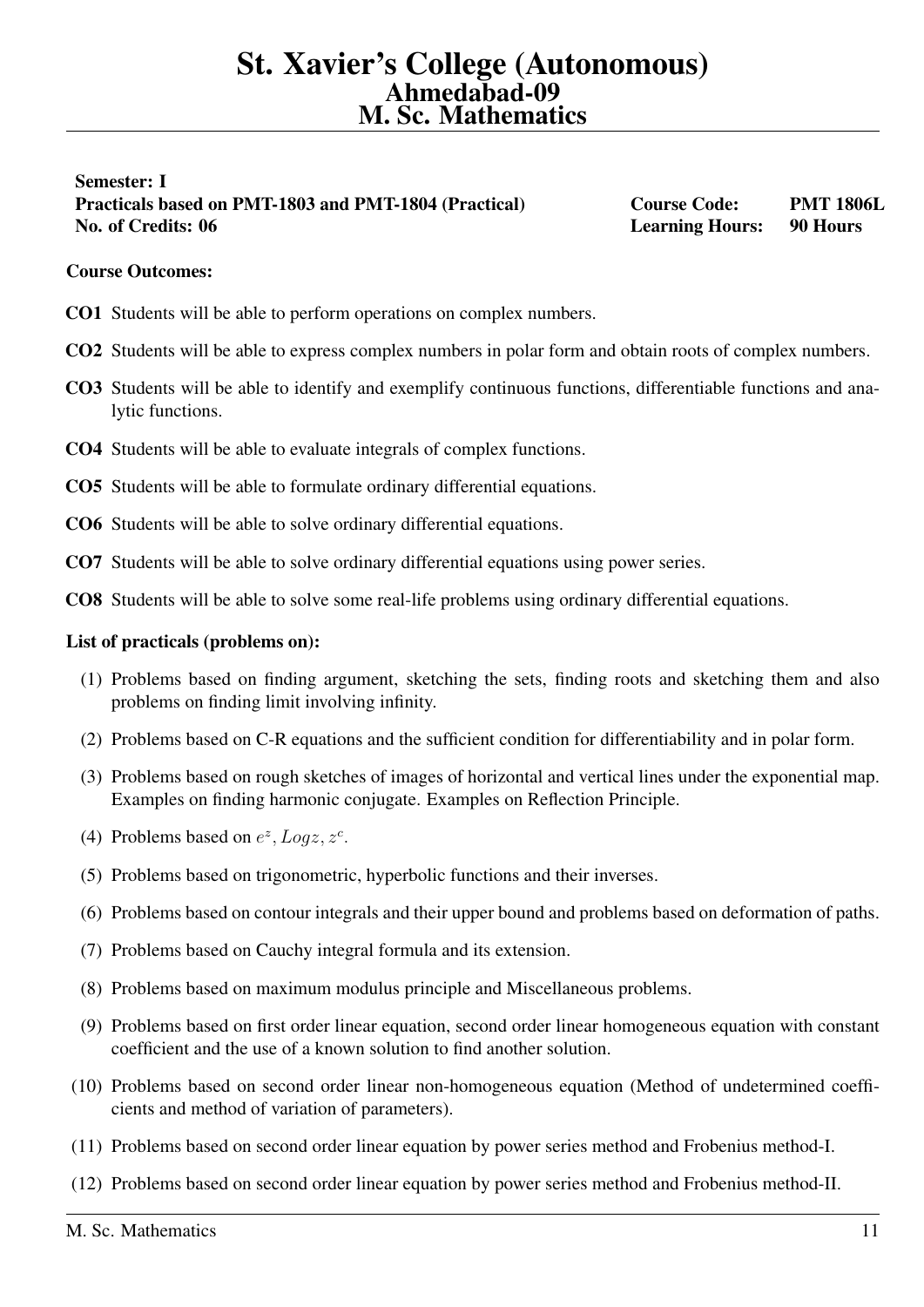# St. Xavier's College (Autonomous) Ahmedabad-09 M. Sc. Mathematics

- (13) Problems based on Hermite polynomials, Chebyshev polynomials and Legendre polynomials.
- (14) Problems based on Bessel functions-I.
- (15) Problems based on Bessel functions-II.
- (16) Problems based on the Picard's method of successive approximations.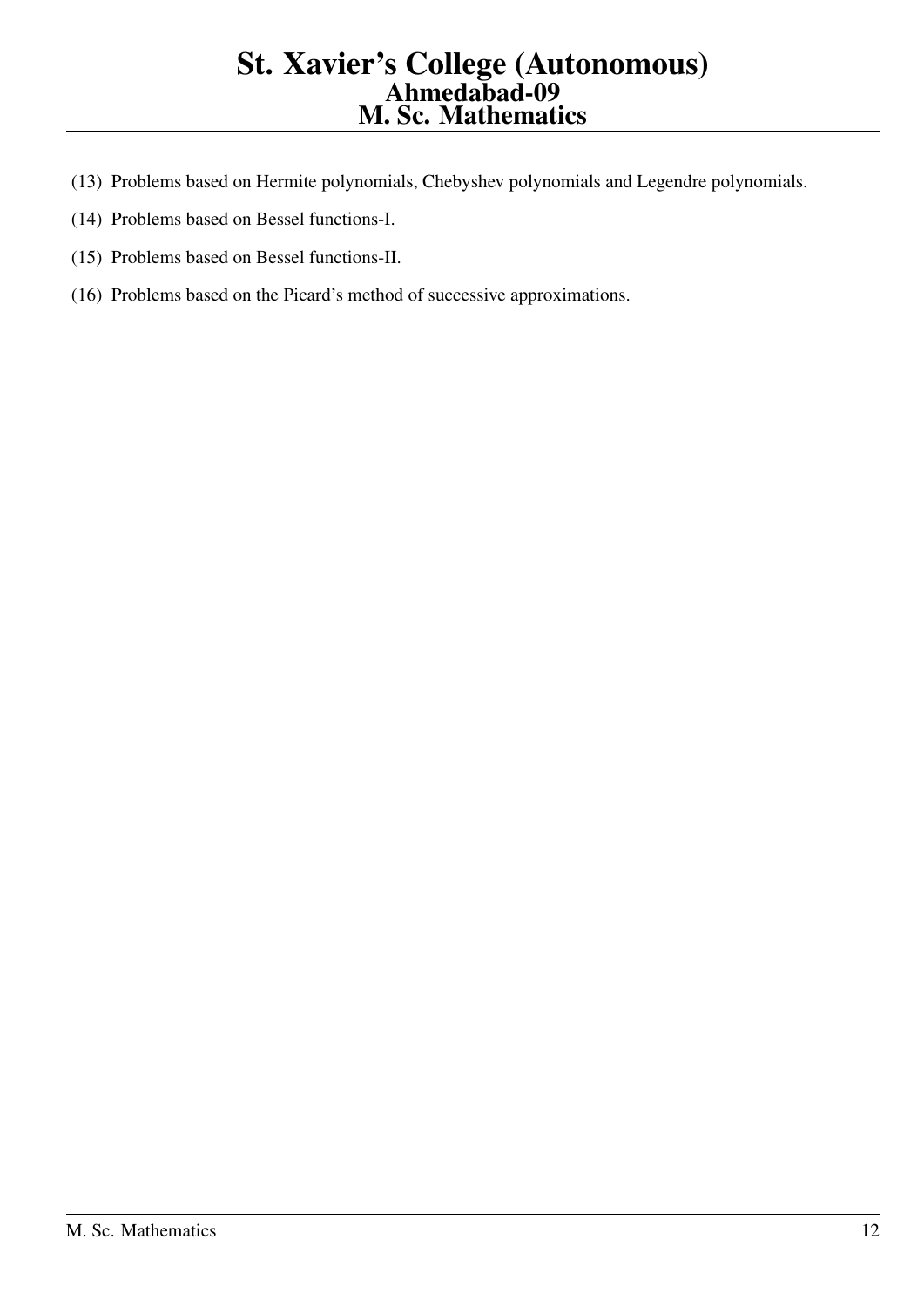# <span id="page-12-0"></span>Semester: III

Abstract Algebra-I (Theory) Course Code: PMT 2801 No. of Credits: 04 Learning Hours: 60 Hours

# Course Outcomes:

- CO1 Students will be to identify and exemplify different types of concepts of group theory like subgroup, normalizer, centralizer, order of an element, order of a group, cyclic subgroup and use them in other fields of mathematics.
- CO2 Students will be apply many mathematical concepts studied in abstract mathematics such as permutation groups, symmetric groups and alternating groups, normal subgroup and quotient group in allied fields of mathematics.
- CO3 Student will be able to solve different mathematical problems using the transition between groups by some mathematical tools such as homomorphism & isomorphism.
- CO4 Student will be able to demonstrate and describe advanced topics such as Sylow theorems and finite simple groups.
- Unit 1: Introduction to groups, symmetries of a square, the dihedral groups, elementary properties of groups, finite groups, subgroups, subgroup tests, cyclic groups, classification of subgroups of cyclic groups.
- Unit 2: Permutation groups, cycle notation, properties of permutations, isomorphism, Cayley's theorem, properties of isomorphism, automorphism, properties of coset, Lagrange's theorem and consequences and further applications. External direct products and their properties. The group of units modulo  $n$ as an external direct product and further applications.
- Unit 3: Normal subgroups, factor groups, applications of factor groups. Internal direct product, group homomorphism and their properties, the first isomorphism theorem. Fundamental theorem of finite Abelian groups, isomorphism classes of abelian groups.
- Unit 4: The conjugacy classes, the class equation, Sylow theorems and their applications. Finite simple groups, non-simplicity tests, the simplicity of the group  $A_5$ .

### Text books:

1. Contemporary Abstract Algebra, 8th Edition, Joseph A Gallian, Cengage Learning, 2013. Chapters: 1 to 11, 24,25.

- 1. BasicAbstractAlgebra(2ndEdition)-PBBhattacharya,SKJain,SRNagpaul,Cambridge Uni Press, 1995.
- 2. Algebra, Michael Artin, PHI Learning Pvt Ltd, New Delhi.
- 3. A Course in Algebra, E B Vinberg, American Mathematical Society, 2003.
- 4. Algebra, Thomas W Hungerford, Springer, 2004.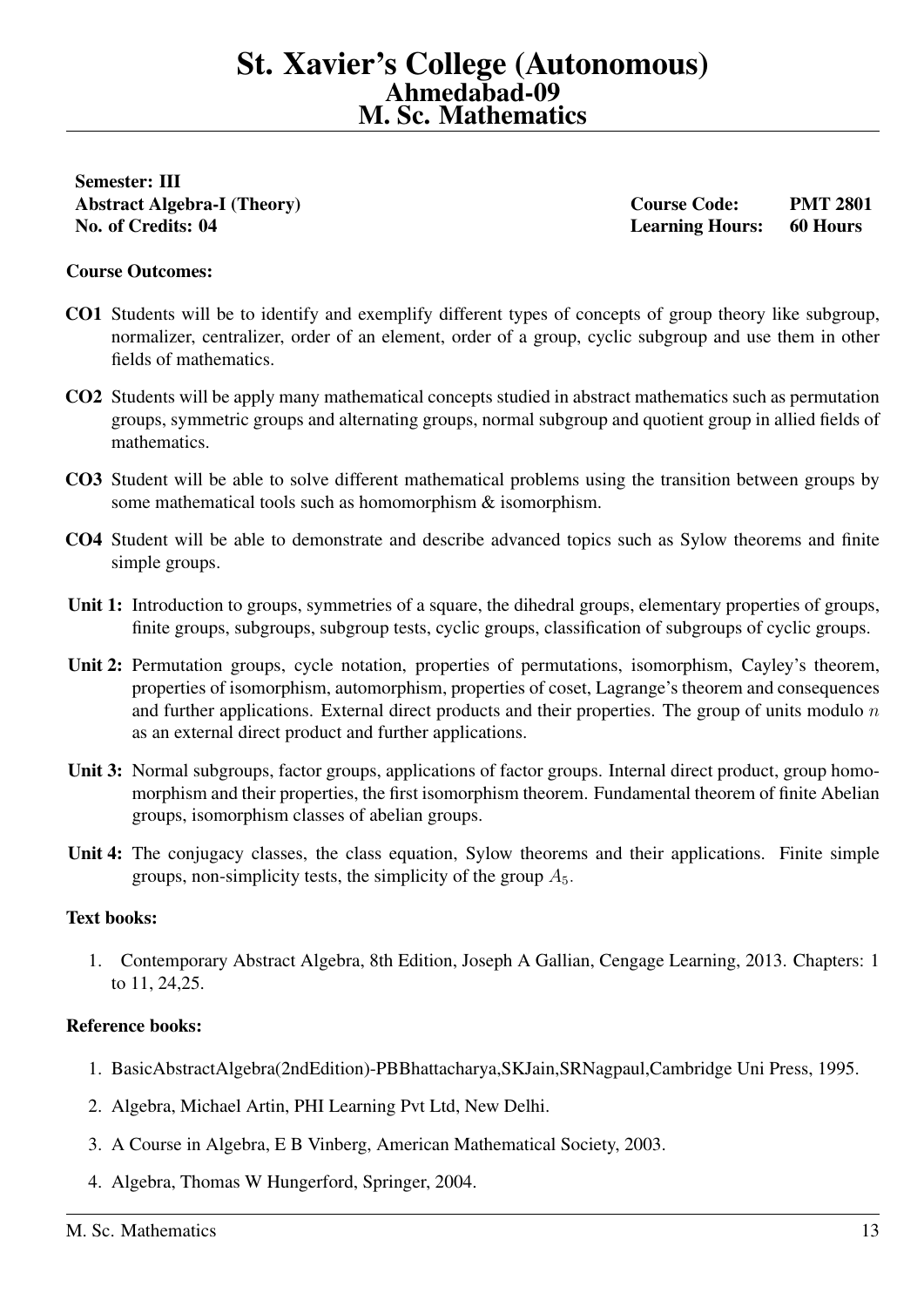- 5. Topics in Algebra, I.N. Herstein, Second Edition, John Wiley.
- 6. Topics in Algebra,I. H. Sheth, PHI.
- 7. Abstract Algebra, Davis S. Dummit and Richard M. Foole, John Wiley.
- 8. A First course in Abstract Algebra, John Fraleigh (3rdEdition), Narosa Publishing House, New Delhi.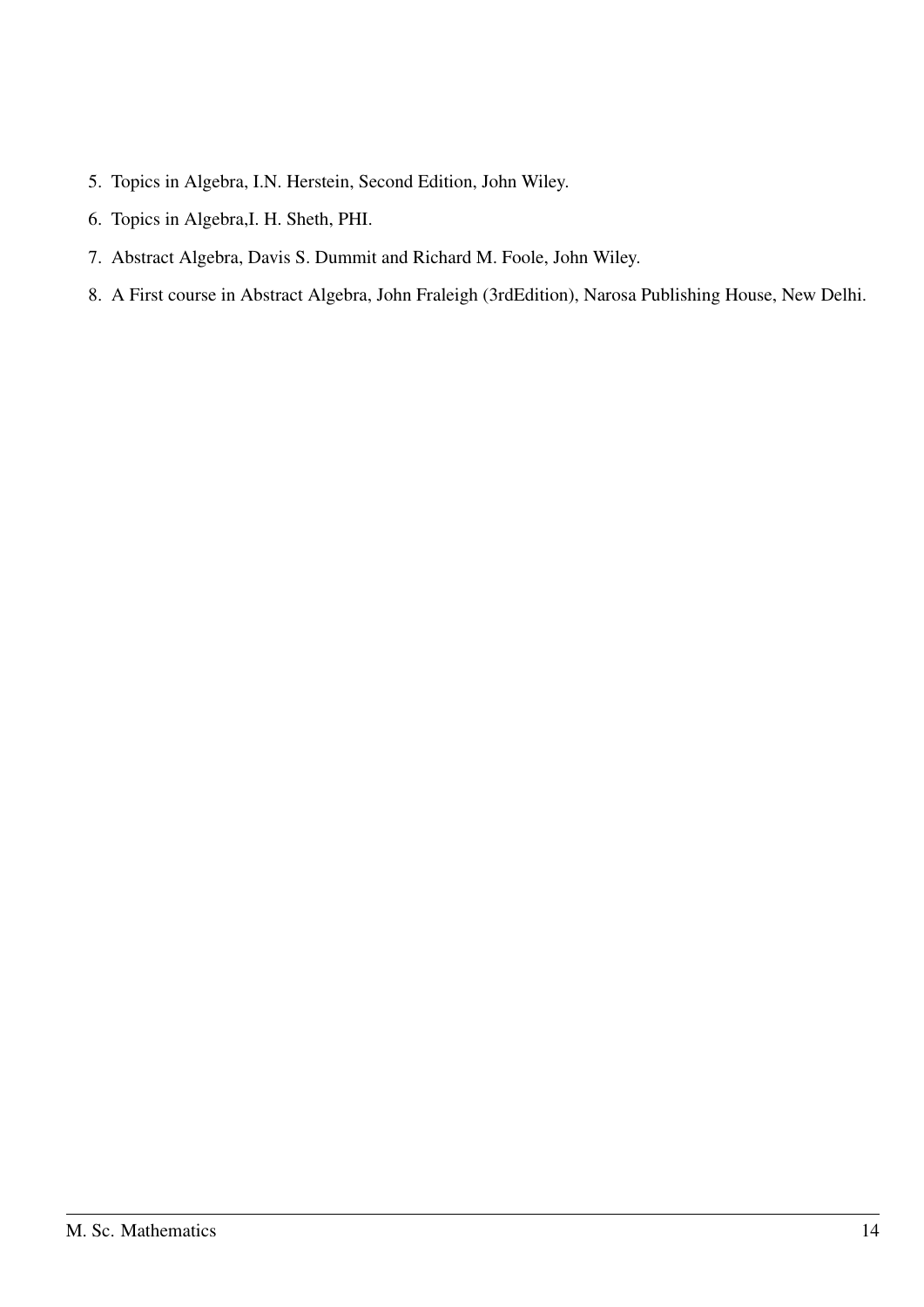<span id="page-14-0"></span>Semester: II Measure and Integration (Theory) Course Code: PMT 2802 No. of Credits: 04 Learning Hours: 60 Hours

# Course Outcomes:

- CO1 Student will be able to recognize measurable sets.
- CO2 Student will be able to obtain measure of measurable sets.
- CO3 Student will be able to recognize Lebesgue integrable functions.
- CO4 Student will be able to obtain Lebesgue integral of Lebesgue integrable functions.
- CO5 Student will be able to obtain Fourier series of Lebesgue integrable functions.
- Unit 1: The structure of open sets in R, length of open sets and closed sets, inner and outer measure of bounded sets, measurable sets and some of its properties. Further properties of measurable sets, non-measurable sets, definition and the properties of measurable functions.
- Unit 2: A quick review of the definition of Riemann integral, Lebesgue integral for bounded functions and its comparison with Riemann integral, properties of Lebesgue integral for bounded functions.
- Unit 3: The Lebesgue integral of non-negative and unbounded functions, its properties, Lebesgue dominated convergence theorem, Fatou's Lemma and its consequences like Monotone convergence theorem and the countable additivity of the Lebesgue integral, A very brief introduction to Lebesgue integral on R and in plane.
- Unit 4: Square integrable functions, the Schwarz and Minkowski's inequality, Completeness, Dense sets, definition and introduction to Fourier series of integrable functions.

### Text books:

- 1. The course is based on the book Methods of Real Analysis by Richard Goldberg, Oxford & IBH Publishing Company, 1964.
- 2. Unit-I Chapter V (Theorem 5.4 F) Chapter XI (Section 11.1 & 11.2) Chapter XI (Section 11.3 & 11.4)
- 3. Unit-II Chapter VII (Section 7.1 & 7.2) Chapter XI (Section 11.5 & 11.6) Unit-III Chapter XI (Section - 11.7 & 11.8, 11.10A, 11.10B, 11.10C)
- 4. Unit-IV Chapter XI (Section 11.9) Chapter XII (Section 12.1)

- 1. Theory of Functions of a real variable Volume-I by I. P. Natanson, Frederic Ungar Publishing Co., New York1964.
- 2. Real Analysis by H. L. Royden (3 edition), Pearson Prentice Hall (2007).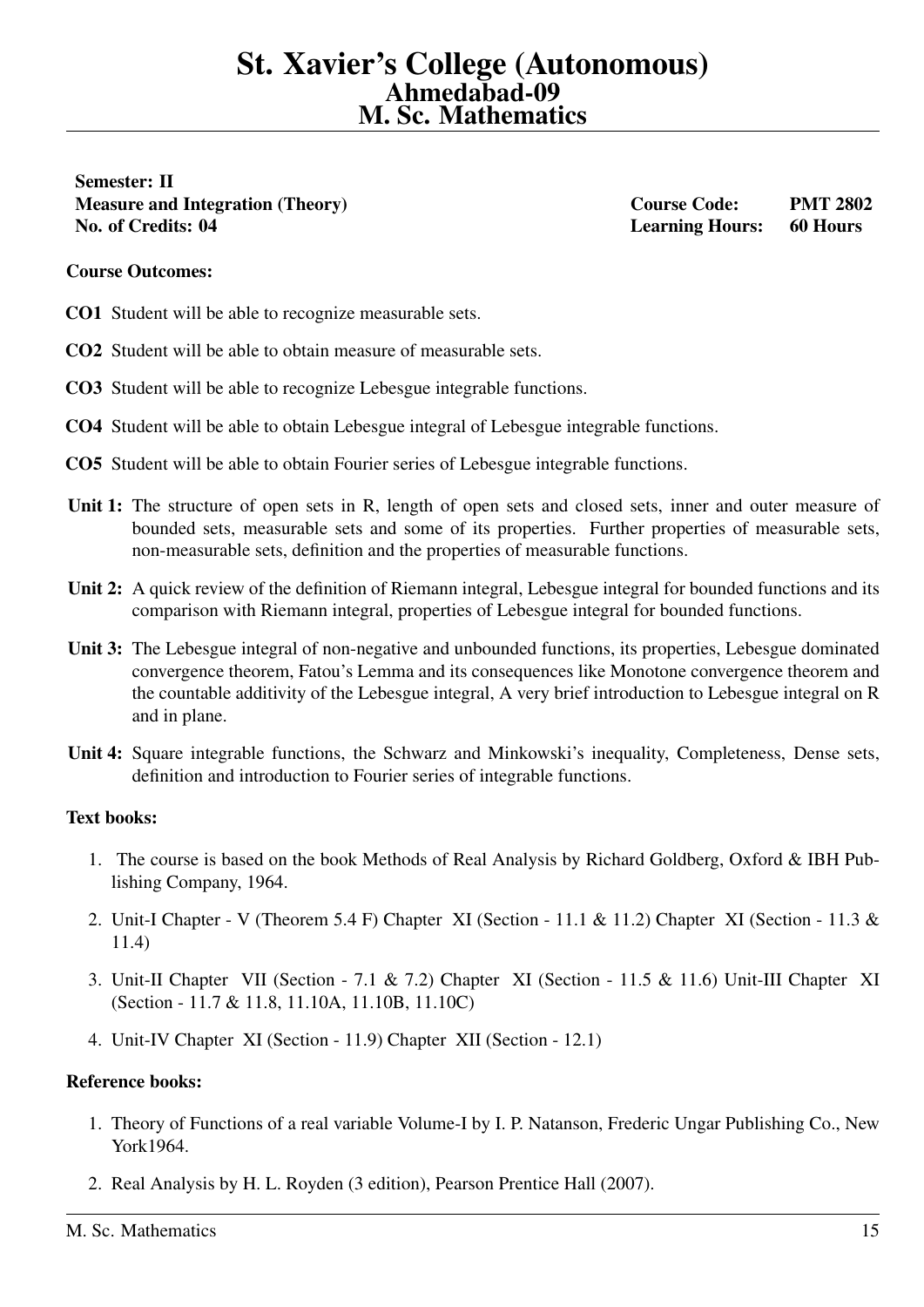- 3. Measure and Integration by I. K. Rana, Narosa Publishing House (1997).
- 4. Measure and Integration, D. De Barra, Wiely Eastern Limited,1981.
- 5. Measure Theory, P. R. Halmos, Van Nostrand Publishers,1979.
- 6. Real and complex Analysis, Walter Rudin, Tata-Mc Graw-Hill Publishing Co. Ltd.,1987.
- 7. Lebesgue Integration, J. H. Williamson, Holt, Rienhart and Winston Inc.,1962.
- 8. Measure and Integration, Stein and Shakarchi, Princeton Lectures in Analysis, Princeton University-Press.
- 9. Mathematical Analysis an Introduction, Andrew Browder, Springer Undergraduate Texts in Mathematics, 1999.
- 10. Introduction to measure theory, De Barra G. Van Nostrand Reinhold Co.,1974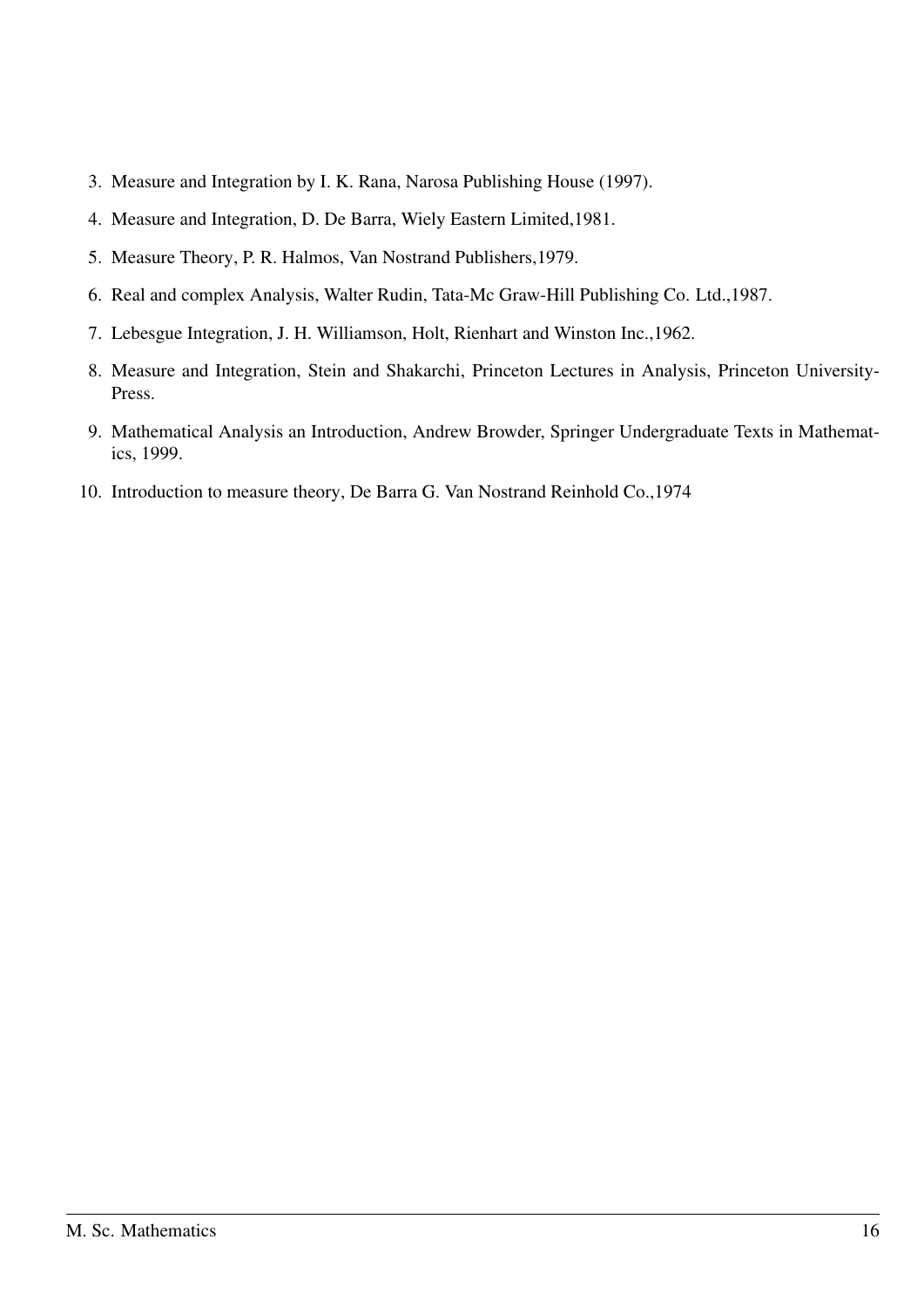# <span id="page-16-0"></span>Semester: II Complex Analysis-II (Theory) Course Code: PMT 2803 No. of Credits: 04 Learning Hours: 60 Hours

# Course Outcomes:

- CO1 Students will be able to represent complex functions as Taylor series and Laurent series.
- CO2 Students will be able to determine residues of complex functions.
- CO3 Students will be able to analyze functions using series representation of complex functions.
- CO4 Students will be able evaluate integrals of complex functions using residues.
- CO5 Students will be able evaluate integrals of real functions using residues.
- Unit 1: Convergence of Taylor series, Laurent series and Uniqueness, Convergence of sequences and series, Uniform and absolute convergence of power series, Multiplication and division of power series.
- Unit 2: Residue, Cauchy's residue theorem, Residue at infinity, Types of isolated singular points, Residues at poles, Zeros and poles of order m, Behavior of function near removable and essential singular points.
- Unit 3: Evaluation of improper integrals from Fourier Analysis using residues, Jordan's lemma. Indented paths, Indentation around a branch cut, Integration along a branch Cut, Definite integrals involving sines and cosines using residues.
- Unit 4: Argument principle, Rouch's theorem and Möbius transformations (Bi-linear transformation).

### Text books:

1. Complex variables and Applications (8th edition) J. W. Brown and R. V. Churchill, McGraw Hills. International Edition 2009. ISBN: 978-007-126328-3. OR MHID: 007-126328-4.

- 1. Introduction to Functions of Complex Variable, C. J. Hamilton, Marcel Dekker Inc. New York.
- 2. Complex Analysis, I. Stewart and David Tall, Cambridge University Press.
- 3. Complex Analysis, J. C. Duncan, John Wiley & Sons,London.
- 4. Complex Analysis, Lars Ahlfors, McGraw Hills. IndianEdition.
- 5. Functions of One Complex Variable, John B. Conway, Narosa Publishing house, 2002.
- 6. Foundations of Complex Analysis, S. Ponnusamy, Narosa Publishing house, 2005.
- 7. Complex Variables (Theory and applications), H. S. Kasana, Prentice-Hall of India Pvt. Ltd.,2006.
- 8. Complex Analysis, S. Lang, Springer Paperback,2005.
- 9. Complex Analysis, Stein and Shakarchi, Princeton Lectures in Analysis, Princeton University Press, 2003.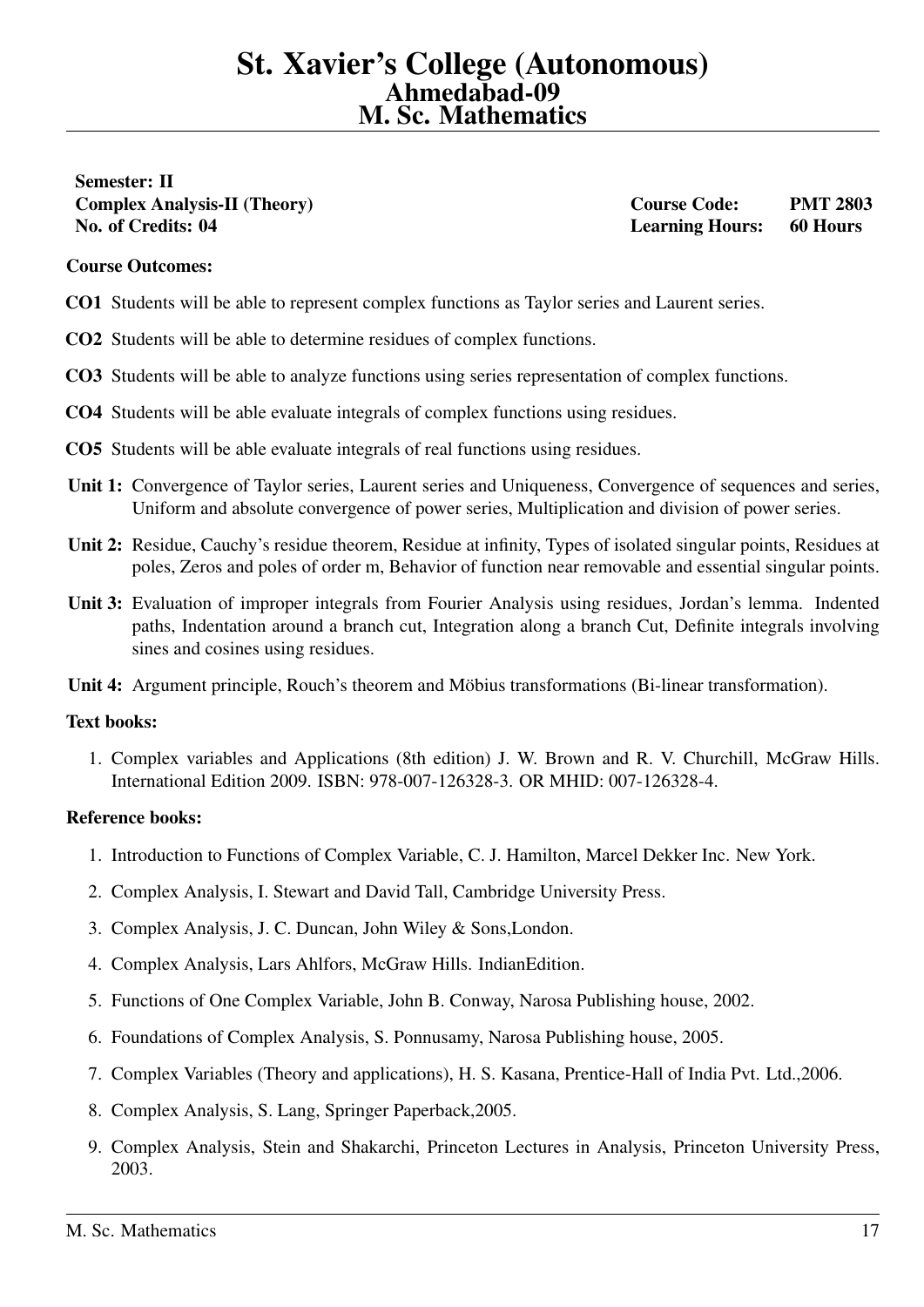<span id="page-17-0"></span>Semester: II Partial Differential Equation (Theory) Course Code: PMT 2804 No. of Credits: 04 Learning Hours: 60 Hours

# Course Outcomes:

- CO1 Students will be able to formulate partial differential equations.
- CO2 Students will be able to classify partial differential equations.
- CO3 Students will able to solve partial differential equations using different techniques. Students will be able to solve one dimensional wave equation, Heat equation and Laplace equation with different boundary conditions using partial differential equations.
- CO4 Students will able to solve Dirichlet problem and Neumann problem using partial differential equations.
- Unit 1: Review of curves and surfaces; genesis of first order PDE; classification of integrals; linear equations of the first order; Pfaffian differential equations; compatible systems of first order PDE, Charpit's method.
- Unit 2: Jacobi's method; integral surfaces through a given curve; quasi-linear equations (characteristic curves and the initial value problem), Non-linear first order PDE (characteristic curves and the initial value problem).
- Unit 3: Genesis of second order PDE; classification of second order PDE. Introduction to the initial and boundary value problems, One dimensional wave equation: vibrations of an infinite string, vibrations of a semi-infinite string, Vibration of a string of finite-length, Heat conduction problem, infinite rod, finite rod.
- Unit 4: Riemann's method, Laplace's equation: boundary value problems; maximum and minimum principles; the Dirichlet problem for a circle, for the upper half plane, for a rectangle, Neumann's problem for the upper half plane and for a circle, Harnack's theorem; Green's function, Families of equipotential surfaces.

### Text books:

- 1. Differential Equations with Applications and Historical Notes, 2nd Edition, G. F. Simmons, Tata McGraw-Hill Publishing Co. Ltd., 2008.
- 2. Chapter 5 (Omit Appendices C and E), Chapter 8 (Omit Appendices A and B), Chapter 13.

- 1. Elements of Partial Differential Equations, I. Sneddon, McGraw-Hill Kogakusha Ltd.
- 2. Methods of Mathematical Physics Vol.2, R. Courant and D. Hilbert, Wiley Eastern Pvt. Ltd., 1975.
- 3. Fourier Series and Boundary Value Problems, R. V. Churchill, McGraw Hill Book Co., 1963.
- 4. Partial differential equations An Introduction, Strauss W. A, Wiley, John and sons 1992.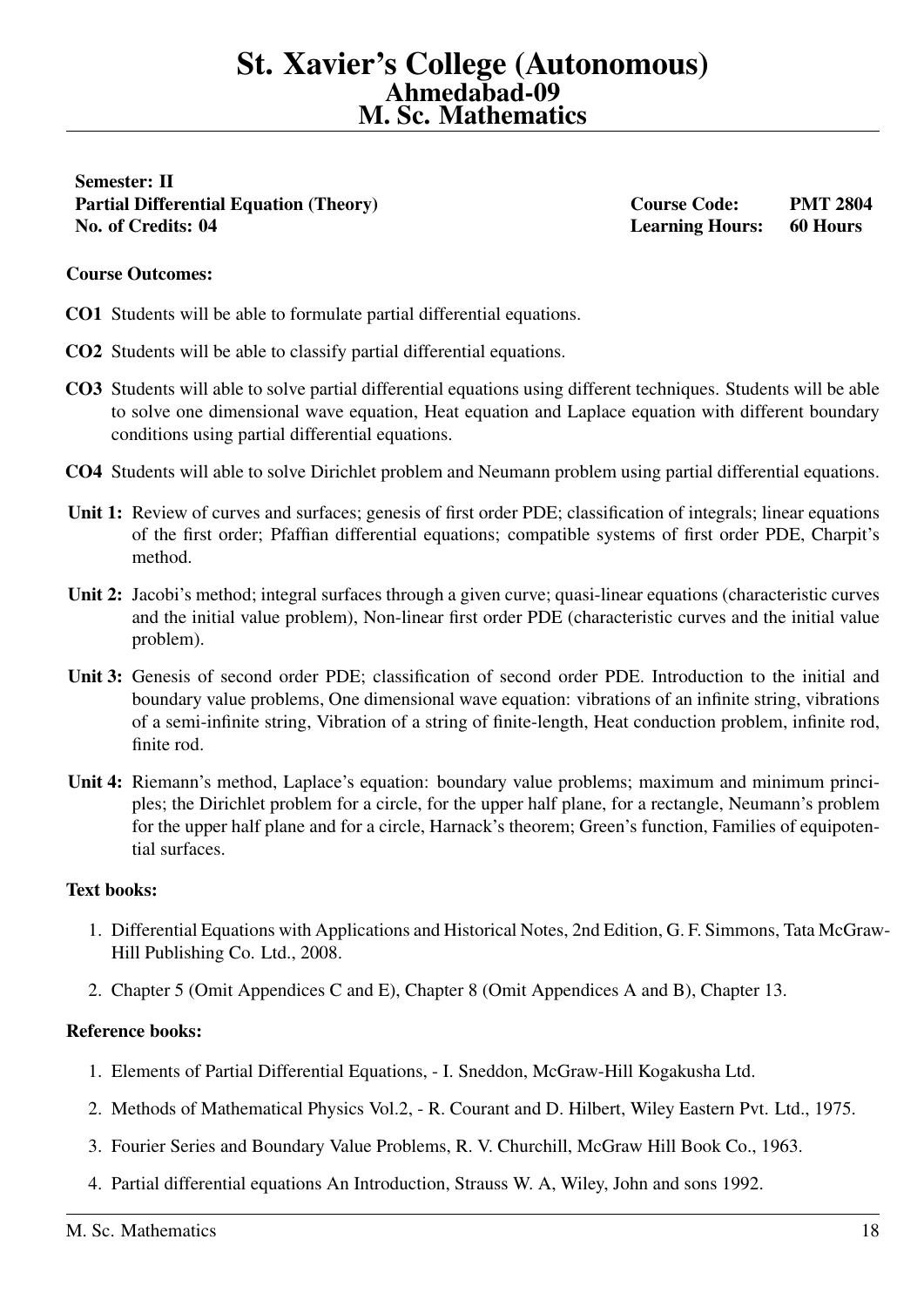- 5. An introduction to PDE's, Renardy and Rogers, Springer-Verlag, 1999.
- 6. Waves and reaction-diffusion equations, second edition, Smoller: Shock,1994.
- 7. Partial Differential equations, Kevorkian, Wadsworth and Brooks/ cole
- 8. Partial differential equations, F.John, Springer.
- 9. Partial differential equations, Evans L.C., AMS, 1998.
- 10. Lectures on partial differential equations, B. Folland, Tata institute of Fundamental
- 11. Research, Bombay, 1983. Introduction to partial differential equations, B.Folland.
- 12. Analytical and Numerical Methods for Partial differential equations, M.Junk.
- 13. Elliptic Partial differential equations of second order, D.Gilbarg and N.S. Trudinger.
- 14. Partial Differential Equations, Phoolan Prasad and Ravindran, R., Wiley Eastern.
- 15. Partial Differential equations, R. C. McOwen, Pearson Education, 2004.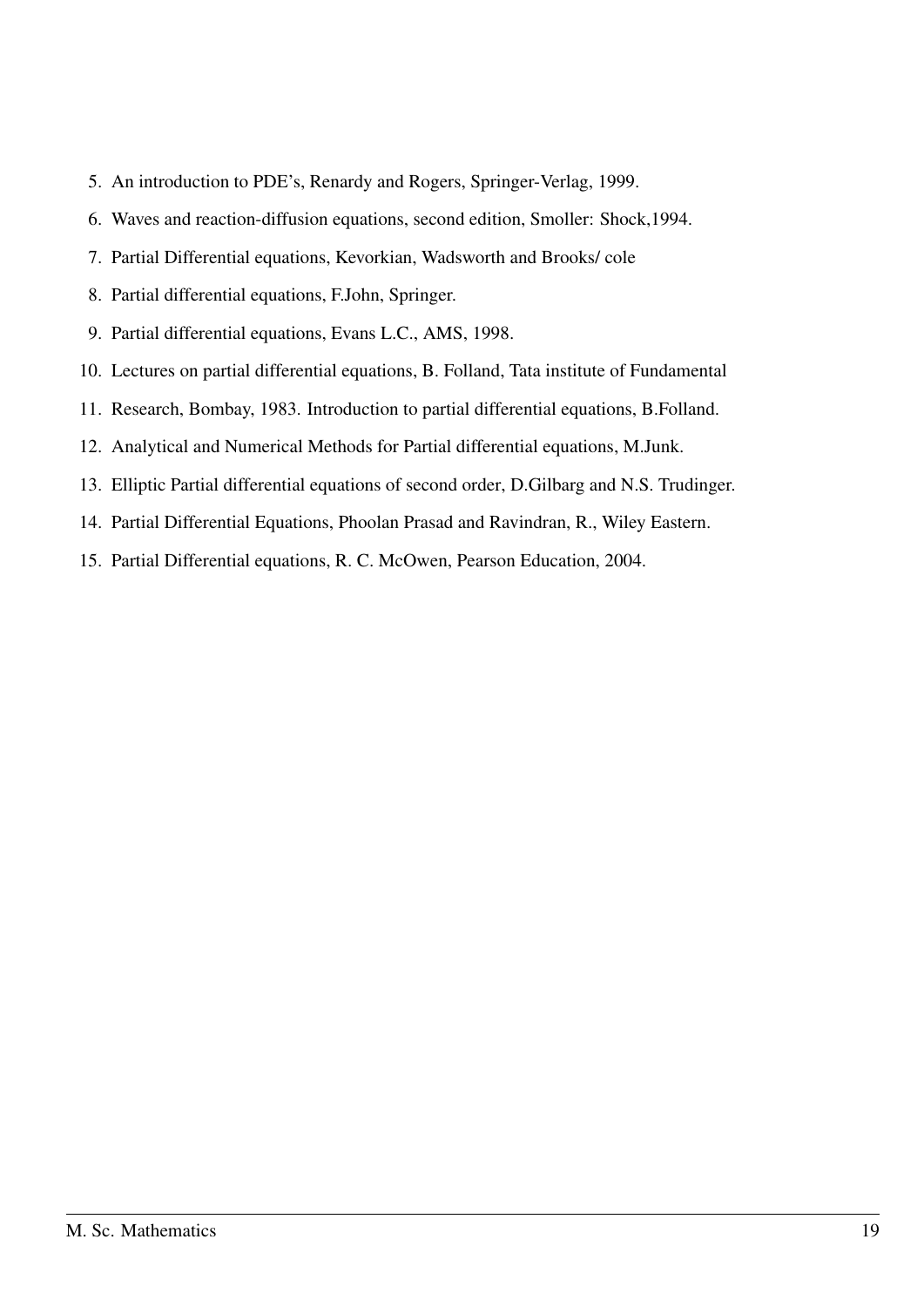# <span id="page-19-0"></span>Semester: II Practicals based on PMT-2801 and PMT-2802 (Practical) Course Code: PMT 2805L No. of Credits: 06 **Learning Hours:** 90 Hours: 1998 **Learning Hours: 1998** Hours: 1998 **Hours:** 1998 **Hours:** 1998 **Hours:** 1998 **Hours:** 1998 **Hours:** 1998 **Hours:** 1998 **Hours:** 1998 **Hours:** 1998 **Hours:** 1998 **Hours:**

# Course Outcomes:

- CO1 Students will be to identify and exemplify different types of concepts of group theory like subgroup, normalizer, centralizer, order of an element, order of a group, cyclic subgroup and use them in other fields of mathematics.
- CO2 Student will be able to solve different mathematical problems using the transition between groups by some mathematical tools such as homomorphism & isomorphism.
- CO3 Student will be able to obtain measure of measurable sets.
- CO4 Student will be able to recognize Lebesgue integrable functions.
- CO5 Student will be able to obtain Lebesgue integral of Lebesgue integrable functions.
- CO6 Student will be able to obtain Fourier series of Lebesgue integrable functions.

- (1) Problems based on group, subgroups and finite groups.
- (2) Problems based on subgroup structure of finite subgroups and element's order.
- (3) Problems based on permutation groups and isomorphism.
- (4) Problems based on Lagrange's theorem, external direct products.
- (5) Problems based on normal subgroups, factor groups and internal direct products.
- (6) Problems based on group homomorphism and their properties.
- (7) Problem based on fundamental theorem of finite abelian groups, conjugacy classes and class equation.
- (8) Problem based on Sylow theorems and their applications.
- (9) Problems based on inner and outer measure of bounded sets.
- (10) Problems based on measurable sets and some of its properties.
- (11) Problems based on properties of measurable sets, non-measurable sets.
- (12) Problems based on measurable functions.
- (13) Problems based on Riemann integral and Lebesgue integral for bounded functions.
- (14) Problems based on properties of Lebesgue integral for bounded functions.
- (15) Problems based on the Lebesgue integral of non-negative and unbounded functions, its properties, Lebesgue dominated convergence theorem.
- (16) Problems based on Fatou's lemma and its consequences like monotone convergence theorem and the countable additivity of the Lebesgue integral.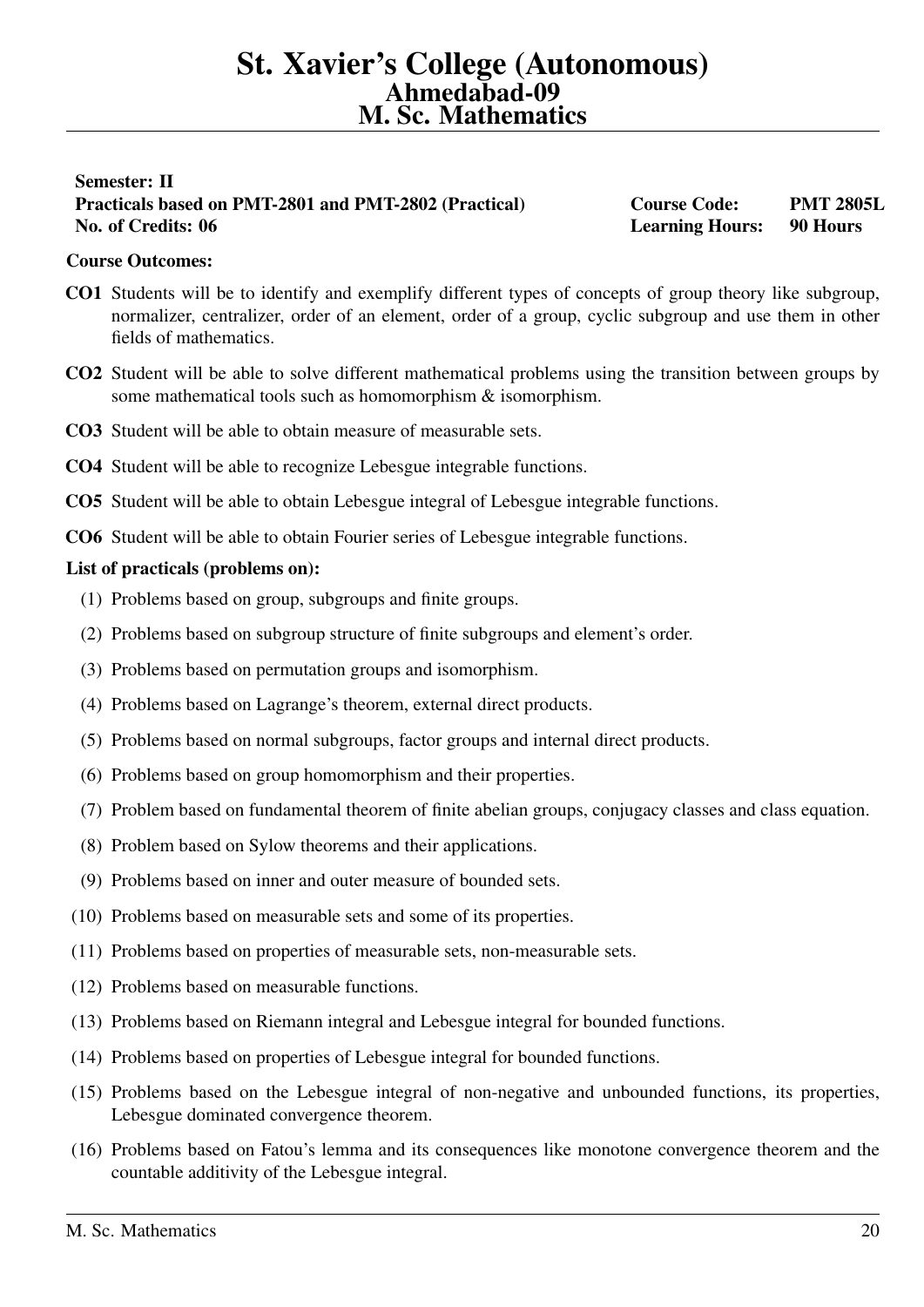# <span id="page-20-0"></span>Semester: II Practicals based on PMT-2803 and PMT-2804 (Practical) Course Code: PMT 2806L No. of Credits: 06 **Learning Hours:** 90 Hours: 1998 Hours: 1998 Hours: 1998 Hours: 1998 Hours: 1998 Hours: 1998 Hours: 1998 Hours: 1998 Hours: 1998 Hours: 1998 Hours: 1998 Hours: 1998 Hours: 1998 Hours: 1998 Hours: 1998 Ho

#### Course Outcomes:

- CO1 Students will be able to represent complex functions as Taylor series and Laurent series.
- CO2 Students will be able to determine residues of complex functions.
- CO3 Students will be able evaluate integrals of complex functions using residues.
- CO4 Students will be able to formulate partial differential equations.
- CO5 Students will able to solve partial differential equations using different techniques.
- CO6 Students will be able to solve one dimensional wave equation, Heat equation and Laplace equation with different boundary conditions using partial differential equations.

- (1) Problems based on finding Laurent series, Taylor series and division of power series.
- (2) Problems based on finding residues; three types of isolated singular points and problems based on Cauchy's residue theorem.
- (3) Problems based on residues at infinity and its application (i.e. Theorem on Page 238 of the textbook).
- (4) Problems based on finding residues at poles i.e. based on  $\phi$  method, problems based on zeroes, poles and special method for finding residues at a simple pole (i.e. based on Theorem 2 on page 253 of the textbook).
- (5) Problems based on finding improper integrals using residue theory.
- (6) Problems based on finding integrals from Fourier analysis and based on indented path technique.
- (7) Problems based on finding definite integrals involving SINES and COSINES using residue theory.
- (8) Problems based on Rouche's theorem and Mobius transformations (Bi-linear transformation) and Mis- ¨ cellaneous problems.
- (9) Problems based on Langrage's equation and Pfaffian differential equations.
- (10) Problems based on Charpit's method and Jacobi's method.
- (11) Problems based on integral surfaces through a given circle.
- (12) Problems based on Cauchy problem for Quasi linear equation and non-Linear first order PDE.
- (13) Problems based on method of separation of variables.
- (14) Problems based on various initial and boundary value problems for the Wave equation.
- (15) Problems based on various initial and boundary value problems for the Heat equation.
- (16) Problems based on various initial and boundary value problems for the Laplace equation.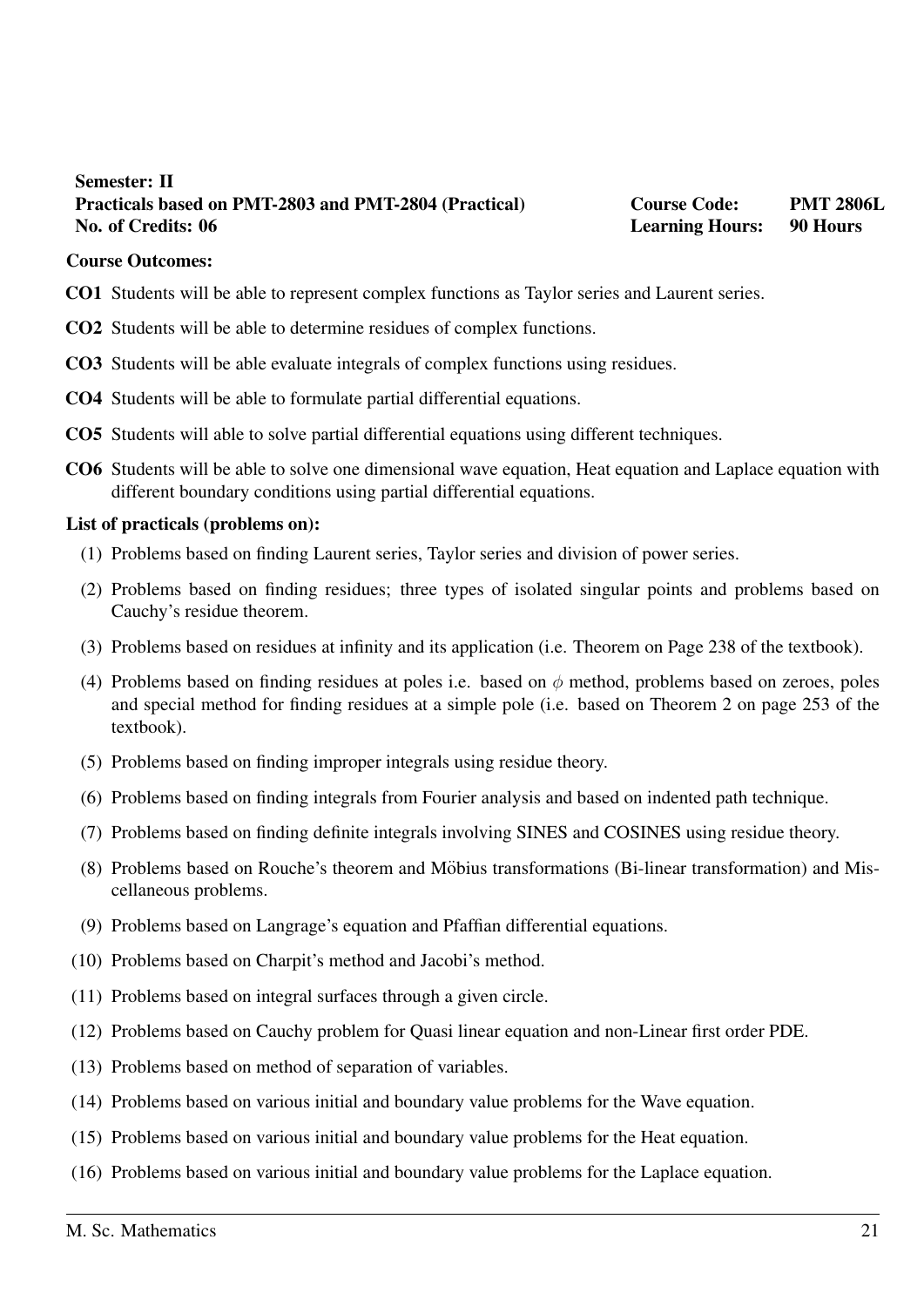# <span id="page-21-0"></span>Semester: III No. of Credits: 04 Learning Hours: 60 Hours

Abstract Algebra-II (Theory) Course Code: PMT 3801

## Course Outcomes:

- CO1 Student will be able to demonstrate and analyze rings, subrings, integral domains and ideals factor rings.
- CO2 Student will be able to use ring homomorphism, factorization of polynomials and divisibility in integral domains to solve various problems.
- CO3 Student will be able to classify fields, extension fields and structure of finite fields. Apply field theory for geometric constructions.
- CO4 Student will be able to demonstrate and describe advanced topics such as Galois theory and cyclotomic extensions.
- Unit 1: Introduction to rings, properties of rings, subrings, ideals and factor rings; integral domains, fields, prime ideals and maximal ideals (12, 13, 14).
- Unit 2: Ring homomorphism, properties of ring homomorphism, the field of quotients, polynomial rings; irreducibility tests, unique factorization in Z[x]; divisibility in integral domains. (15, 16, 17, 18)
- Unit 3: Splitting field, finite extensions of field; properties of algebra extensions, finite fields, geometric constructions. (20, 21, 22, 23).
- Unit 4: Fundamental theorem of Galois Theory; solvability of polynomials by radicals, solvability of a quantic, Cyclotomic polynomials. (32, 33).

### Text books:

1. Contemporary Abstract Algebra, 8th Edition, Joseph A Gallian, Cengage Learning, 2013. Chapters: 12-23, 32,33.

- 1. Basic Abstract Algebra (2nd Edition)-P B Bhattacharya, S K Jain, S R Nagpaul, Cambridge Uni Press, 1995.
- 2. Algebra, Michael Artin, PHI Learning Pvt Ltd, New Delhi.
- 3. A Course in Algebra, E B Vinberg, American Mathematical Society, 2003.
- 4. Algebra, Thomas W Hungerford, Springer, 2004.
- 5. Topics in Algebra, I.N. Herstein, Second Edition, John Wiley.
- 6. Topics in Algebra,I. H. Sheth, PHI.
- 7. Abstract Algebra, Davis S. Dummit and Richard M. Foote, John Wiley.
- 8. A First course in Abstract Algebra, John Fraleigh (3rd Edition), Narosa Publishing House, New Delhi.
- 9. Basic Algebra, N. Jacobson, Hind Publishing Corporation.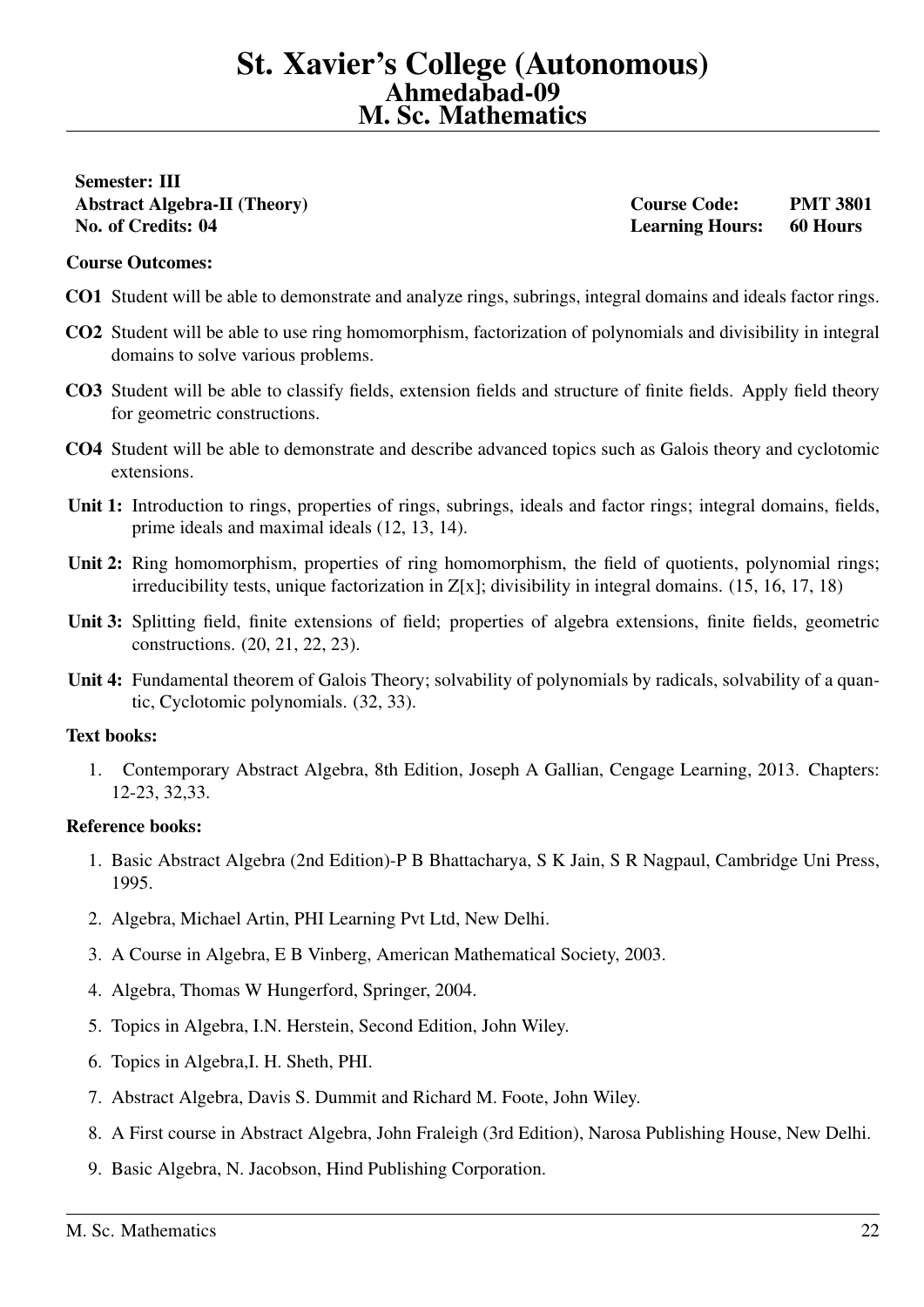# <span id="page-22-0"></span>Semester: III

Real Analysis(Theory) and the course Course Code: PMT 3802 No. of Credits: 04 Learning Hours: 60 Hours

# Course Outcomes:

- CO1 Student will be able to identify and exemplify measurable functions.
- CO2 Student will be able to identify and exemplify functions of bounded variation.
- CO3 Student will be able to identify and exemplify absolutely continuous function.
- CO4 Student will be able to test the convergence of Fourier series.
- Unit 1: Convergence in measure and the related important results, Approximations of measurable functions by bounded measurable functions and continuous functions, Weierstrass approximation theorems.
- **Unit 2:** Square-summable functions, Schwarz and Minkowski's inequality, Completeness of  $L^2([a, b])$ , Dense subsets of  $L^p([a, b])$  as a generalization of  $L^2([a, b])$ , a quick introduction of sequence spaces  $l_2$  and  $l_p$ .
- Unit 3: Monotonic function and its differentiability (assuming Vitali's covering theorem), functions of finite (bounded) variation on and its properties, Absolutely continuous functions on , differential properties of absolutely continuous function.
- Unit 4: The indefinite Lebesgue integral and the fundamental theorem of calculus, Definition of Fourier series and convergence problem,  $(C, 1)$  summability of Fourier series, the theory of Fourier series, Convergence of Fourier series.

### Text books:

- 1. Theory of Functions of a real variable Volume-I by I. P. Natanson, Frederic Ungar Publishing Co., New York1964.
- 2. Methods of Real Analysis by Richard Goldberg, Oxford & IBH Publishing Company, 1964.

- 1. Real Analysis by H. L. Royden (3rd edition), Pearson Prentice Hall(2007).
- 2. Measure and Integration by I. K. Rana, Narosa Publishing House (1997).
- 3. Trignomatric Series, A. Zygmund, Cambridge University Press(1968).
- 4. Fourier Series, a modern introduction Vol.1, R. E. Edwards(Springer)
- 5. Measure and Integration, G. D. De Barra, Wiely Eastern Limited, 1981.
- 6. Measure Theory, P. R. Halmos, Van NostrandPublishers,1979.
- 7. Real and complex Analysis, Walter Rudin, Tata-Mc Graw-Hill Publishing Co. Ltd.,1987.
- 8. Lebesgue Integration, J. H. Williamson, Holt, Rienhart and Winston Inc.,1962.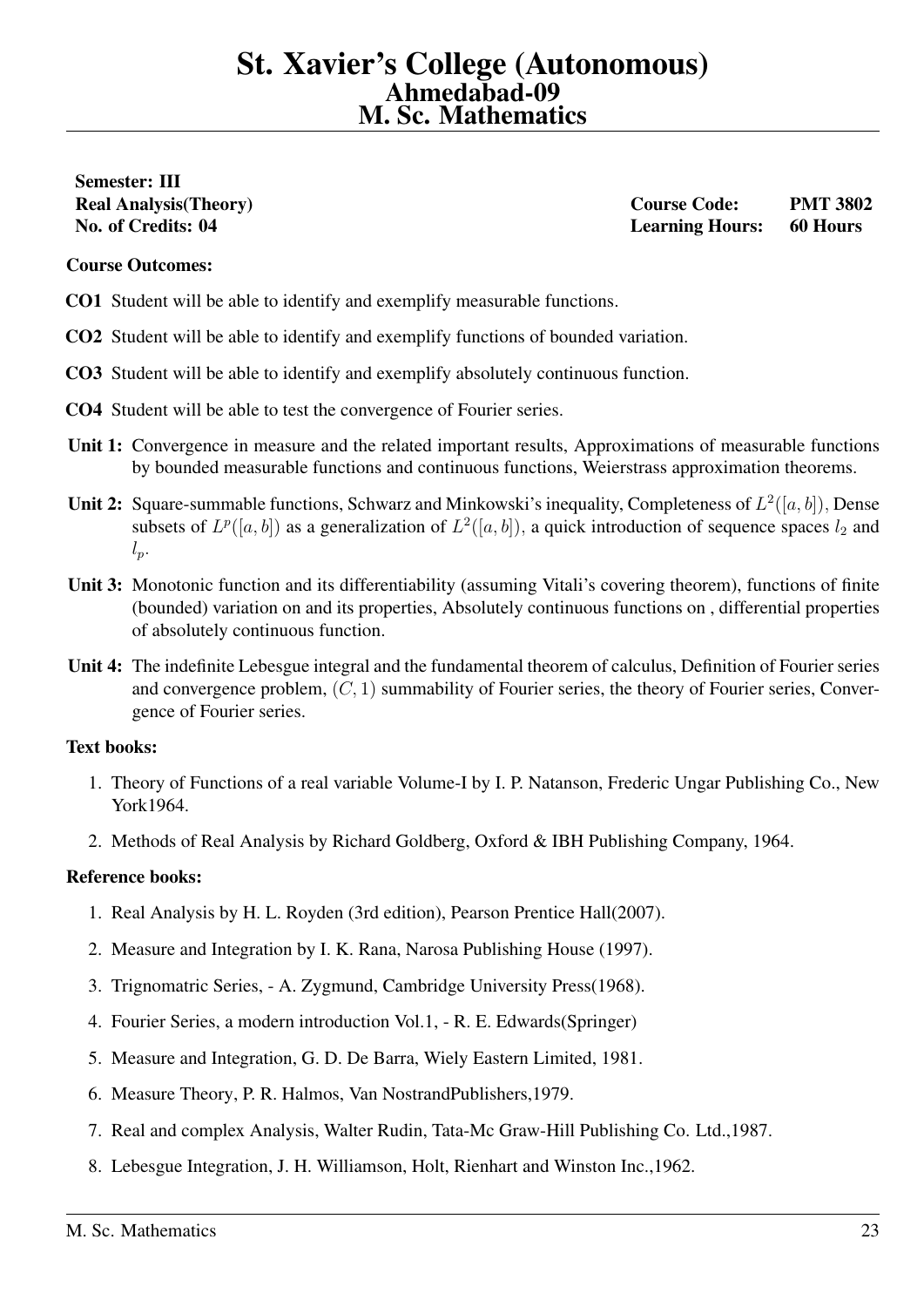<span id="page-23-0"></span>Semester: III No. of Credits: 04 Learning Hours: 60 Hours

Numerical Analysis (Theory) Course Code: PMT 3803A

# Course Outcomes:

- CO1 Students will be able to obtain estimated solution of equations.
- CO2 Students will be able to obtain estimated values from the given data.
- CO3 Students will be able to estimate curves and surfaces.
- CO4 Students will be able to obtain estimated value of derivative from the given data.
- CO5 Students will be able to obtain estimated value of integral from the given data.
- Unit 1: Solution of Algebraic and Transcendental Equations: Method of False Position, Iteration method, Newton Raphson Method, Ramanujan's Method, Secant Methods, Mulller's Method, Graeffe's rootsquaring method, Lin-Bairstow's Method, Solution of System of non-linear Equations.
- Unit 2: Interpolation : Error in Polynomial Interpolation, Finite Differences, Detection of Error by use of Difference table, Differences of a Polynomial, Newton's Formulae for interpolation, Central Difference Interpolation Formulae, Practical Interpolation, Interpolation with uneven space points, Divided Differences and Their Properties, Inverse Interpolation, Double Interpolations, Kriging.
- Unit 3: Spline functions: Introduction, Cubic Splines, Surface fitting by Cubic Splines, Cubic B-splines.
- Unit 4: Numerical Differentiation and Integration: Introduction, Numerical Differentiation, Maximum and minimum values of a tabulated function, Numerical Integration, Euler-Maclaurin formula, Numerical Integration with different step sizes, Gaussian integration, Generalized quadrature, Numerical double integration.

### Text books:

1. Introductory Methods of Numerical Analysis, S. S. Sastry, PHI, NewDelhi, 1997.

- 1. Numerical Methods with C++ programming & Matlab, Nita H. Shah, 2nd Edition, PHI.
- 2. An Introduction to Finite Element Method, J.N. Reddy, McGraw Hill Publication (2003) (For unit IV).
- 3. Introduction to Numerical Analysis, C.E. Froberg, Addision Wesley publishing Company, 6th edition, 1981.
- 4. Computer based numerical Algorithms, E. V. Krishnamurthy and S. K. Sen, East-West press Pvt. Ltd. 1976.
- 5. Elementary Numerical Analysis Algorithmic approach, Conte S. D. and Carldeboor, McGraw Hill company, 3rd edition, 1981.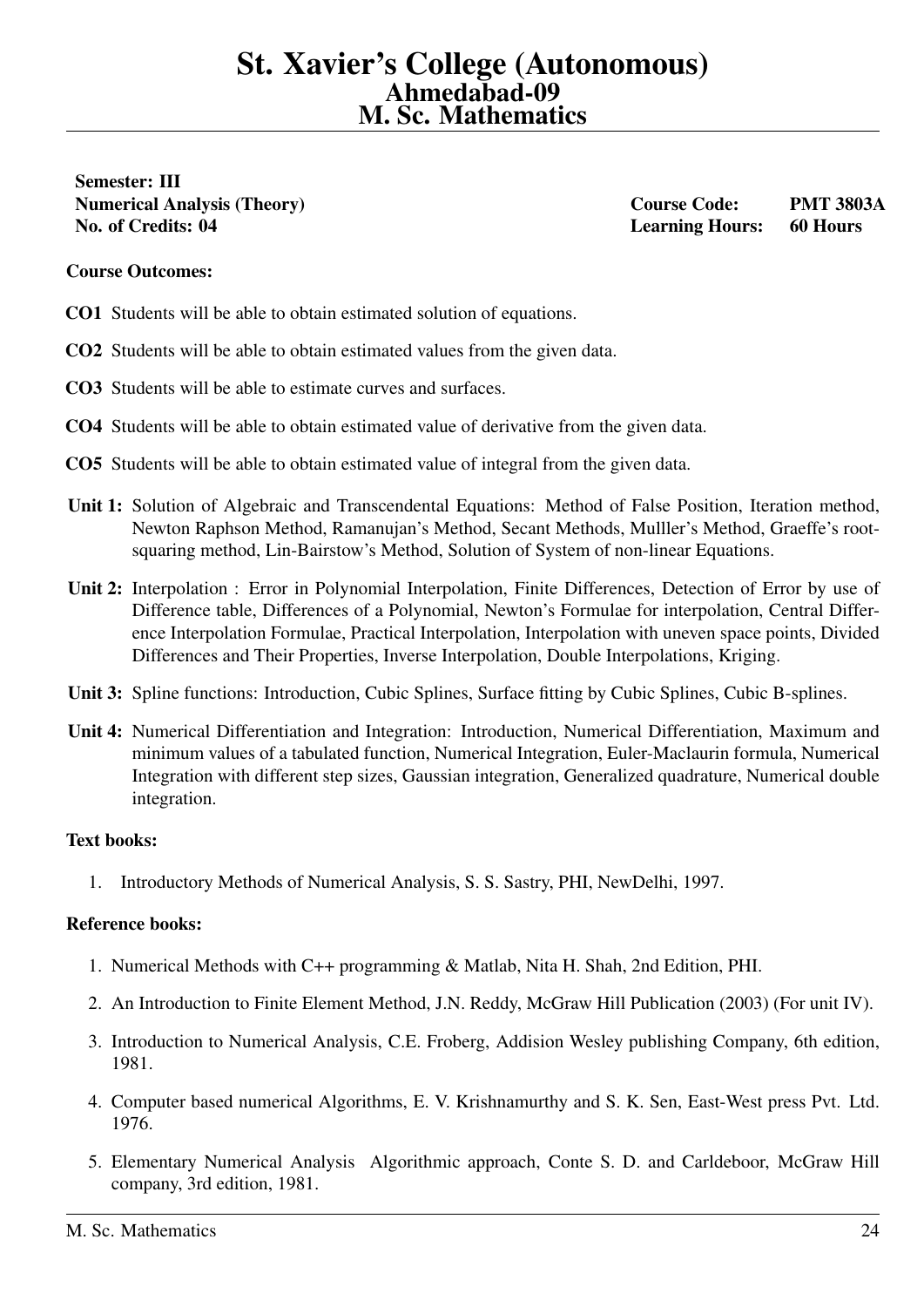- 6. Numerical analysis for scientists and Engineers, M. K. Jain, New Age International Ltd.
- 7. Numerical methods, J. D. Faires and R. Burden, 2nd edition, Brooks/cole publishing Co., 1998.
- 8. Solving ordinary differential equations, I and II, E. Hairer, E. P. Norsett and G. Warner, Springer series in computational mathematics 8, Springer, Berlin,1993.
- 9. Numerical Mathematical Analysis, James Blaine Scarborough.
- 10. Numerical Analysis and Computational Procedures, S. A. Mollah.
- 11. Computer-Oriented Numerical Methods, Third Edition, V. Rajaraman.
- 12. Computational Mathematics, B. P. Demidovich, I.A. Maron.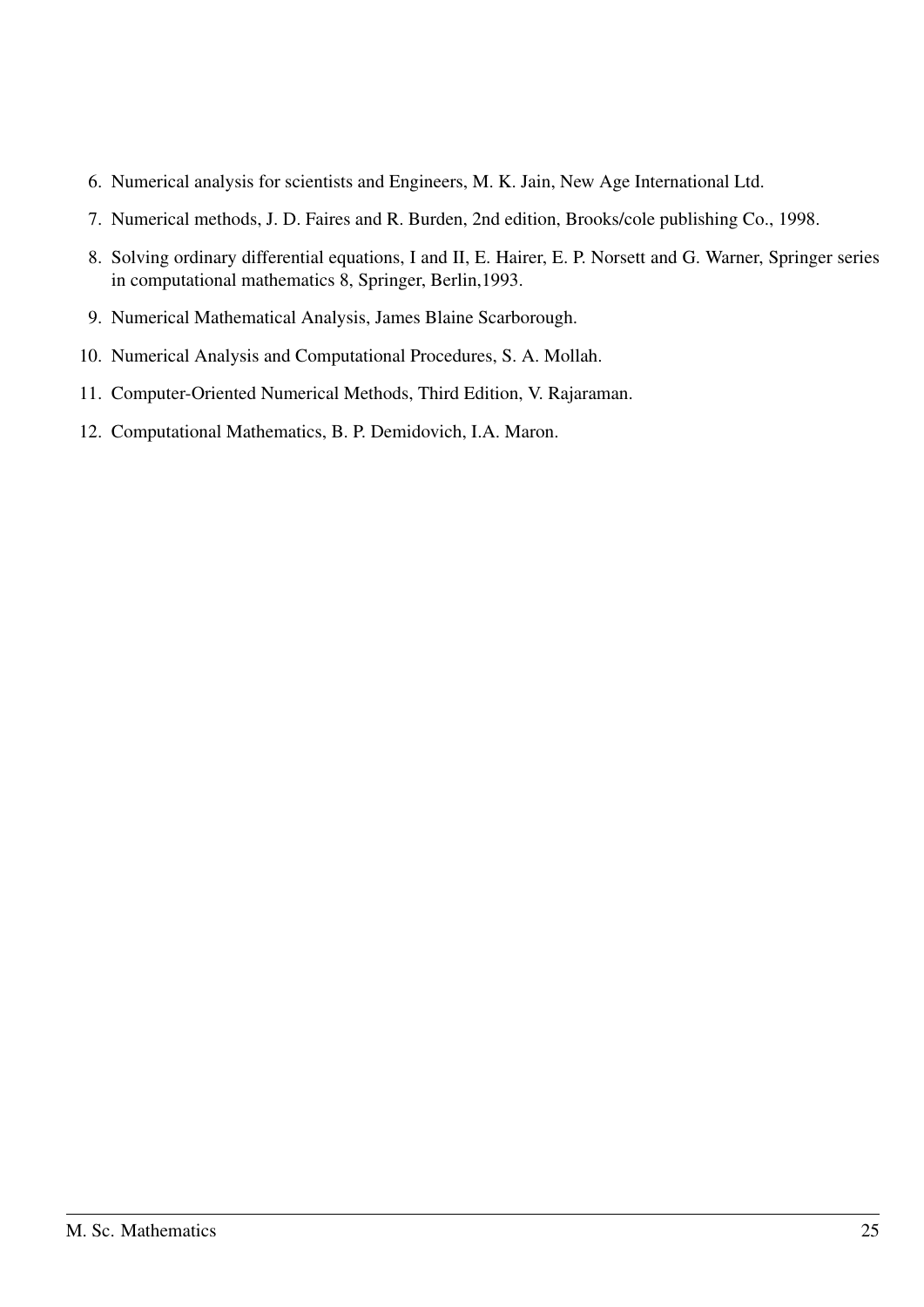# St. Xavier's College (Autonomous) Ahmedabad-09 M. Sc. Mathematics

# <span id="page-25-0"></span>Semester: III Advanced Linear Algebra (Theory) Course Code: PMT 3803B No. of Credits: 04 Learning Hours: 60 Hours

# Course Outcomes:

- CO1 Student will be able to identify vector space and subspace.
- CO2 Student will be able to obtain basis and determine dimension of vector spaces and subspaces.
- CO3 Student will be able to solve different mathematical problems using the transition between vector spaces by some mathematical tools such as linear transformations.
- CO4 Students will be able to employ advanced concepts of linear algebra to solve some scientific problems.
- Unit 1: Quick review of vector spaces, examples of sequence and function spaces. Linear spans; linear dependence/independence and basis, examples of finite dimensional and infinite dimensional vector spaces, quotient space and its dimension, dual space, dual basis, dimension of the annihilator. Solution of the system of simultaneous linear homogeneous equations.
- Unit 2: Definitions and examples of algebra, algebra analog of Cayley theorem, minimal polynomial of a linear transformation, rank of a linear transformation, characteristic roots, characteristic vectors and results related to characteristic vectors, matrix associated with a linear transformation on finite dimensional vector space, isomorphism between the space of linear transformations and the space of matrices, similarity of matrices and similarity of linear transformations.
- Unit 3: Relation of the minimal polynomials of a linear transformation and its induced linear transformation on a quotient space, triangular matrix associated to a linear transformation, nilpotent linear transformation, canonical matrix associated to a nilpotent linear transformation, existence and uniqueness of invariants of a nilpotent linear transformation. Jordan form of a linear transformation.
- Unit 4: Trace and its applications, Jacobson's lemma, transpose of a matrix. Definition of the determinant of a matrix, determinant of a triangular matrix, a matrix with equal rows, a product of matrices, application of determinant: regularity of a matrix, Cramer's rule to solve system of simultaneous nonhomogeneous linear equations, quadratic forms: diagonalization of a symmetric matrix, symmetric matrix associated to a quadratic form, classification of quadratics.

### Text books:

- 1. Topics in Algebra, Herstein I. N., Wiley Eastern Ltd., New Delhi, 1975. Sections: 4.1, 4.2, 4.3, 6.1, 6.2, 6.3, 6.4, 6.5, 6.6, 6.8,6.9.
- 2. Linear Algebra, Kwak J. H., Hong S., (Second Edition), Birkhauser, 2004. Sections: 8.1,8.2

- 1. Linear Algebra: A Geometric Approach, Kumaresan S., PHI,2000.
- 2. Introduction to Topology and Modern Analysis, Simmons G. F., McGraw-HillCo., Tokyo, 1963.
- 3. Linear Algebra, Helson H., Second Edition, Hindustan Book Agency, TRIM-4,1994.
- 4. Linear Algebra, Ramachandra Rao A. and Bhimasankaram P., Second Edition,Hindustan Book Agency, TRIM-19,2000.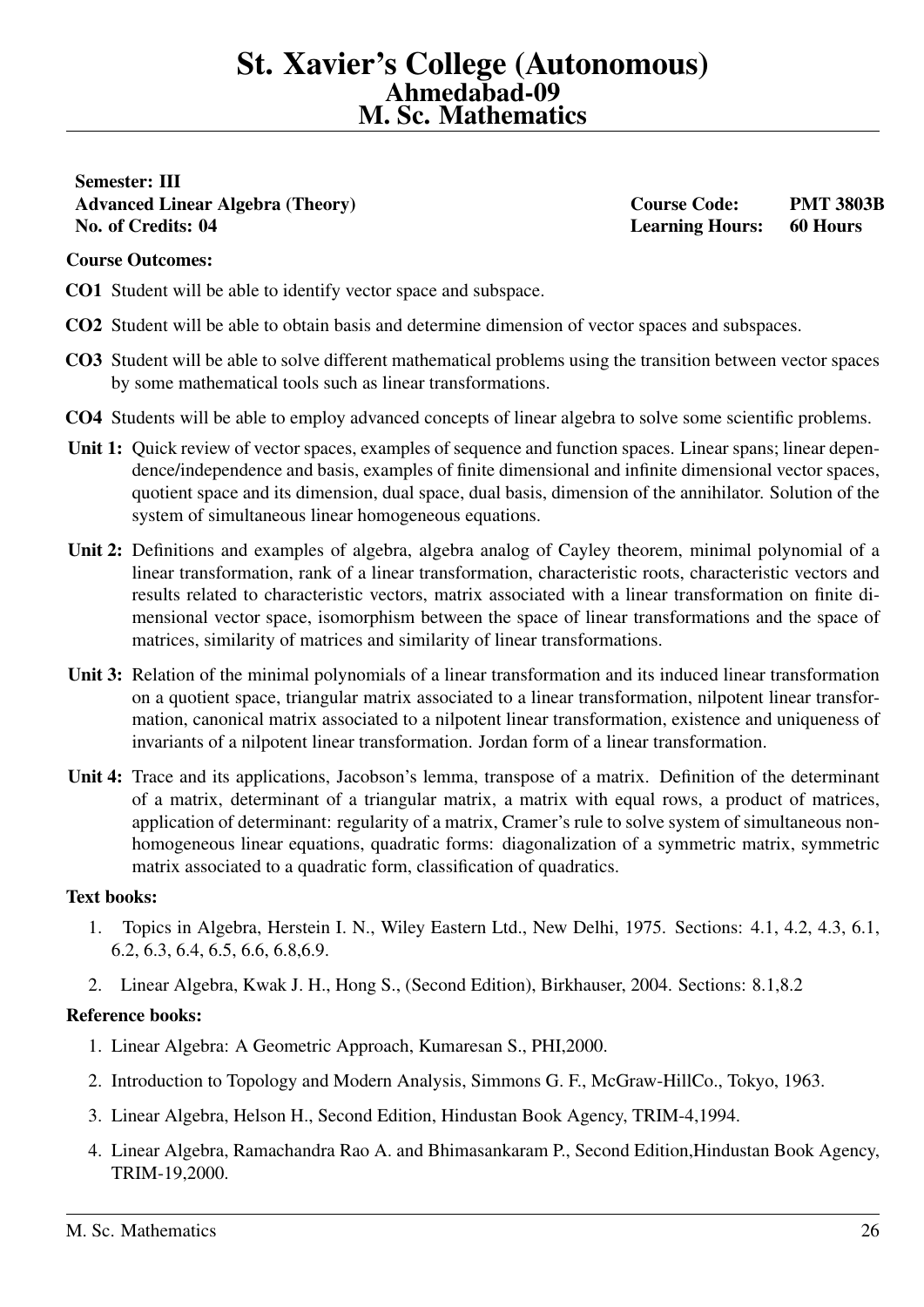# St. Xavier's College (Autonomous) Ahmedabad-09 M. Sc. Mathematics

<span id="page-26-0"></span>Semester: III Mathematical Programming (Theory) Course Code: PMT 3804A No. of Credits: 04 Learning Hours: 60 Hours

# Course Outcomes:

- CO1 Student will be able to formulate linear programming problems, solve linear programming problems and interpret solution of linear programming problems.
- CO2 Student will be able to formulate nonlinear programming problems, solve nonlinear programming problems and interpret solution of nonlinear programming problems.
- CO3 Students will be able to make decision about replacement of items using Replacement models.
- CO4 Students will be able to make decision for completion of jobs with different processing levels using sequencing in optimized manner.
- CO5 Students will be able to set up best utilization of service facilities using simulation.
- Unit 1: Quick review of Simplex method, Revised Simplex Method, Non-linear programming: Introduction, Maxima and Minima of Functions and their solutions, Quadratic forms, Convex and Concave functions, Unconstrained optimization - Functions with single variables, Multi variable functions. Constrained optimization - Equality constraints, Inequality constraints, Quadratic programming, Wolfe's method.
- Unit 2: Dynamic programming: Introduction, Components of dynamic programming, computational algorithm, shortest route problem, single additive constraint, multiplicative separable return function, single additive constraint, additive separable return function, single multiplicative constraint, additive separable return function, solution of linear programming problem. Some applications.
- Unit 3: Replacement models: Introduction, Failure of Items, Replacement of items that deteriorate, replacement of items with increasing running cost, replacement of items that fail completely, group replacement policy, recruitment and promotional problems, equipment renewal problem.
- Unit 4: Sequencing: Introduction, Notations and Terminologies, Principal Assumptions, Sequencing Rules, Sequencing jobs through one process, sequencing jobs through two serial process, Johnson's algorithm, processing n jobs through three machines, processing n jobs through m machines, Scope of Sequencing. Simulation: Introduction, Steps involved in Simulation, Advantages and disadvantages of simulation,

Monte Carlo simulation, applications of simulation.

### Text books:

1. Operations Research, Nita H. Shah, Ravi M. Gor and Hardik Soni, PHI Publications, New Delhi, 2007.

# Reference books:

1. Operations Research: An Introduction, Eighth edition, H. A. Taha, PHI Publications, New Delhi, 2006.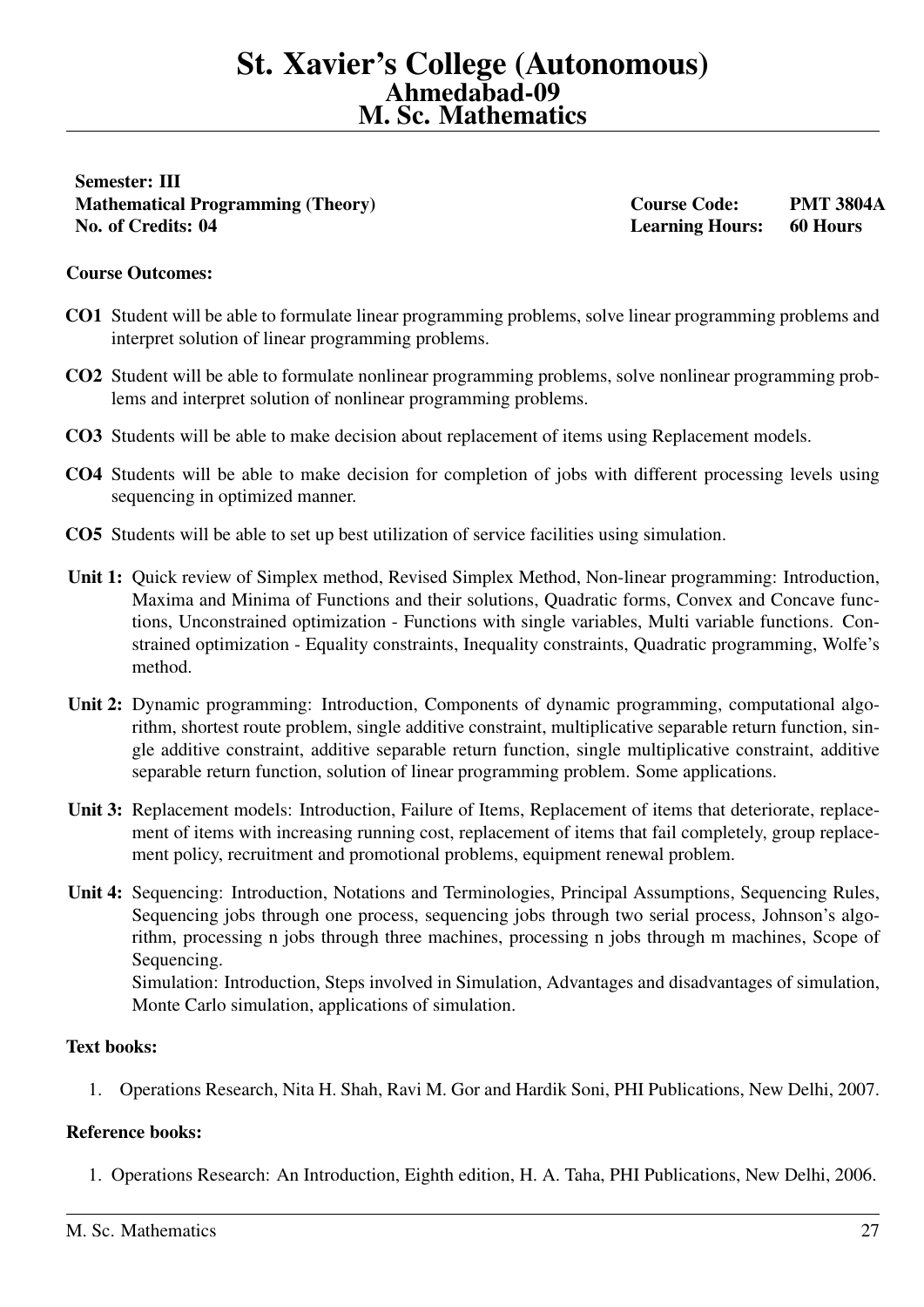- 2. Introduction to Operations Research, F. S. Hiller and G. J. Lieberman, Sixth Edition, McGraw Hill.
- 3. Simulation, Gordan, Printice Hall.
- 4. Operations Research, J.P. Singh and N. P. Singh.
- 5. Operations Research, J. K. Sharma.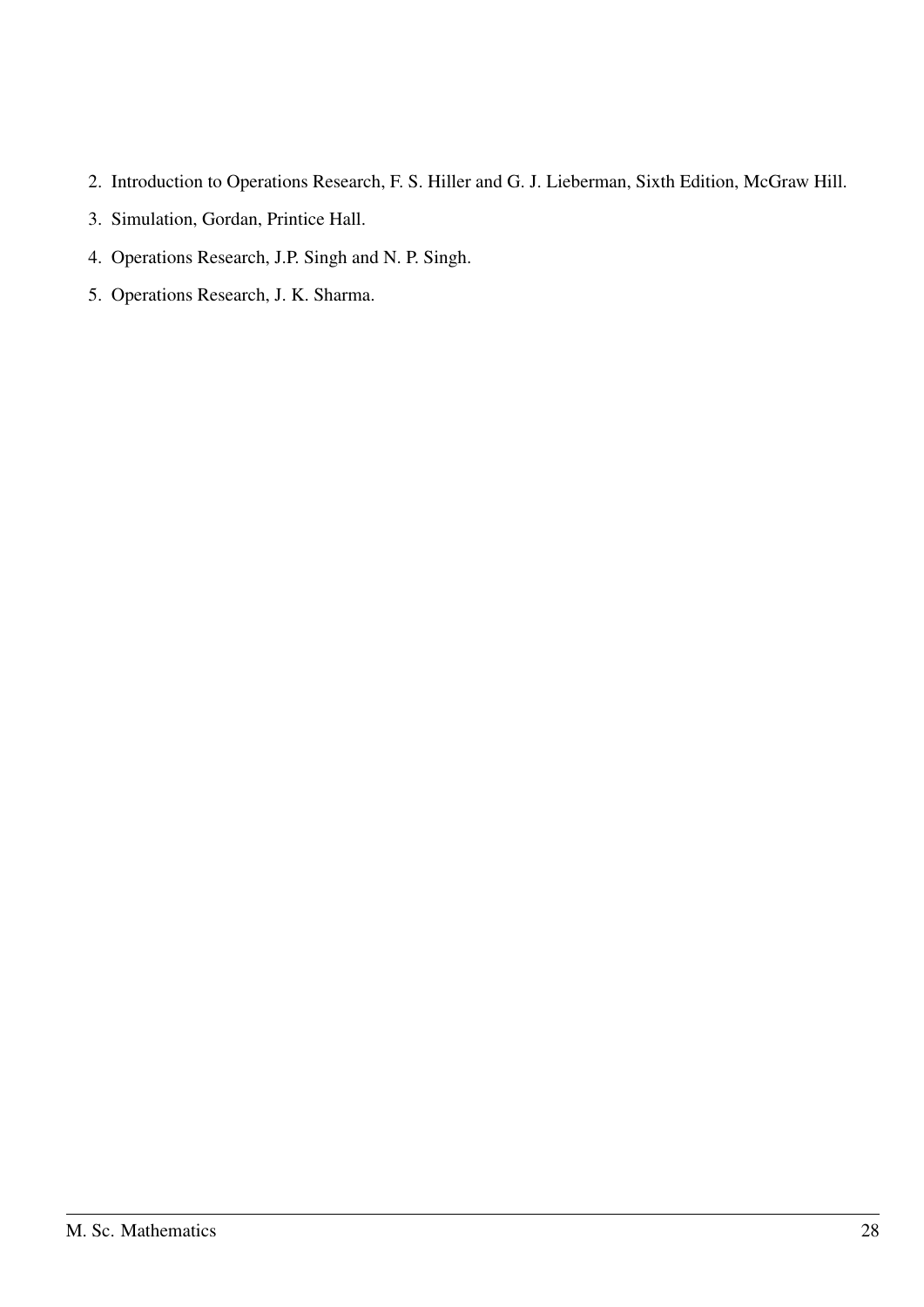<span id="page-28-0"></span>Semester: III Financial Mathematics (Theory) Course Code: PMT 3804B No. of Credits: 04 Learning Hours: 60 Hours

# Course Outcomes:

- CO1 Students will be able to demonstrate Arbitrage, Return and Interest, Time Value of Money, Bonds, Shares and Indices, Models and Assumptions.
- CO2 Students will be able to exhibit Net Present Value (NPV), Internal Rate of Return (IRR), Comparison of IRR and NPV, Bonds price and yield, Clean and Dirty Price, Price-Yield Curves, Duration, Term structure of Interest rates, Immunization, Convexity.
- CO3 Students will be able to exemplify random returns, Portfolio Diagrams and Efficiency, Feasible Set. He can also demonstrate Markowitz Model and Capital Asset Pricing Model, CAPM as a pricing formula.
- CO4 Students will be able to exhibit different numerical techniques-to identify the hedging with futures, Currency futures, Stock Index Futures of the market.
- CO5 Students will be able to construct Stock Price Models such as Lognormal, Geometric Brownian Motion, Binomial Tree Mode Options.
- CO6 Students will be able to demonstrate Implied Volatility and Dynamic Hedging, Risk-Neutral Valuation.
- CO7 Students will be able to demonstrate the Black-Scholes PDE. He further can illustrates Speculating with options and Value at Risk and various models like Linear Model, Quadratic Model and the classical Monte Carlo Simulation.
- Unit 1: Basic Concepts: Arbitrage, Return & Investment, Time Value of Money, Bonds, Shares and Indices, Models & Assumptions. Deterministic Cash Flows: Net Present Value, Internal Rate of Return, Comparison of IRR & NPV, Bonds: Price & Yield, Clean & Dirty Price, Price-Yield curves, Duration, Term Structure of Interest rates, Immunization, Convexity, Callable Bonds.
- Unit 2: Random Cash Flows: Random Returns, Portfolio Diagrams and Efficiency, Feasible Set, Markowitz Model, Capital Asset Pricing Model, Diversification, CAPM as a pricing formula, Numerical Techniques. Forwards and Futures: Forwards and Futures, Price and Contract, Method of Replicating Portfolios, Hedging with futures, Currency futures, Stock Index Futures.
- Unit 3: Stock Price Models: Lognormal, Geometric Brownian Motion, Binomial Tree Mode Options: Call and Put, Call-Put Parity, Binomial Options Pricing Model, Pricing American Options, Factors Influencing Option Premiums, Options on Assets with Dividends, Dynamic Hedging, Risk-Neutral Valuation, The Black-Scholes Model: Risk-Neutral Valuation, The Black- Scholes Formula, Options on Futures, Options on Assets with Dividends.
- Unit 4: The Black-Scholes Model: Black-Scholes and BOPM, Implied Volatility, Dynamic Hedging, The Greeks, The Black-Scholes PDE, Speculating with options. Value at Risk: Definition of VAR, Linear Model, Quadratic Model, Monte Carlo Simulation, The Martingale.

# Text books: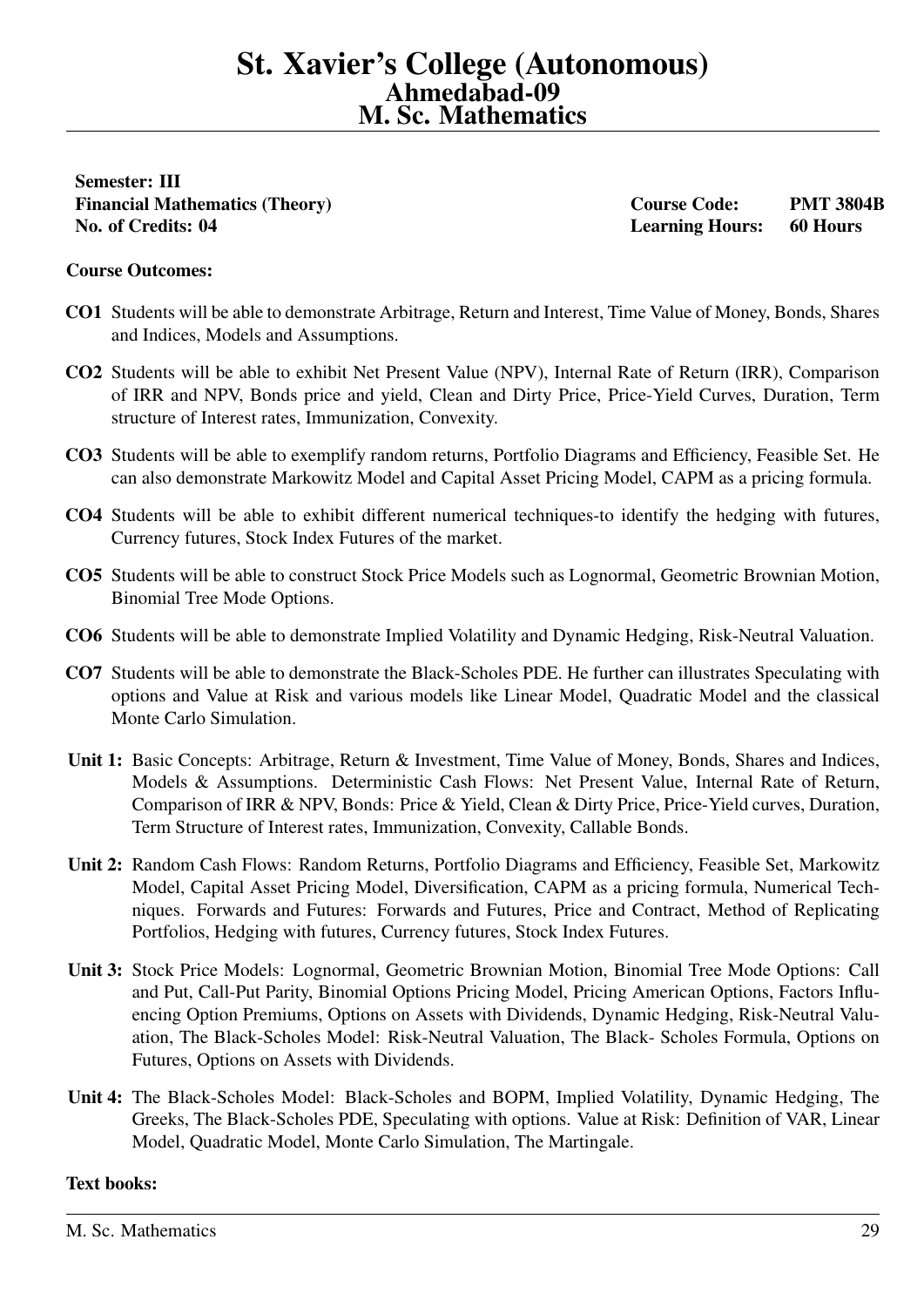1. The Calculus of Finance, by Amber Habib, Universities Press. (Chapters1-8).

- 1. Futures and Other Financial Derivatives, Hull, J. C. Options, Prentice Hall, 8thedition.
- 2. PDE and Martingale Methods in Option Pricing, Pascucci, A. Bocconi, Springer, 2011.
- 3. Tools for Computational Finance, R. U. Seydel, University text, 3rd Edition Springer,2000.
- 4. Financial Derivatives in Theory and Practice, J.B. Hunt and J.E. Kennedy, Wiley, 2005.
- 5. Financial Calculus: An introduction to Derivative Pricing, M. Baxter and A. Rennie, Cambridge, UK, 1996.
- 6. Introduction to the Mathematics of Finance, R. J. Williams, AMS,2011.
- 7. The Mathematics of Finance: Modelling and Hedging, Victor Goodman & Joseph Stampfli, AMS.
- 8. A course in Financial Calculus, Alison Etheridge, Cambridge University Press, 2002.
- 9. Introduction to Stochastic Calculus Applied to Finance, Chapman and Hall, 1996.
- 10. Martingale Methods in Financial Modeling, Marek Musiela and Marek Rutkowski, Springer Verlag, New York,1998.
- 11. Mathematics of Financial Markets, Robert J Elliot and P.Ekkehard Kopp, Springer Verlag, New York 2001.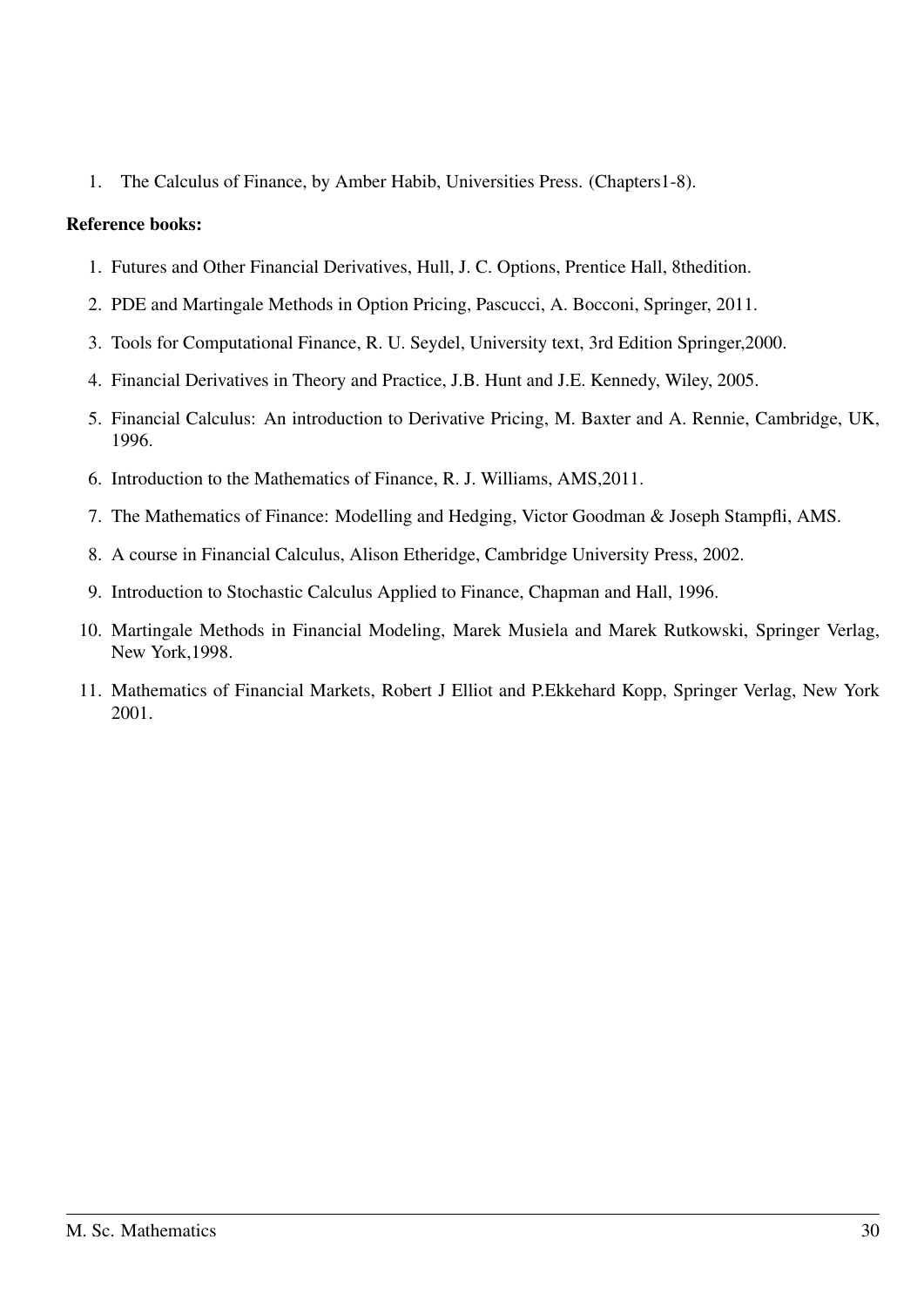# <span id="page-30-0"></span>Semester: III

Combinatorics (Theory) Course Code: PMT 3804C No. of Credits: 04 Learning Hours: 60 Hours

# Course Outcomes:

- CO1 Student will be able to apply various elementary counting techniques for counting problems.
- CO2 Student will be able to apply binomial theorem and Pascal's triangle.
- CO3 Student will be able to apply pigeonhole principle and Ramsey theory for various problems.
- CO4 Student will be able to apply Principle of Inclusion and Exclusion in various counting problems.
- CO5 Student will be able to apply the techniques of Ordinary Generating functions and Exponential Generating function in various counting problems in various graph theoretical algorithms
- Unit 1: Permutations, Combinations, Binomial Coefficients: Two basic Counting Principles, Permutations, Circular Permutations, Combinations, The Injection and Bijection Principles, Arrangements and Selections with Repetitions, Distribution Problems. The Binomial Theorem, Combinatorial Identities, The Pascal's Triangle, Chu Sinh-Chieh's Identity, Shortest Routes in a Rectangular Grid, Some Properties of Binomial Coefficients.
- Unit 2: The Pigeonhole principle and Ramsey Numbers: Introduction, The Pigeonhole Principle, More Examples, Ramsey type of Problems and Ramsey Numbers, Bounds on Ramsey Numbers.
- Unit 3: The Principle of Inclusion and Exclusion: Introduction, The Principle, A Generalization, Integer Solutions and Shortest routes, Surjective Mappings and Stirling Numbers of the Second Kind, Derangements and a Generalization, The Sieve of Eratosthenes and Euler phi function, TheProblem of Des Mnages.
- Unit 4: Generating Functions: Ordinary Generating Functions, Some Modeling Problems, Partition of Integers, Exponential Generating Functions.

### Text books:

1. Principles and Techniques in Combinatorics, Chen Chuan Chong and Koh Khee Meng, World Scientific.

- 1. Combinatorics: Theory and applications, V. Krishnamurthy, Affiliated East-West Press.
- 2. Introductory Combinatorics, Richard A. Brualdi, Pearson.
- 3. Applied Combinatorics, A. Tucker, John Wiley & Sons.
- 4. Discrete Mathematics, Norman L. Biggs, Oxford University Press.
- 5. Discrete Mathematics and its applications, Kenneth Rosen, Tata McGraw Hills.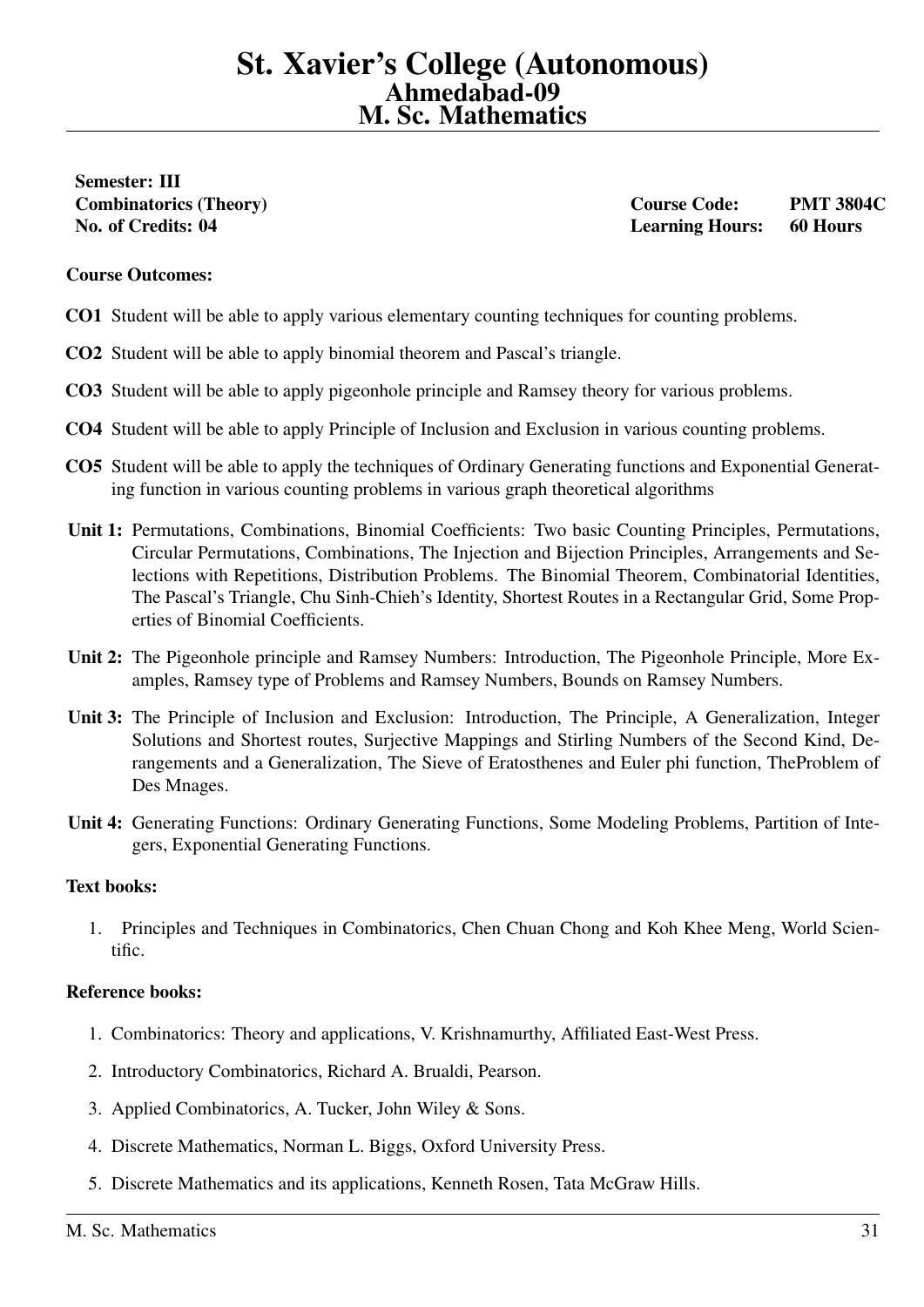- 6. Combinatorial Techniques, Sharad S. Sane Hindustan Book Agency, 2013.
- 7. Combinatorics including concepts of Graph Theory, V. K. Balakrishnan, Schaum's Outline Series, McGraw-Hill, INC.
- 8. A Path to Combinatorics for Undergraduates Counting Strategies, Titu Andreescu and Zuming Feng, Birkhauser.
- 9. Introduction to Combinatorial Mathematics, C. L. Liu, McGraw Hill Book Company.
- 10. Introduction to Combinatorics, 4th Edition, Richard A. Brualdi, Pearson Education.
- 11. A First Course in Graph Theory and Combinatorics, Sebastian M Cioaba and M Ram Murty, Hindustan Book Agency.
- 12. Combinatorial Theory, Marshall Hall Jr., 2nd Edition, Wiley-Inter Science Publications.
- 13. An Introduction to Combinatorial Analysis, John Riordan, Wiley Publications.
- 14. Introduction to Combinatorics, Gerald Berman and K. D. Fryer, Academic Press.
- 15. Combinatorics and Graph Theory, John M. Harries, Jeffry L. Hirst, Michael J. Mossinghoff, 2nd Edition, Springer
- 16. Foundations of Discrete Mathematics, K. D. Joshi.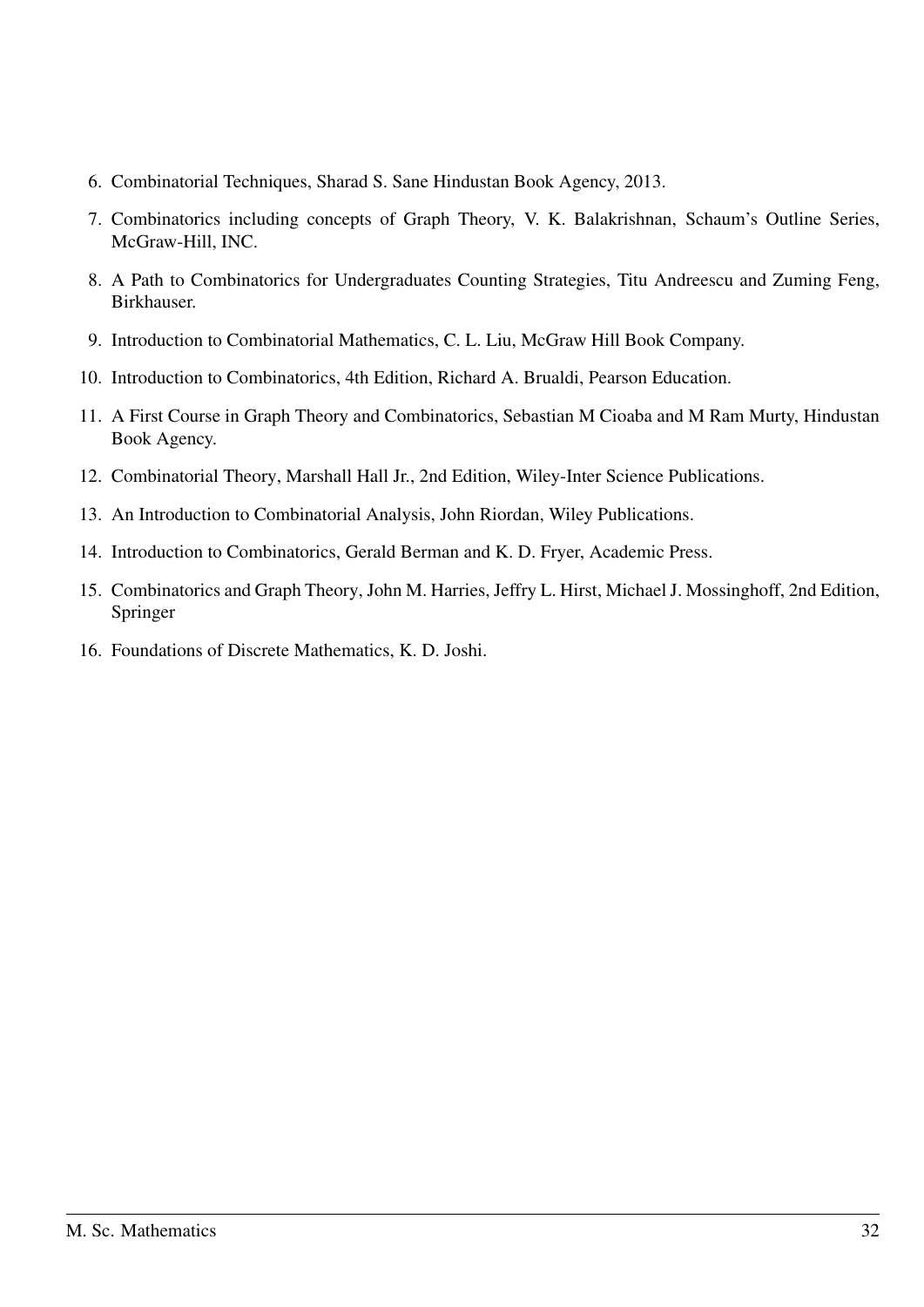# <span id="page-32-0"></span>Semester: III Practicals based on PMT-3801 and PMT-3802 (Practical) Course Code: PMT 3805L No. of Credits: 06 **Learning Hours:** 90 Hours: 1998 **Learning Hours: 1998** Hours: 1998 **Hours:** 1998 **Hours:** 1998 **Hours:** 1998 **Hours:** 1998 **Hours:** 1998 **Hours:** 1998 **Hours:** 1998 **Hours:** 1998 **Hours:** 1998 **Hours:**

### Course Outcomes:

- CO1 Student will be able to identify rings, subrings, integral domains and ideals factor rings.
- CO2 Student will be able to use ring homomorphism, factorization of polynomials and divisibility in integral domains to solve various problems.
- CO3 Student will be able to identify and exemplify functions of bounded variation.
- CO4 Student will be able to identify and exemplify absolutely continuous function.
- CO5 Student will be able to test the convergence of Fourier series.

- (1) Problems based on rings, subrings, ideals and Factor rings.
- (2) Problems based on integral domains, Fields, Prime ideals and Maximal ideals.
- (3) Problems based on ring homomorphisms.
- (4) Problems based on unique factorization in Z[X]; divisibility in integral domains.
- (5) Problems based on splitting fields; finite extensions of fields.
- (6) Problems based on algebras extensions; finite fields.
- (7) Problems based on geometric constructions.
- (8) Problems based on solvability of polynomials by radicals.
- (9) Problem based on outer and inner measure, measurable sets and measurable functions.
- (10) Problem based on sequences of measurable functions.
- (11) Problem based on square-summable and p-summable functions.
- (12) Problem based on Holder's and Minkowski's inequality for functions and numbers.
- (13) Problem based on derived numbers and derivatives.
- (14) Problem based on increasing functions and functions of finite variation.
- (15) Problem based on Cantor set and Cantor function.
- (16) Problem based on Fourier series.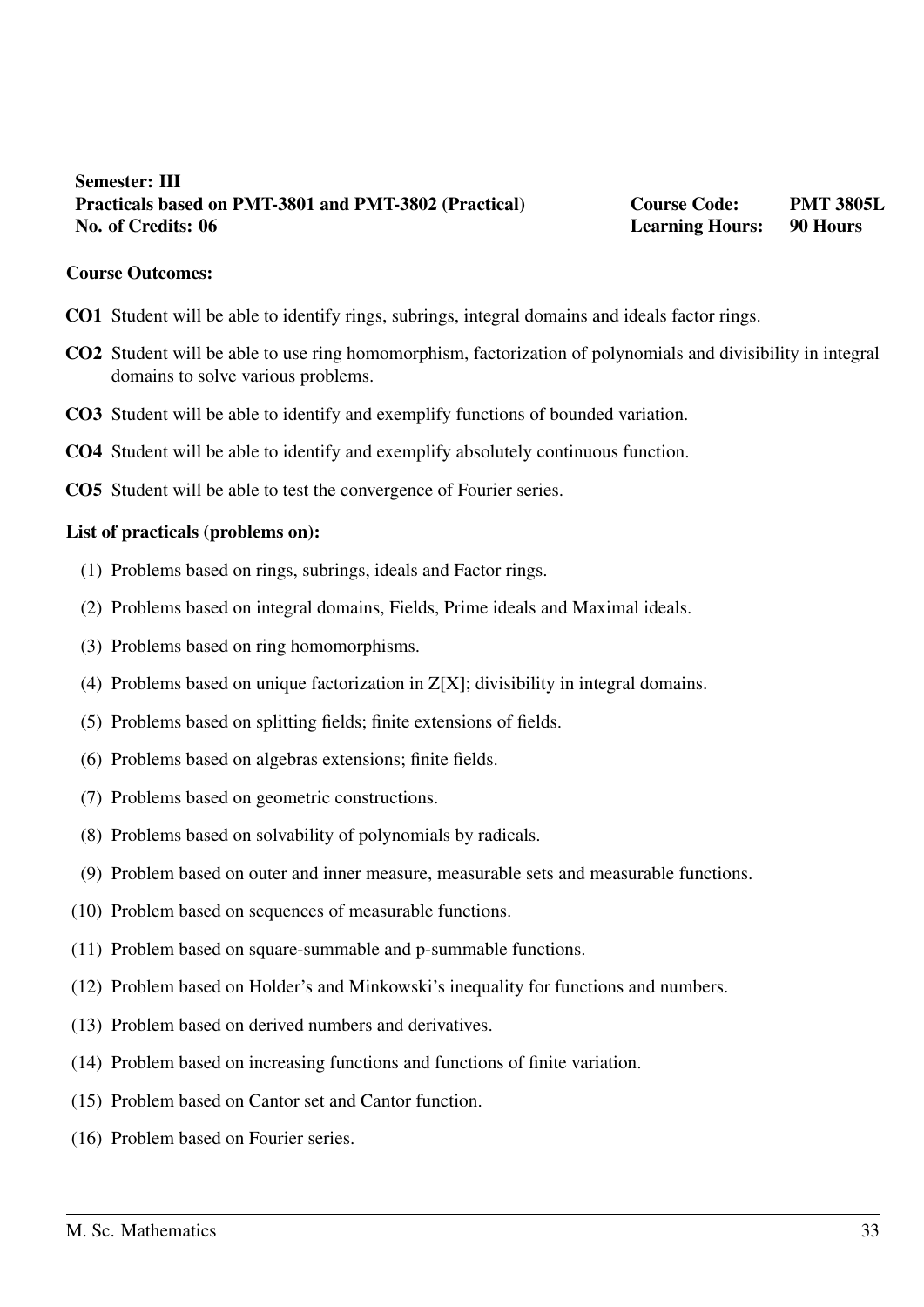# <span id="page-33-0"></span>Semester: III Practicals based on PMT-3803A and PMT-3804A (Practical) Course Code: PMT 3806L No. of Credits: 06 **Learning Hours:** 90 Hours: 1998 Hours: 1998 Hours: 1998 Hours: 1998 Hours: 1998 Hours: 1998 Hours: 1998 Hours: 1998 Hours: 1998 Hours: 1998 Hours: 1998 Hours: 1998 Hours: 1998 Hours: 1998 Hours: 1998 Ho

# Course Outcomes:

- CO1 Students will be able to obtain estimated solution of equations.
- CO2 Students will be able to obtain estimated values, curves and surfaces from the given data.
- CO3 Students will be able to obtain estimated value of derivative and integral from the given data.
- CO4 Student will be able to formulate linear programming problems, solve linear programming problems and interpret solution of linear programming problems.
- CO5 Student will be able to formulate nonlinear programming problems, solve nonlinear programming problems and interpret solution of nonlinear programming problems.
- CO6 Students will be able to make decision about replacement of items using replacement models.
- CO7 Students will be able to make decision for completion of jobs with different processing levels using sequencing in optimized manner.
- CO8 Students will be able to set up best utilization of service facilities using simulation.

- (1) Problems based on iteration method for solving  $x = g(x)$  and Bracketing method for locating a root.
- (2) Problems based on Newton Raphson, Secant method and Graeffe's root-squaring method.
- (3) Problems based on the solution of linear systems by Gaussian elimination, Gauss- Jordan method.
- (4) Problems based on 1) Triangularization method: Crout's method, Cholesky method, 2) Iteration methods: Gauss-Jacobi, Gauss-Seidel.
- (5) Problems based on eigen value problem for matrices: Power method, inverse power method, Jacobi or Given's method for real symmetric matrices and singular value decomposition.
- (6) Problems based on different interpolation formulae.
- (7) Problems based on numerical differentiation, maxima and minima of function.
- (8) Problems based on different numerical integration formulae and numerical double integrals.
- (9) Problems based non-linear programming with constrained and unconstrained optimization.
- (10) Problems based on quadratic programming and Wolfe's method.
- (11) Problems based on dynamic programming I.
- (12) Problems based on dynamic programming II.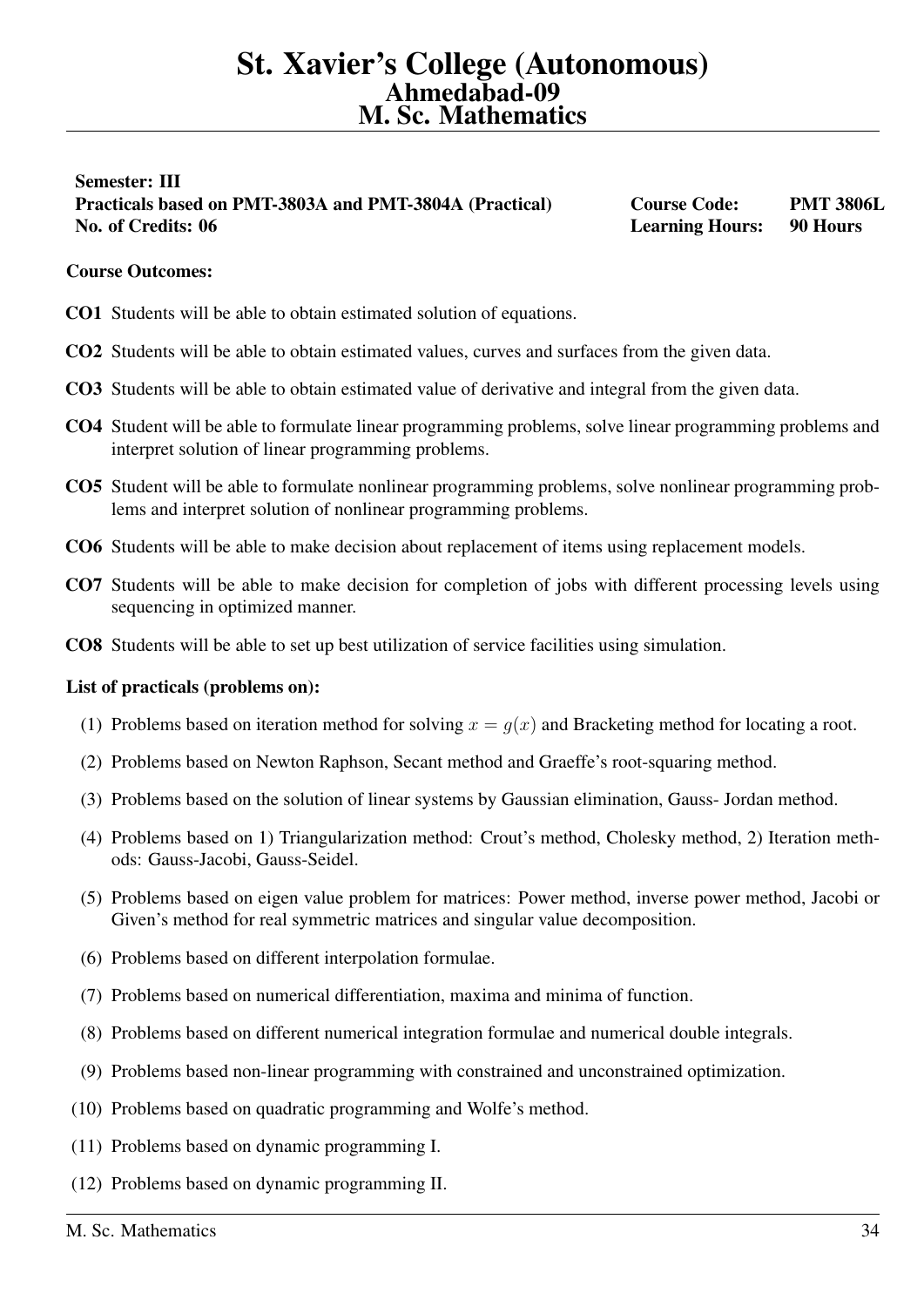- (13) Problems based on replacement-I.
- (14) Problems based on replacement-II.
- (15) Problems based on sequencing jobs.
- (16) Problems based on simulation.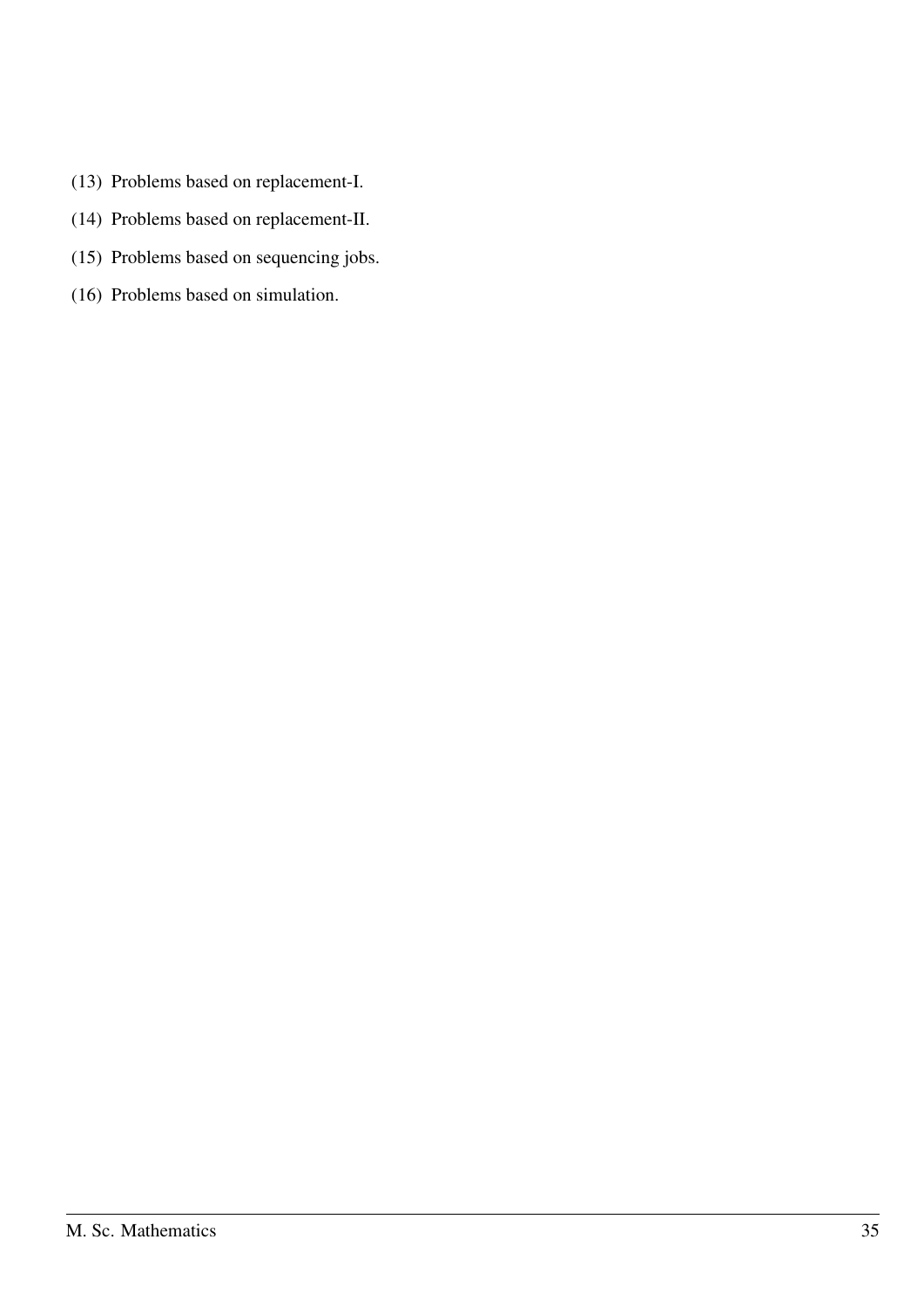# <span id="page-35-0"></span>Semester: III Practicals based on PMT-3803A and PMT-3804B (Practical) Course Code: PMT 3806L No. of Credits: 06 **Learning Hours:** 90 Hours: 1998 Hours: 1998 Hours: 1998 Hours: 1998 Hours: 1998 Hours: 1998 Hours: 1998 Hours: 1998 Hours: 1998 Hours: 1998 Hours: 1998 Hours: 1998 Hours: 1998 Hours: 1998 Hours: 1998 Ho

# Course Outcomes:

- CO1 Students will be able to obtain estimated solution of equations.
- CO2 Students will be able to obtain estimated values, curves and surfaces from the given data.
- CO3 Students will be able to obtain estimated value of derivative and integral from the given data.
- CO4 Students will be able to demonstrate Arbitrage, Return and Interest, Time Value of Money, Bonds, Shares and Indices, Models and Assumptions.
- CO5 Students will be able to exhibit Net Present Value (NPV), Internal Rate of Return (IRR), Comparison of IRR and NPV, Bonds price and yield, Clean and Dirty Price, Price-Yield Curves, Duration, Term structure of Interest rates, Immunization, Convexity.

Pricing Model, CAPM as a pricing formula.

- CO6 Students will be able to exhibit different numerical techniques-to identify the hedging with futures, Currency futures, Stock Index Futures of the market.
- CO7 Students will be able to construct Stock Price Models such as Lognormal, Geometric Brownian Motion, Binomial Tree Mode Options.
- CO8 Students will be able to demonstrate Implied Volatility and Dynamic Hedging, Risk-Neutral Valuation, the Black-Scholes PDE. He further can illustrates Speculating with options and Value at Risk and various models like Linear Model, Quadratic Model and the classical Monte Carlo Simulation.

- (1) Problems based on iteration method for solving  $x = g(x)$  and Bracketing method for locating a root.
- (2) Problems based on Newton Raphson, Secant method and Graeffe's root-squaring method.
- (3) Problems based on the solution of linear systems by Gaussian elimination, Gauss- Jordan method.
- (4) Problems based on 1) Triangularization method: Crout's method, Cholesky method, 2) Iteration methods: Gauss-Jacobi, Gauss-Seidel.
- (5) Problems based on eigen value problem for matrices: Power method, inverse power method, Jacobi or Given's method for real symmetric matrices and singular value decomposition.
- (6) Problems based on different interpolation formulae.
- (7) Problems based on numerical differentiation, maxima and minima of function.
- (8) Problems based on different numerical integration formulae and numerical double integrals.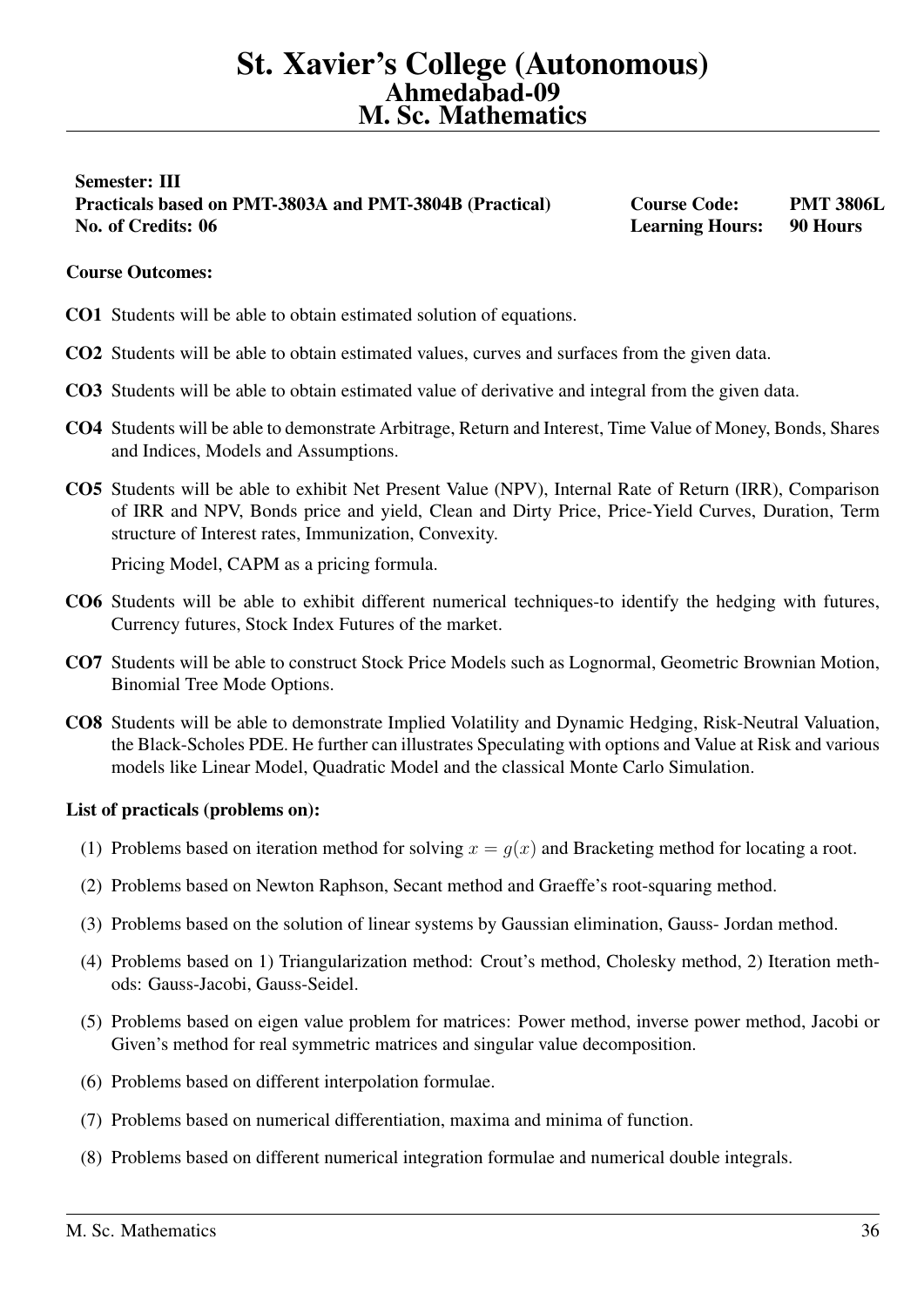- (9) Problems based on basic concepts: Arbitrage, Return and Investment, Time Value of Money, Bonds, Shares and Indices, Models and Assumptions.
- (10) Problems based on deterministic cash flows: Net present Value, Internal rate of return, Comparison of IRR and NPV, Bonds: Price and Yield, Clean and Dirty Price, Price-Yield curves, Duration, Term structure of interest rates, Immunisation, Convexity, Callable Bonds.
- (11) Problems based on random cash flows: Random returns, Portfolio diagrams and efficiency, Feasible set, Markowitz model, Capital asset pricing model, Diversification, CAPM as a pricing formula, Numerical techniques.
- (12) Problems based on Forwards and Futures, Price and Contract, Method of Replicating Portfolios, Hedging with futures, Currency futures, Stock Index Futures.
- (13) Problems based on Stock price models: Lognormal, Geometric Brownian Motion, Binomial Tree Model.
- (14) Problems based on options: Call and Put, Call-Put Parity, Binomial Options Pricing Model, Pricing American Options, Factors Influencing Option Premiums, Options on Assets with Dividends, Dynamic Hedging, Risk-Neutral Valuation, The Black-Scholes Model: Risk-Neutral Valuation, The Black-Scholes Formula, Options on Futures, Options on Assets with Dividends.
- (15) Problems based on the Black-Scholes Model: Black-Scholes and BOPM, Implied Volatility, Dynamic Hedging, The Greeks, The Black-Scholes PDE, Speculating with options.
- (16) Problems based on definition of VAR, Linear Model, Quadratic Model, Monte Carlo Simulation, The Martingale.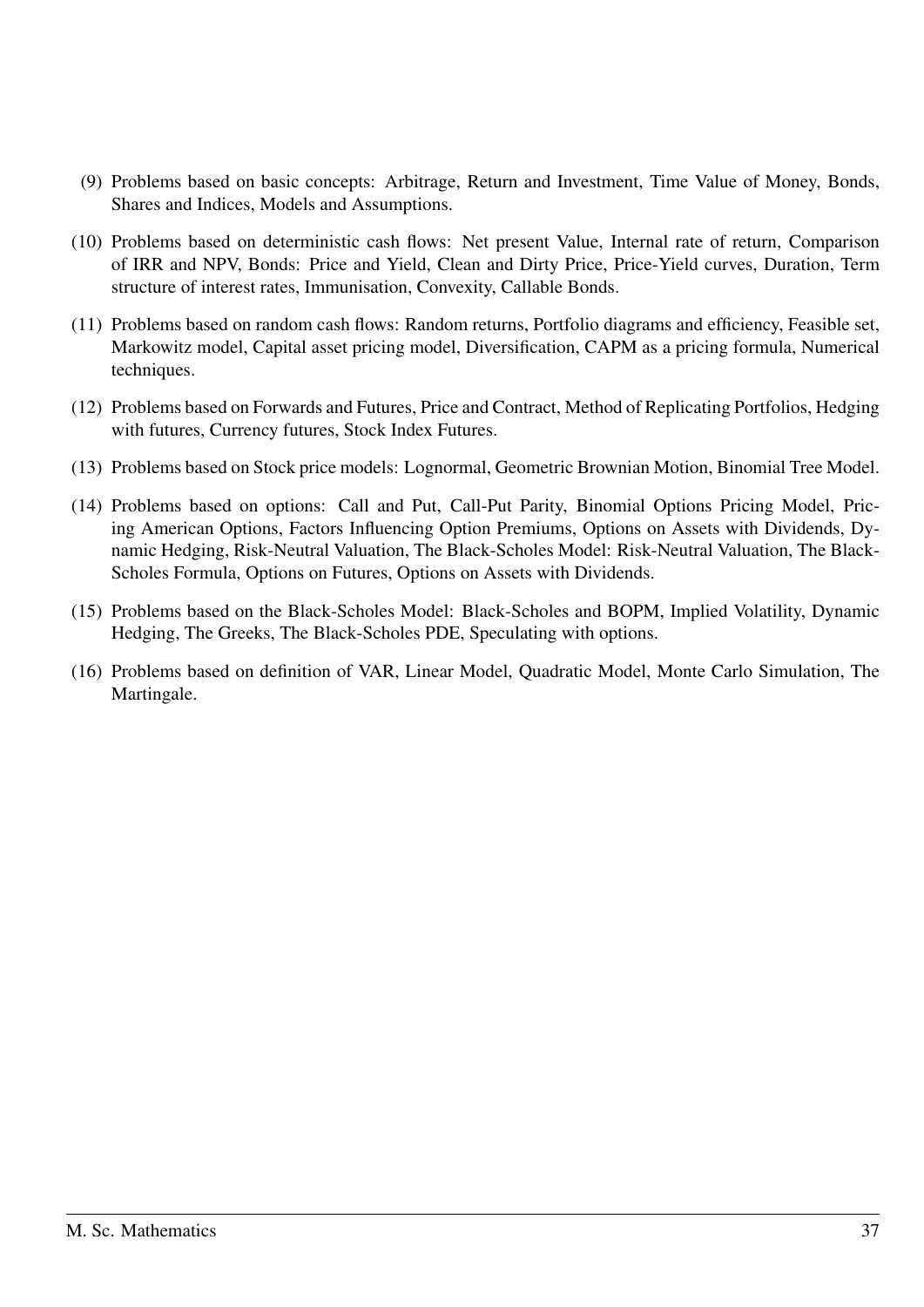# <span id="page-37-0"></span>Semester: III Practicals based on PMT-3803A and PMT-3804C (Practical) Course Code: PMT 3806L No. of Credits: 06 **Learning Hours:** 90 Hours: 1998 Hours: 1998 Hours: 1998 Hours: 1998 Hours: 1998 Hours: 1998 Hours: 1998 Hours: 1998 Hours: 1998 Hours: 1998 Hours: 1998 Hours: 1998 Hours: 1998 Hours: 1998 Hours: 1998 Ho

# Course Outcomes:

- CO1 Students will be able to obtain estimated solution of equations.
- CO2 Students will be able to obtain estimated values, curves and surfaces from the given data.
- CO3 Students will be able to obtain estimated value of derivative and integral from the given data.
- CO4 Student will be able to apply various elementary counting techniques for counting problems.
- CO5 Student will be able to apply binomial theorem and Pascal's triangle.
- CO6 Student will be able to apply pigeonhole principle and Ramsey theory for various problems.
- CO7 Student will be able to apply Principle of Inclusion and Exclusion in various counting problems.
- CO8 Student will be able to apply the techniques of Ordinary Generating functions and Exponential Generating function in various counting problems in various graph theoretical algorithms.

- (1) Problems based on iteration method for solving  $x = g(x)$  and Bracketing method for locating a root.
- (2) Problems based on Newton Raphson, Secant method and Graeffe's root-squaring method.
- (3) Problems based on the solution of linear systems by Gaussian elimination, Gauss- Jordan method.
- (4) Problems based on 1) Triangularization method: Crout's method, Cholesky method, 2) Iteration methods: Gauss-Jacobi, Gauss-Seidel.
- (5) Problems based on eigen value problem for matrices: Power method, inverse power method, Jacobi or Given's method for real symmetric matrices and singular value decomposition.
- (6) Problems based on different interpolation formulae.
- (7) Problems based on numerical differentiation, maxima and minima of function.
- (8) Problems based on different numerical integration formulae and numerical double integrals.
- (9) Problems based on permutations and combinations.
- (10) Problems based on binomial coefficients.
- (11) Problems based on Pigeonhole principle.
- (12) Problems based on Ramsey numbers.
- (13) Problems based on integer solutions, shortest routes, surjective mapping and Sterling numbers of the second kind.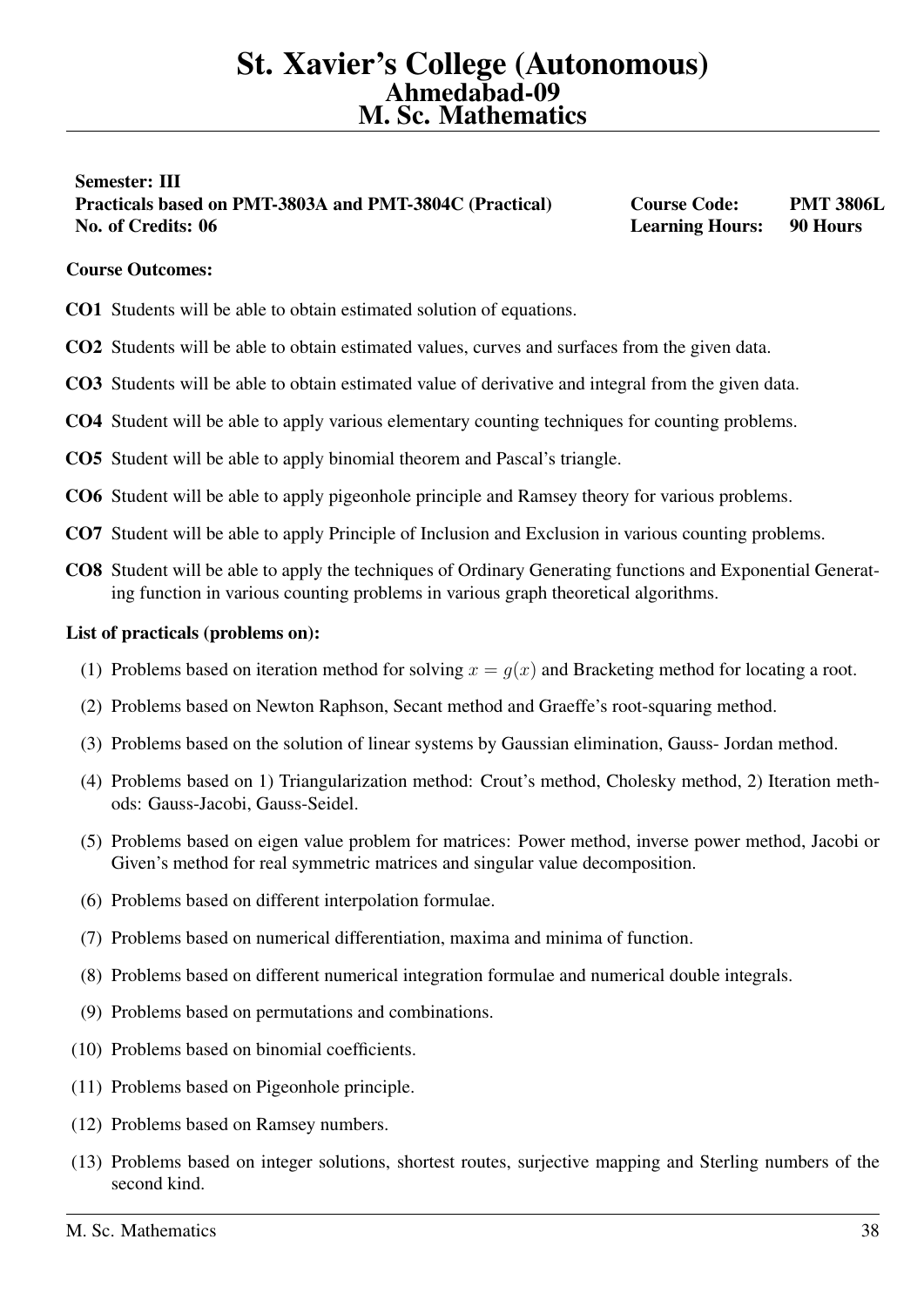- (14) Problems based on derangements, Euler Phi function and Des Mnages.
- (15) Problems based on generating functions and modelling.
- (16) Problems based on partition of integers and exponential functions.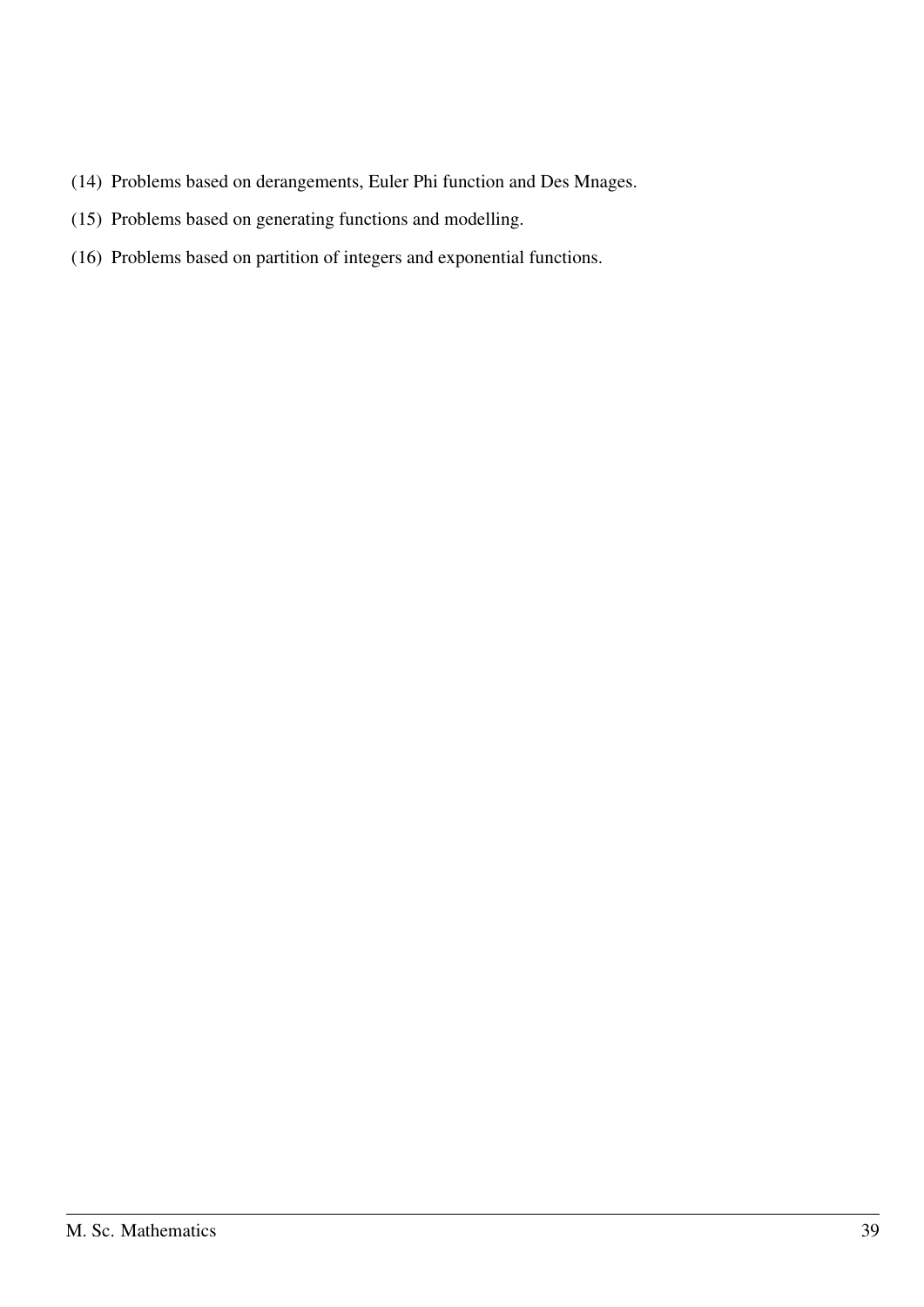# <span id="page-39-0"></span>Semester: III Practicals based on PMT-3803B and PMT-3804A (Practical) Course Code: PMT 3806L No. of Credits: 06 **Learning Hours:** 90 Hours: 1998 Hours: 1998 Hours: 1998 Hours: 1998 Hours: 1998 Hours: 1998 Hours: 1998 Hours: 1998 Hours: 1998 Hours: 1998 Hours: 1998 Hours: 1998 Hours: 1998 Hours: 1998 Hours: 1998 Ho

# Course Outcomes:

- CO1 Student will be able to identify vector space and subspace.
- CO2 Student will be able to obtain basis and determine dimension of vector spaces and subspaces.
- CO3 Student will be able to solve different mathematical problems using the transition between vector spaces by some mathematical tools such as linear transformations.
- CO4 Student will be able to formulate linear programming problems, solve linear programming problems and interpret solution of linear programming problems.
- CO5 Student will be able to formulate nonlinear programming problems, solve nonlinear programming problems and interpret solution of nonlinear programming problems.
- CO6 Students will be able to make decision about replacement of items using replacement models.
- CO7 Students will be able to make decision for completion of jobs with different processing levels using sequencing in optimized manner.
- CO8 Students will be able to set up best utilization of service facilities using simulation.

- (1) Problems based on functional spaces and basis of it.
- (2) Problems based on dual of normed linear spaces, quotient spaces and solution of system of linear equations, Cramer's rule.
- (3) Problems based on isomorphism of space of linear functions and matrices.
- (4) Problems based on characteristic polynomials, minimal polynomial, rank and null spaces.
- (5) Problems based on triangularization of matrices of linear transformation, nilpotent matrix.
- (6) Problems based on Jordan form of linear transformation and its applications.
- (7) Problems based on trace, determinant and its applications.
- (8) Problems based on diagonalization of a symmetric matrix and symmetric matrix associated to a quadratic form.
- (9) Problems based non-linear programming with constrained and unconstrained optimization.
- (10) Problems based on quadratic programming and Wolfe's method.
- (11) Problems based on dynamic programming I.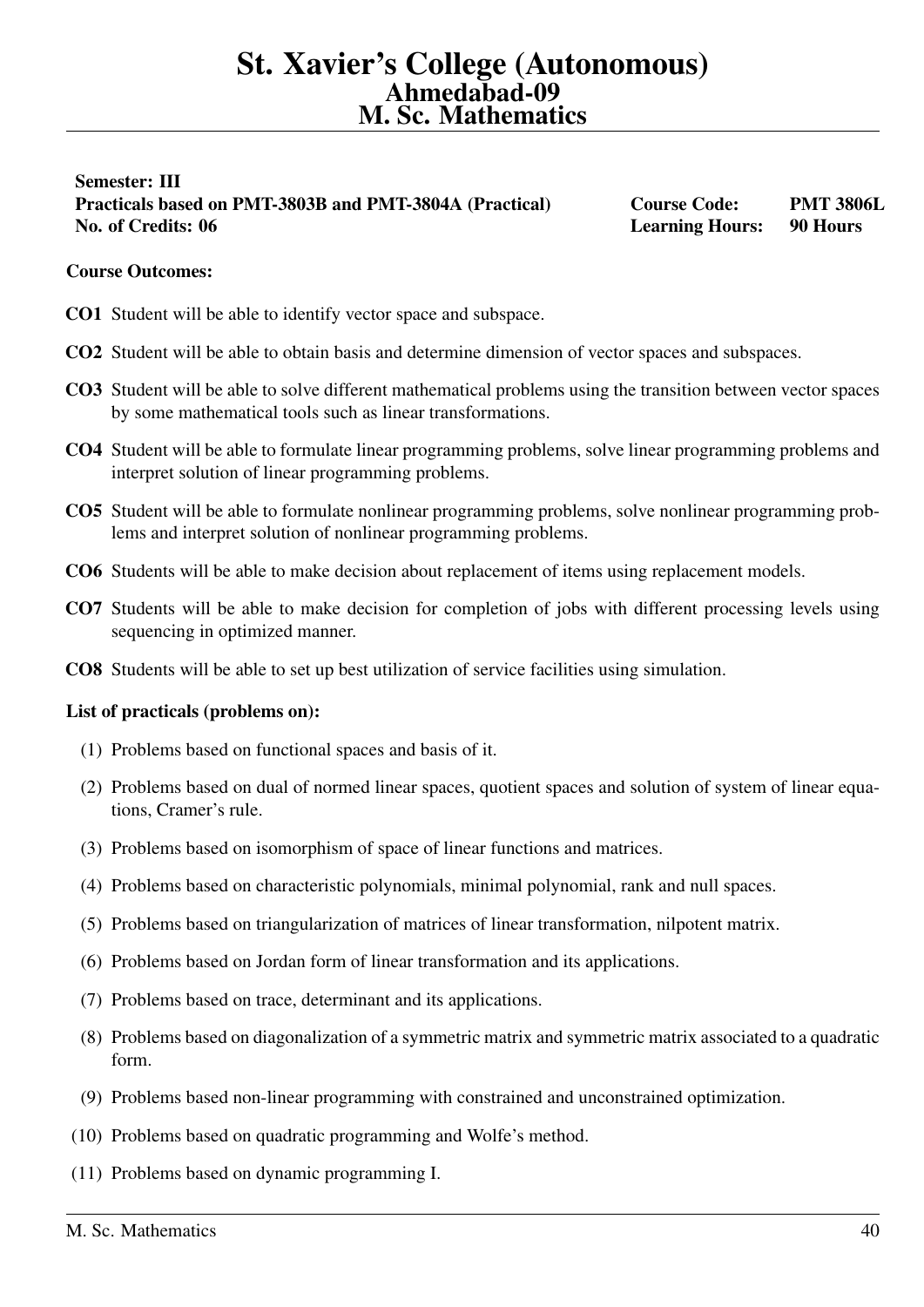- (12) Problems based on dynamic programming II.
- (13) Problems based on replacement-I.
- (14) Problems based on replacement-II.
- (15) Problems based on sequencing jobs.
- (16) Problems based on simulation.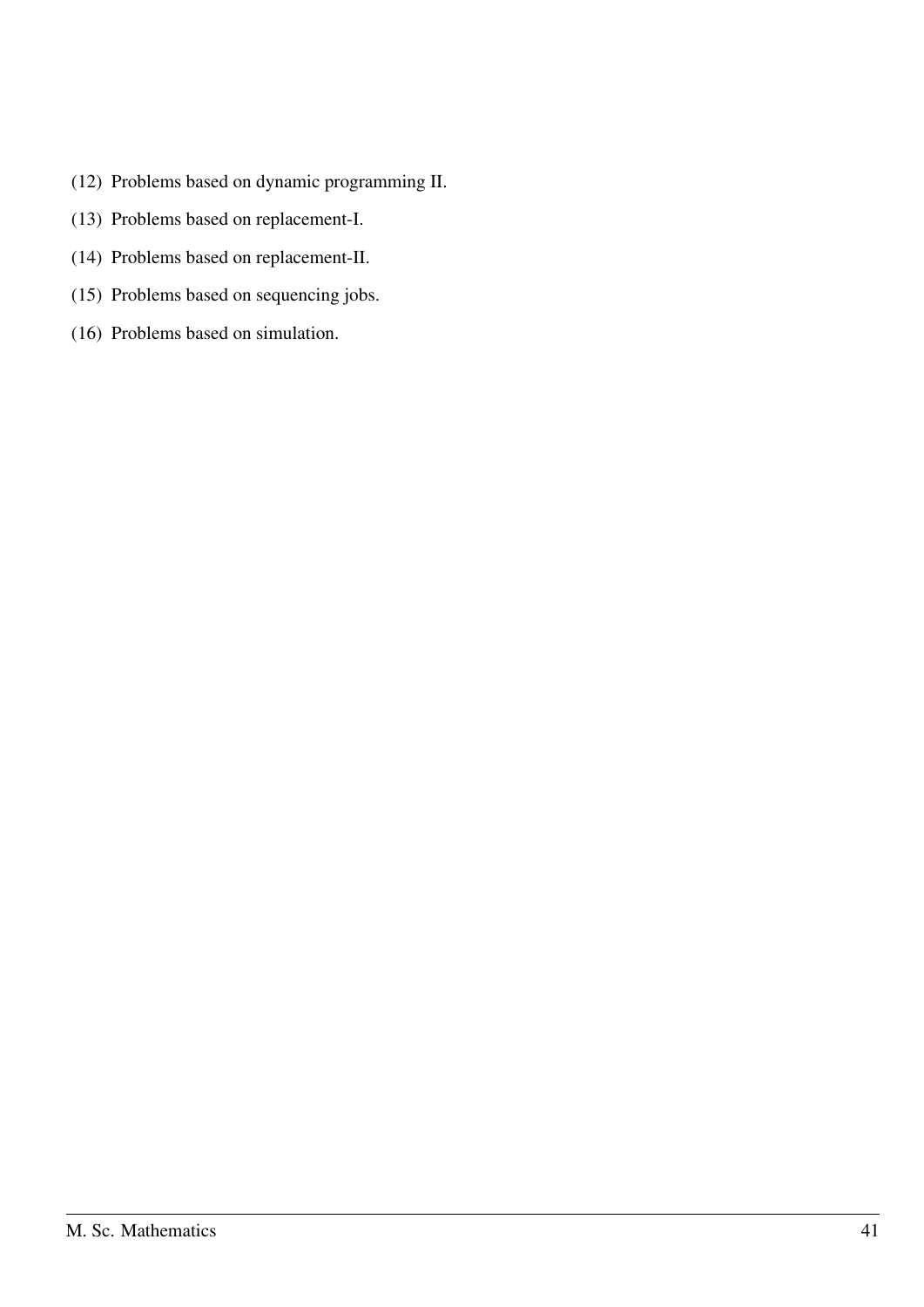# <span id="page-41-0"></span>Semester: III Practicals based on PMT-3803B and PMT-3804B (Practical) Course Code: PMT 3806L No. of Credits: 06 **Learning Hours:** 90 Hours: 1998 **Learning Hours: 1998** Hours: 1998 **Hours:** 1998 **Hours:** 1998 **Hours:** 1998 **Hours:** 1998 **Hours:** 1998 **Hours:** 1998 **Hours:** 1998 **Hours:** 1998 **Hours:** 1998 **Hours:**

# Course Outcomes:

- CO1 Student will be able to identify vector space and subspace.
- CO2 Student will be able to obtain basis and determine dimension of vector spaces and subspaces.
- CO3 Student will be able to solve different mathematical problems using the transition between vector spaces by some mathematical tools such as linear transformations.
- CO4 Students will be able to demonstrate Arbitrage, Return and Interest, Time Value of Money, Bonds, Shares and Indices, Models and Assumptions.
- CO5 Students will be able to exhibit Net Present Value (NPV), Internal Rate of Return (IRR), Comparison of IRR and NPV, Bonds price and yield, Clean and Dirty Price, Price-Yield Curves, Duration, Term structure of Interest rates, Immunization, Convexity.

Pricing Model, CAPM as a pricing formula.

- CO6 Students will be able to exhibit different numerical techniques-to identify the hedging with futures, Currency futures, Stock Index Futures of the market.
- CO7 Students will be able to construct Stock Price Models such as Lognormal, Geometric Brownian Motion, Binomial Tree Mode Options.
- CO8 Students will be able to demonstrate Implied Volatility and Dynamic Hedging, Risk-Neutral Valuation, the Black-Scholes PDE. He further can illustrates Speculating with options and Value at Risk and various models like Linear Model, Quadratic Model and the classical Monte Carlo Simulation.

- (1) Problems based on functional spaces and basis of it.
- (2) Problems based on dual of normed linear spaces, quotient spaces and solution of system of linear equations, Cramer's rule.
- (3) Problems based on isomorphism of space of linear functions and matrices.
- (4) Problems based on characteristic polynomials, minimal polynomial, rank and null spaces.
- (5) Problems based on triangularization of matrices of linear transformation, nilpotent matrix.
- (6) Problems based on Jordan form of linear transformation and its applications.
- (7) Problems based on trace, determinant and its applications.
- (8) Problems based on diagonalization of a symmetric matrix and symmetric matrix associated to a quadratic form.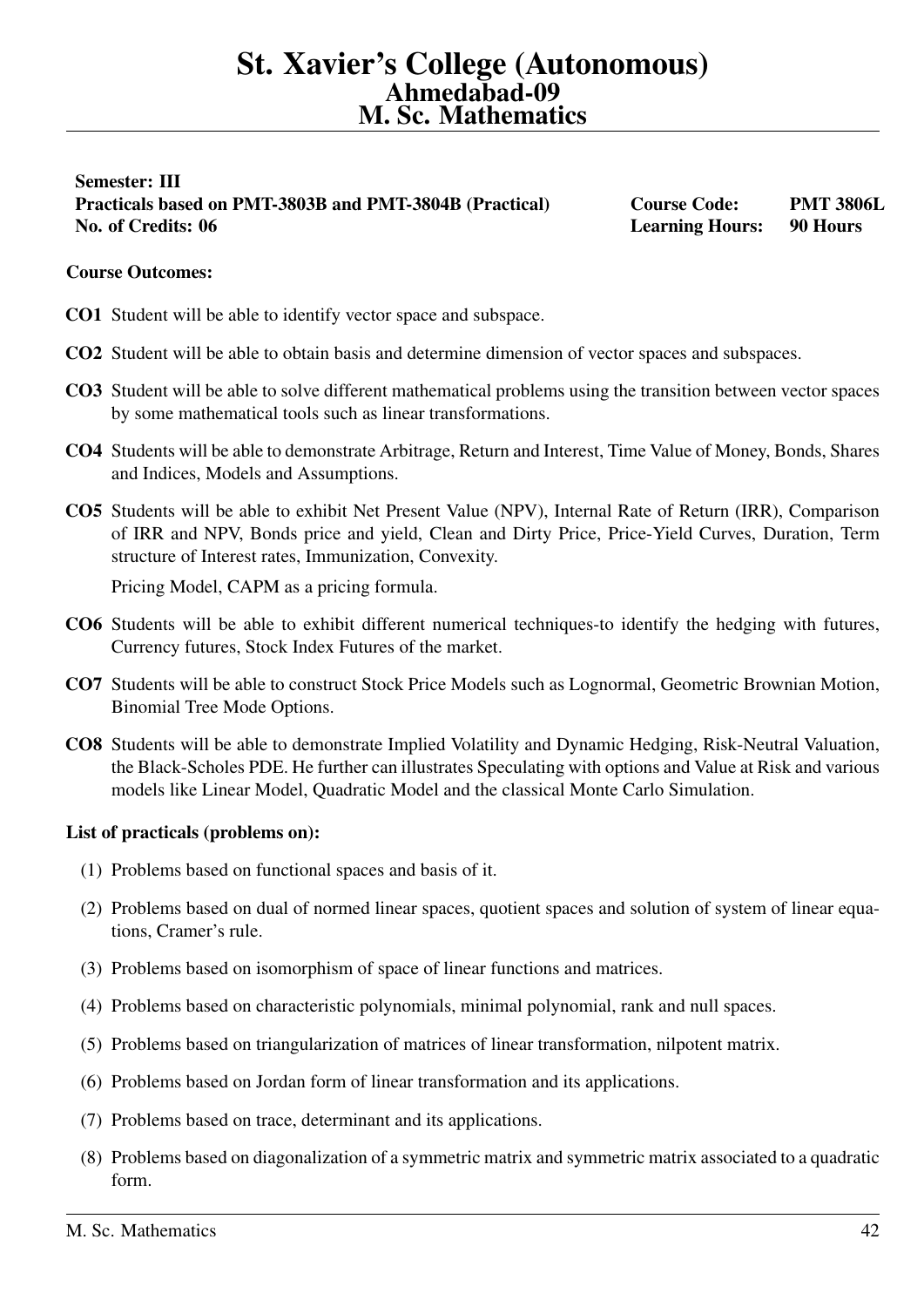- (9) Problems based on basic concepts: Arbitrage, Return and Investment, Time Value of Money, Bonds, Shares and Indices, Models and Assumptions.
- (10) Problems based on deterministic cash flows: Net present Value, Internal rate of return, Comparison of IRR and NPV, Bonds: Price and Yield, Clean and Dirty Price, Price-Yield curves, Duration, Term structure of interest rates, Immunisation, Convexity, Callable Bonds.
- (11) Problems based on random cash flows: Random returns, Portfolio diagrams and efficiency, Feasible set, Markowitz model, Capital asset pricing model, Diversification, CAPM as a pricing formula, Numerical techniques.
- (12) Problems based on Forwards and Futures, Price and Contract, Method of Replicating Portfolios, Hedging with futures, Currency futures, Stock Index Futures.
- (13) Problems based on Stock price models: Lognormal, Geometric Brownian Motion, Binomial Tree Model.
- (14) Problems based on options: Call and Put, Call-Put Parity, Binomial Options Pricing Model, Pricing American Options, Factors Influencing Option Premiums, Options on Assets with Dividends, Dynamic Hedging, Risk-Neutral Valuation, The Black-Scholes Model: Risk-Neutral Valuation, The Black-Scholes Formula, Options on Futures, Options on Assets with Dividends.
- (15) Problems based on the Black-Scholes Model: Black-Scholes and BOPM, Implied Volatility, Dynamic Hedging, The Greeks, The Black-Scholes PDE, Speculating with options.
- (16) Problems based on definition of VAR, Linear Model, Quadratic Model, Monte Carlo Simulation, The Martingale.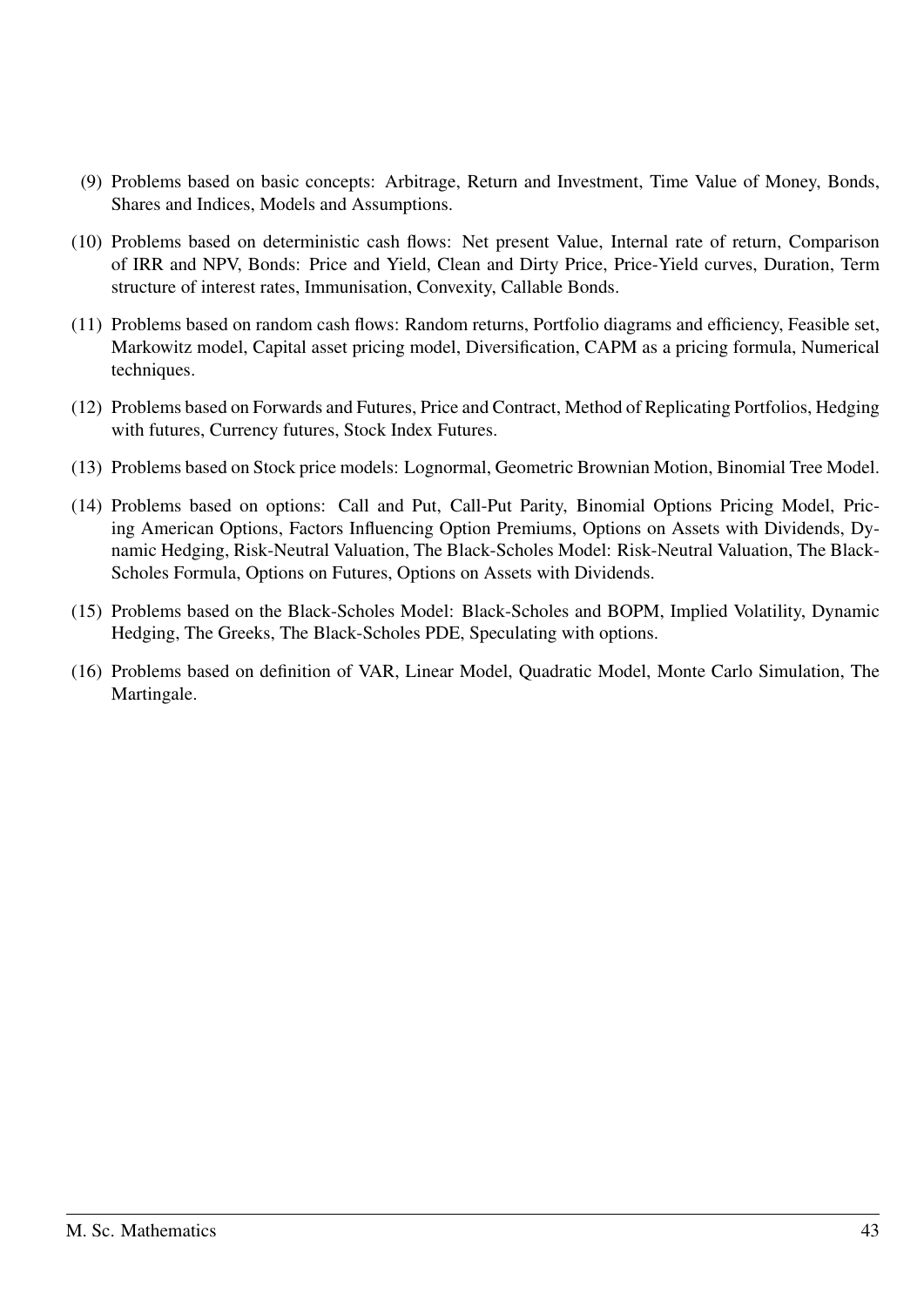# <span id="page-43-0"></span>Semester: III Practicals based on PMT-3803B and PMT-3804C (Practical) Course Code: PMT 3806L No. of Credits: 06 **Learning Hours:** 90 Hours: 1998 Hours: 1998 Hours: 1998 Hours: 1998 Hours: 1998 Hours: 1998 Hours: 1998 Hours: 1998 Hours: 1998 Hours: 1998 Hours: 1998 Hours: 1998 Hours: 1998 Hours: 1998 Hours: 1998 Ho

# Course Outcomes:

- CO1 Student will be able to identify vector space and subspace.
- CO2 Student will be able to obtain basis and determine dimension of vector spaces and subspaces.
- CO3 Student will be able to solve different mathematical problems using the transition between vector spaces by some mathematical tools such as linear transformations.
- CO4 Student will be able to apply various elementary counting techniques for counting problems.
- CO5 Student will be able to apply binomial theorem and Pascal's triangle.
- CO6 Student will be able to apply pigeonhole principle and Ramsey theory for various problems.
- CO7 Student will be able to apply Principle of Inclusion and Exclusion in various counting problems.
- CO8 Student will be able to apply the techniques of Ordinary Generating functions and Exponential Generating function in various counting problems in various graph theoretical algorithms.

- (1) Problems based on functional spaces and basis of it.
- (2) Problems based on dual of normed linear spaces, quotient spaces and solution of system of linear equations, Cramer's rule.
- (3) Problems based on isomorphism of space of linear functions and matrices.
- (4) Problems based on characteristic polynomials, minimal polynomial, rank and null spaces.
- (5) Problems based on triangularization of matrices of linear transformation, nilpotent matrix.
- (6) Problems based on Jordan form of linear transformation and its applications.
- (7) Problems based on trace, determinant and its applications.
- (8) Problems based on diagonalization of a symmetric matrix and symmetric matrix associated to a quadratic form.
- (9) Problems based on permutations and combinations.
- (10) Problems based on binomial coefficients.
- (11) Problems based on Pigeonhole principle.
- (12) Problems based on Ramsey numbers.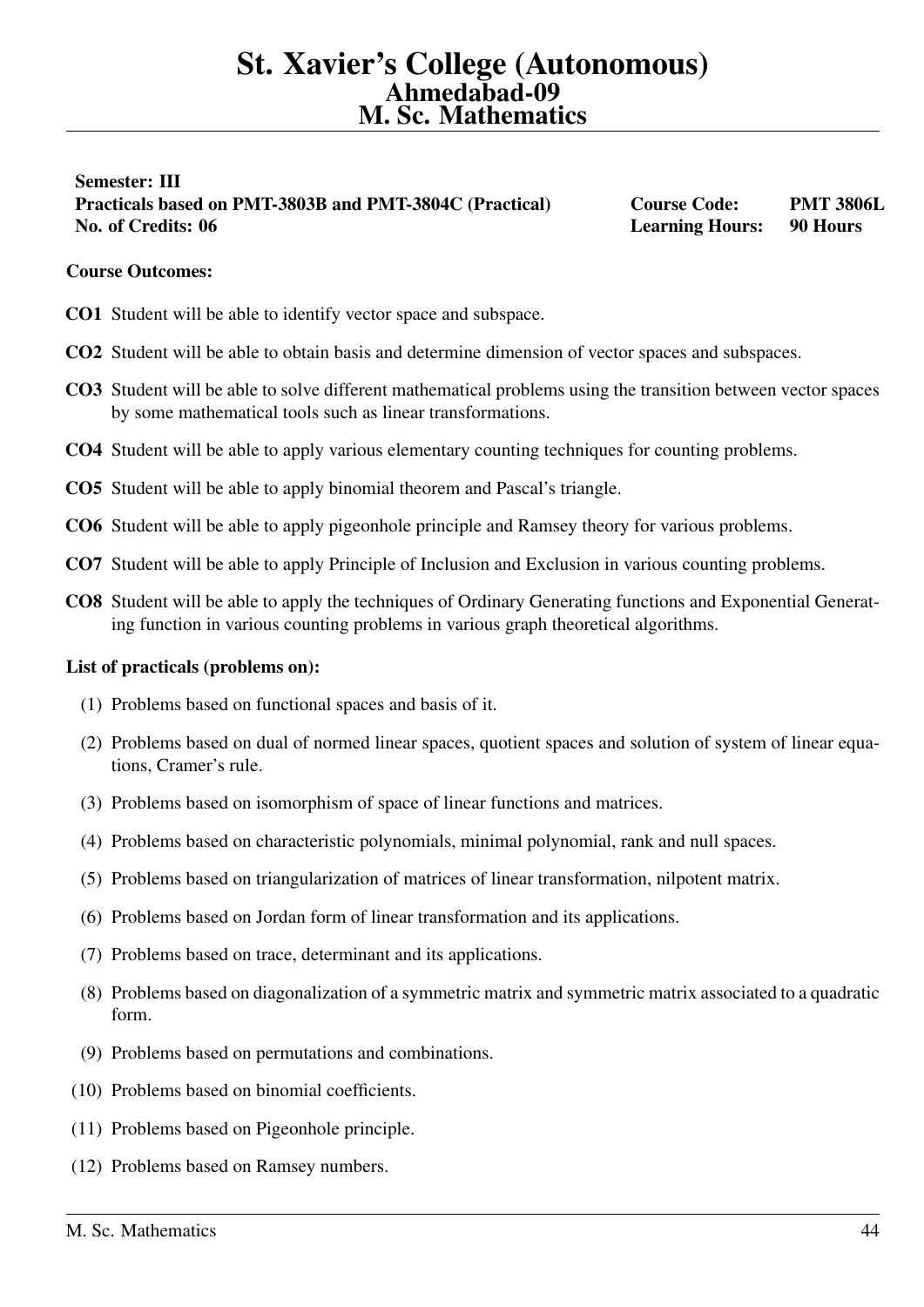- (13) Problems based on integer solutions, shortest routes, surjective mapping and Sterling numbers of the second kind.
- (14) Problems based on derangements, Euler Phi function and Des Mnages.
- (15) Problems based on generating functions and modelling.
- (16) Problems based on partition of integers and exponential functions.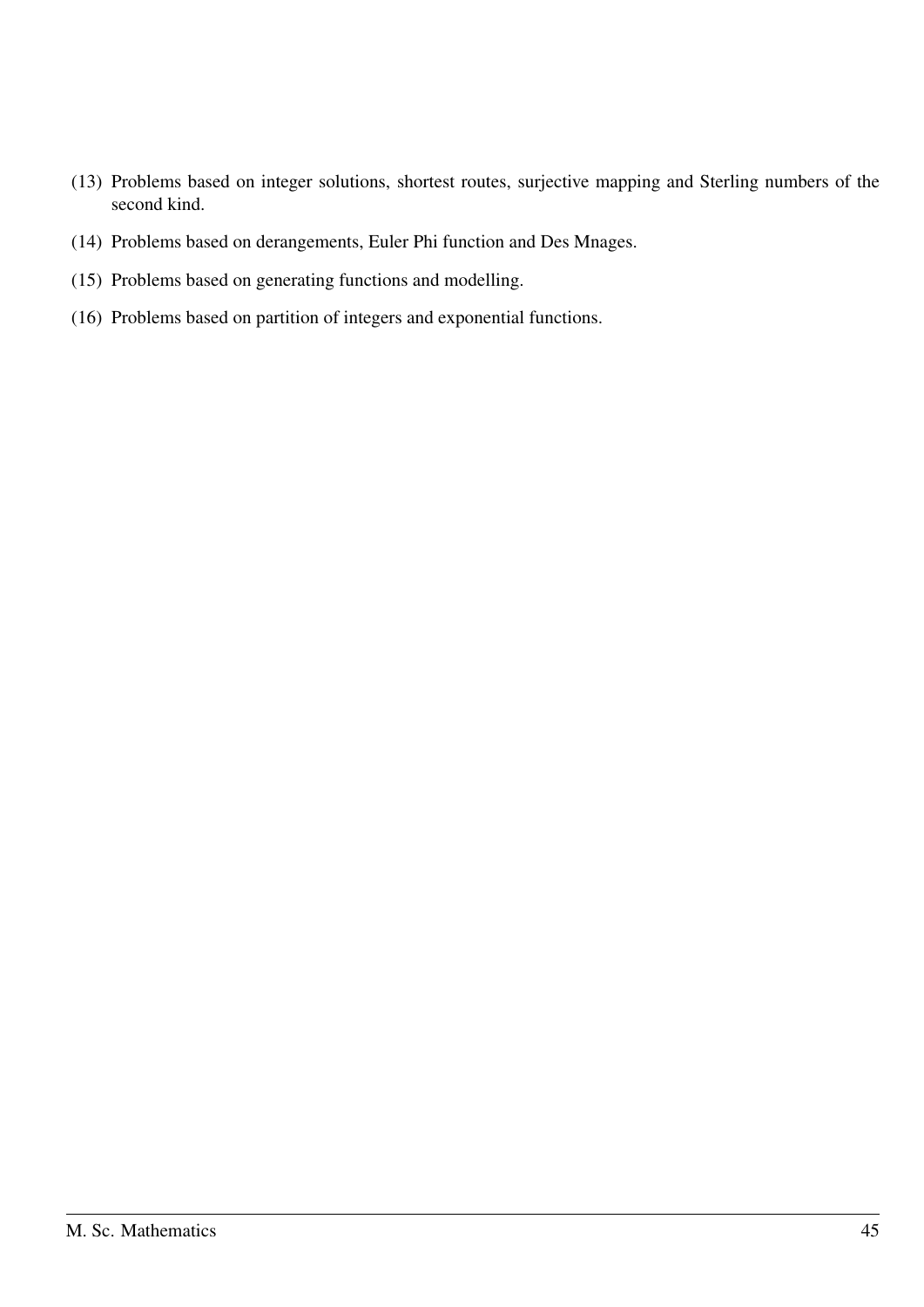<span id="page-45-0"></span>Semester: IV No. of Credits: 04 Learning Hours: 60 Hours

Advanced Calculus (Theory) Course Code: PMT 4801

# Course Outcomes:

- CO1 Student will be able to employ concepts of multivariate calculus.
- CO2 Student will be able to obtain series expansion of several real valued functions of more than one variable and use it in real-life estimation problems.
- CO3 Students will be able to employ multivariate differential calculus to solve extreme value problems.
- CO4 Students will be able to solve some real-life problems using multiple integral.
- CO5 Students will be able to employ vector calculus to solve some scientific problems.
- Unit 1: Continuity of functions of several variables, Differential and differentiability of functions of several variables, Partial derivatives, Composition of differentiable mappings, Chain rule, Higher order partial derivatives, Higher order differentials.
- Unit 2: Taylor's theorem, Critical points, Extreme value problems, Regular mappings, inverse of mapping, The Implicit function theorem; Curves and surfaces, Length of curves and area of surface.
- Unit 3: Integration in higher dimensions; multiple integrals and iterated integrals; change of variables for multiple integrals; functions defined by integrals.
- Unit 4: Arc length and line integrals; Green's theorem; surface area and surface integrals; vector derivatives; the divergence theorem; some applications to physics; Stoke's theorem.

### Text books:

1. Calculus of several variables, Casper Goffman, Harper & Row, New York, Evanston & London and John Weather hill, Inc., Tokyo.

- 1. Advanced Calculus, Gerald B. Folland, Pearson India Education Services Pvt. Ltd.,2012, Chapters2-5. ginco
- 2. Advanced Calculus, David V. Widder, Prentice Hall of India Pvt. Ltd., New Delhi,1968. ginco
- 3. Advanced Calculus, Patrick M. Fitzpatrick, The Sally Series. Indian Edition, AMS, ISBN 978-0-8218- 5209. ginco
- 4. Mathematical Analysis, T. M. Apostol, 2nd Edition. ginco
- 5. Advanced Calculus, Volume II- T. M. Apostol.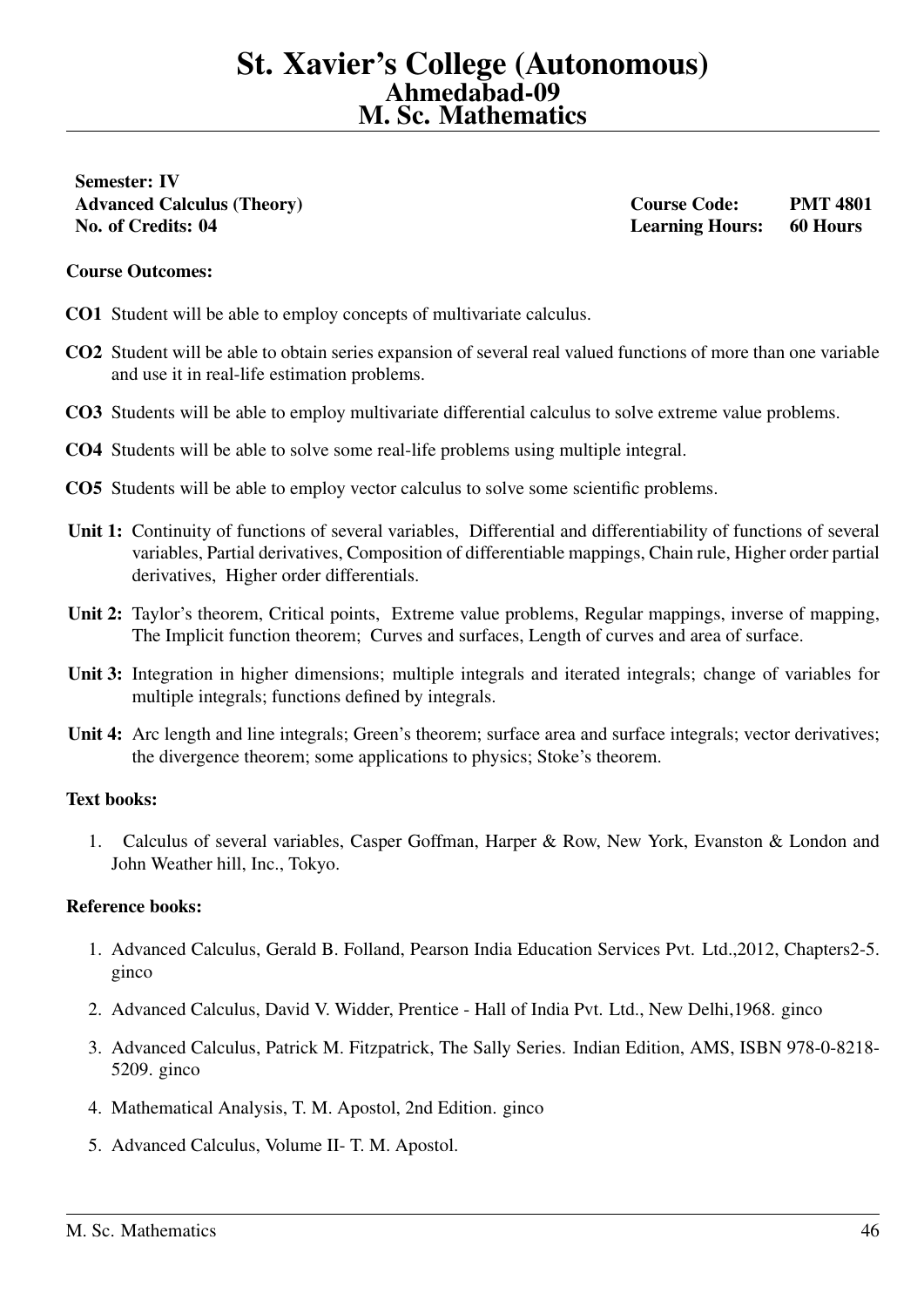<span id="page-46-0"></span>Semester: IV No. of Credits: 04 Learning Hours: 60 Hours

Functional Analysis (Theory) Course Code: PMT 4802

## Course Outcomes:

- CO1 Student will be able to identify and exemplify normed linear space.
- CO2 Student will be able to obtain basis and determine dimension of vector spaces and subspaces.
- CO3 Student will be able to identify and exemplify Banach spaces, quotient space.
- CO4 Student will be able to identify and exemplify conjugate space of a vector space.
- Unit 1: Review of linear spaces, quotient linear spaces, direct sums of linear subspaces, basis of a linear space - existence using Zorn's lemma, linear transformations from a linear space to another, projections on a linear space.
- Unit 2: Normed linear spaces, Banach spaces, quotient of a normed linear space by a closed linear subspace, continuous linear transformations from a normed linear space to a normed linear space, finite dimensional normed linear spaces.
- Unit 3: Conjugate space of a normed linear space, Hahn-Banach theorem with consequences, the natural imbedding of a normed linear space in its second conjugate space, Reflexive spaces, open mapping theorem, projections on a Banach space, closed graph theorem.
- Unit 4: The uniform boundedness theorem, conjugate of an operator on a Banach space, Hilbert spaces, orthogonal complements, complete orthonormal sets in a Hilbert space. Conjugate space of a Hilbert space.

# Text books:

1. Introduction to topology and modern analysis, G. F. Simmons, McGraw - Hill Book Co. 1963; Chapter 8 (42 onwards) to Ch.10 (upto 54).

- 1. Functional analysis, B. V. Limaye, New Age International Limited publishers.
- 2. An introduction to Hilbert Spaces, S. K. Berberian, Oxford Uni. Press, 1959. D.Van Nostrand Co. Inc. Princeton, N.J., 1967, also available in paperback, edition by Springer.
- 3. A Hilbert space problem book, P. R.Halmos.
- 4. An introductory functional analysis with application, E. Kreyszig, WSE edition,1989, paperback.
- 5. Linear Analysis An Introductory course, Bela Bollobas, Foundation Books, Delhi (Cheap edition), 1994.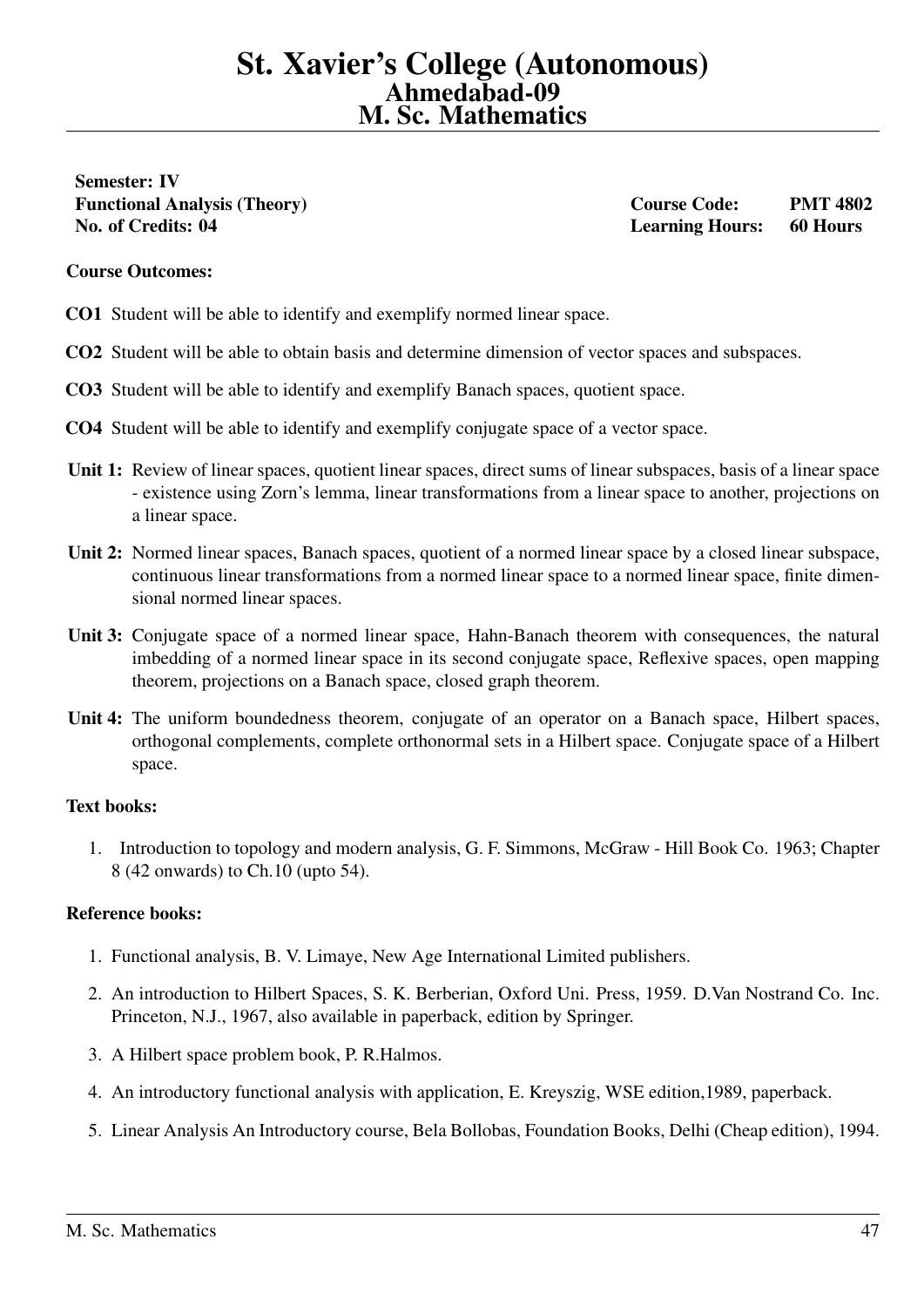<span id="page-47-0"></span>Semester: IV Advanced Numerical Analysis (Theory) Course Code: PMT 4803A No. of Credits: 04 Learning Hours: 60 Hours

# Course Outcomes:

- CO1 Students will be able to obtain estimated solution of system of linear equations.
- CO2 Students will be able to obtain estimated solution of system of ordinary differential equations.
- CO3 Students will be able to obtain estimated solution of system of partial differential equations.
- CO4 Students will be able to obtain eigenvalues and eigenvectors of matrix.
- Unit 1: Numerical Linear Algebra: Introduction, Triangular matrices, LU decomposition of a matrix, Vector and matrix norms, Solutions of linear systems-Direct methods, Solutions of linear systems-Iterative methods, Matrix eigenvalues problem, Singular value decomposition.
- Unit 2: Numerical solutions of ordinary differential equations: Introduction, Solutions by Taylor's method, Picard's method of successive approximations, Euler's method, Runge-Kutta methods, Predictorcorrector Methods, Cubic Spline method, Simultaneous and higher order equations, Some general remarks, Boundary value problems.
- Unit 3: Numerical solutions of partial differential Equations: Introduction, Laplace's equation, Finite difference approximations to derivatives, Solution of Laplace's equation, Heat equation in one dimension, Iterative methods for the solution of equations, Application of Cubic Spline, Wave equation.
- Unit 4: Finite Element Method: Introduction, Methods of approximation, Application to two-dimensional problems, Finite Element Method, Concluding remarks.

### Text books:

1. Introductory Methods of Numerical Analysis, S. S. Sastry, Prentice Hall of India, New Delhi, 1997.

- 1. Numerical Methods with C++ programming & Matlab, Nita H. Shah, 2ndEdition, PHI.
- 2. An Introduction to Finite Element Method, J.N. Reddy, McGraw HillPublication,2003.
- 3. Introduction to Numerical Analysis, C. E. Froberg, Addision Wesley publishing Company, 6th edition,1981.
- 4. Computer based numerical Algorithms, E. V. Krishnamurthy and S. K. Sen, East- West press Pvt. Ltd. 1976.
- 5. Elementary Numerical Analysis Algorithmic approach, Conte S. D. and Carldeboor, McGraw Hill company, 3rd edition,1981.
- 6. Numerical analysis for scientists and Engineers, M. K. Jain, New Age International Ltd.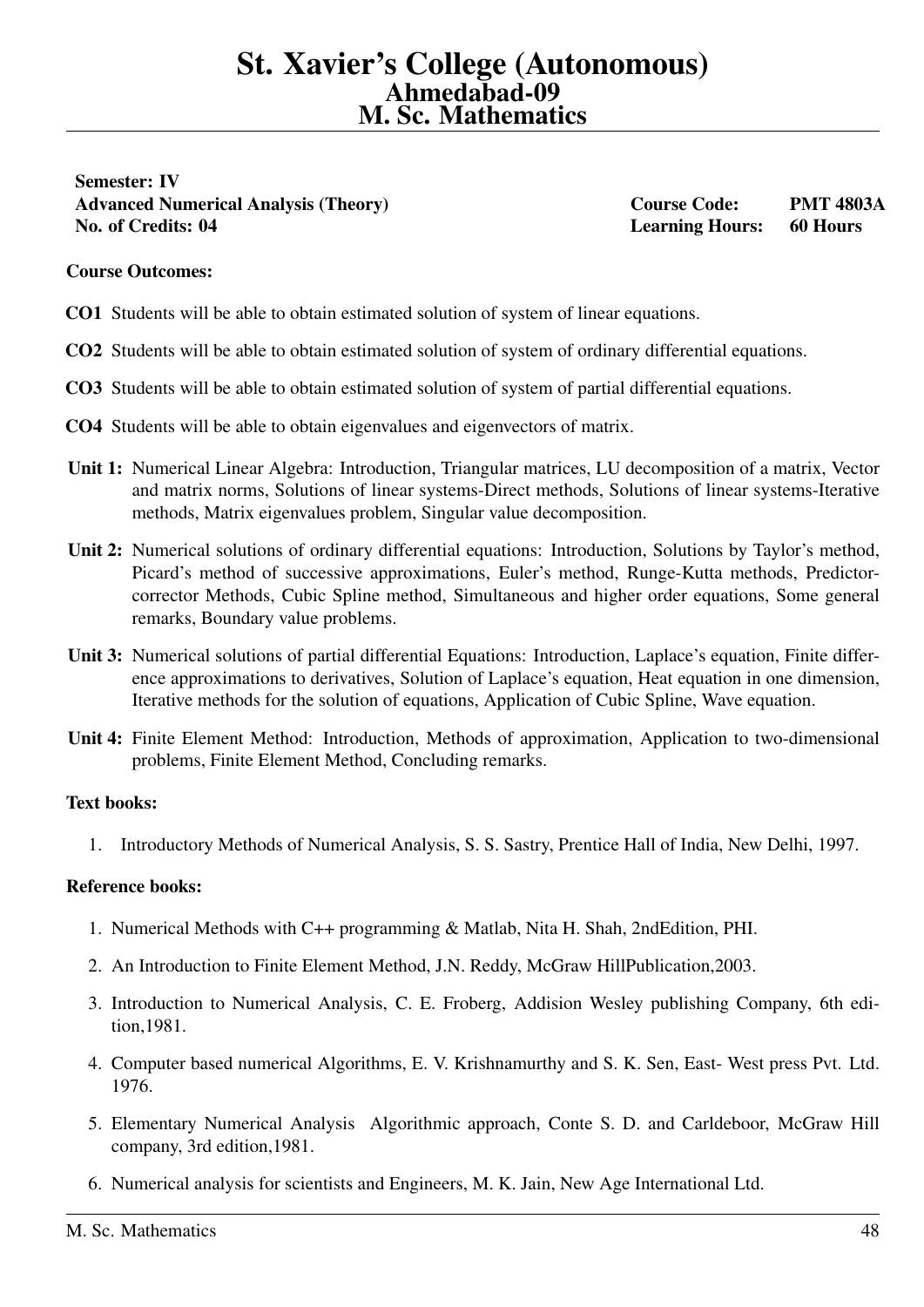- 7. Numerical methods, J. D. Faires and R. Burden, 2nd edition, Brooks/cole publishing Co., 1998.
- 8. Solving ordinary differential equations, I and II, E. Hairer, E. P. Norsett and G. Warner, Springer series in computational mathematics 8, Springer, Berlin,1993.
- 9. Numerical Mathematical Analysis, James Blaine Scarborough.
- 10. Numerical Analysis and Computational Procedures, S. A. Mollah.
- 11. Computer-Oriented Numerical Methods, Third Edition, V. Rajaraman.
- 12. Computational Mathematics, B.P. Demidovich, I.A. Maron.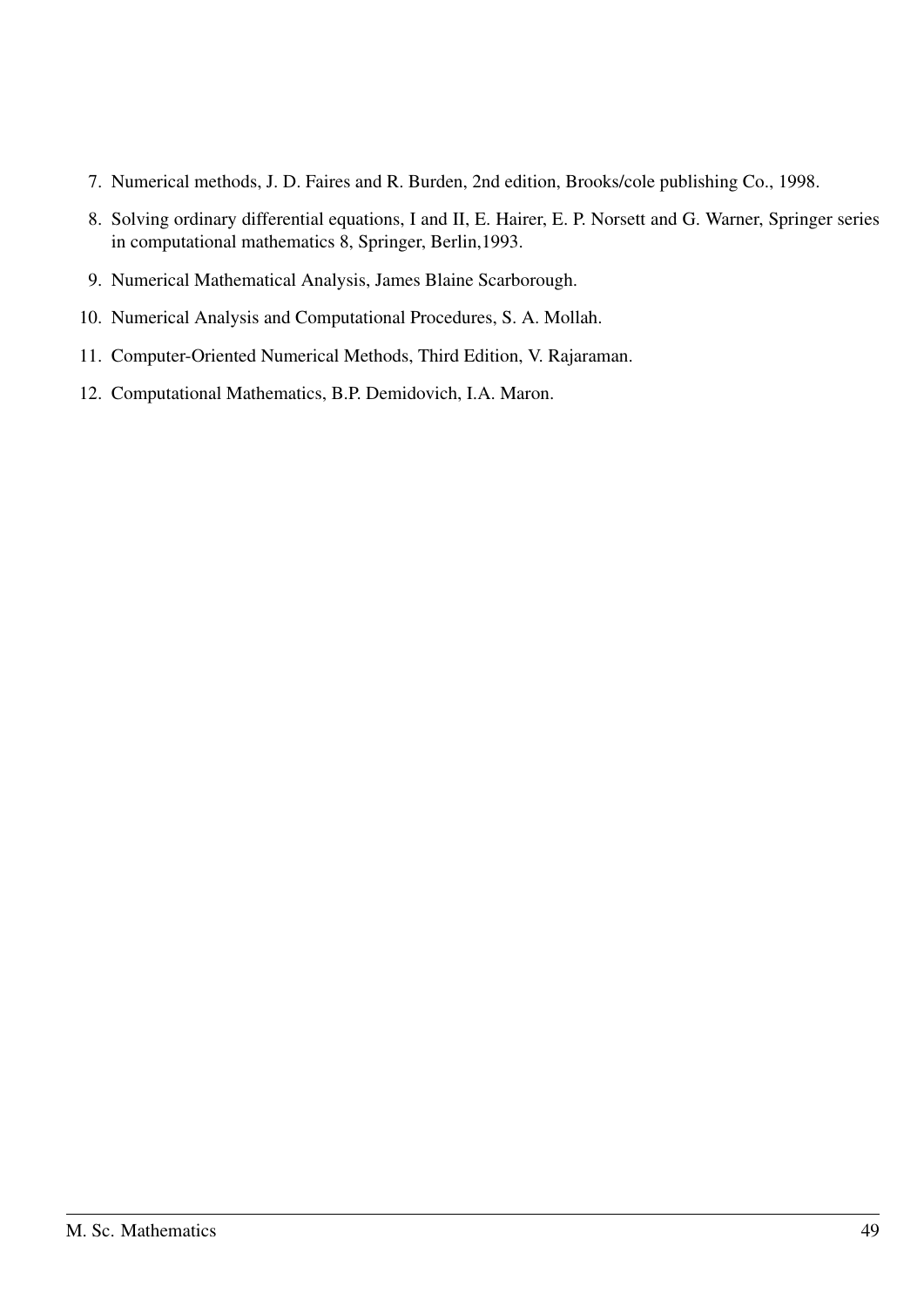<span id="page-49-0"></span>Semester: IV Mathematical Methods (Theory) Course Code: PMT 4803B No. of Credits: 04 Learning Hours: 60 Hours

# Course Outcomes:

- CO1 Students will be able to solve IVP and BVP by using calculus of several variables.
- CO2 Students will be able to solve integral equations.
- CO3 Students will be able to identify and exemplify compact operators.
- CO4 Students will be able to solve ordinary differential equations using Laplace transform.
- CO5 Students will be able to solve integral equations using Laplace transform.
- Unit 1: Calculus of Variation: Functional, Euler's equation, Other forms of Euler's equation, some special forms of Euler's equation, Geodesics. Isoperimetric problems, several dependent variables, Functional involving higher order derivatives.
- Unit 2: Integral Equations: Integral equations, types of integral equations, conversion of differential equation into an integral equation and vice versa, solution of integral equation, Integral equations of convolution type, Abel's integral equations, integro differential equation.
- Unit 3: Fredholm integral equations: Compact operators, some properties of compact operators, compact operators on  $C([a, b])$  and  $L^2([a, b])$ , Fredholm integral equations, Fredholm alternative theorem, solutions of Fredholm integral equations for separable kernels.
- Unit 4: Laplace Transform: Laplace transform, Laplace transforms of some functions, Properties of Laplace transform, Inverse Laplace transform, Convolution theorem, Applications to solutions of ordinary differential equations, Applications to the solutions of diffusion equation and wave equation.

- 1. Higher Engineering Mathematics, B. S. Grewal, Khanna Publs, 3rd Edition, Delhi.
- 2. An elementary course on variational problems in calculus, N. Kumar, Narosa publishing House, New Delhi, 2005.
- 3. Functional analysis, B. V. Limaye, 2nd Edition, New Delhi, 1996.
- 4. Calculus of variations with applications, S. Gupta, PHI, New Delhi, 1999.
- 5. Integral Equations and Applications, S. G. Mikhlin.
- 6. Introduction to Partial Differential Equations, Shankar Rao.
- 7. Mathematical Methods, Courant and Hilbert.
- 8. Special Functions of Mathematical Physics and Chemistry, N. Sneddon.
- 9. Applied Mathematics for Engineers and Physicists, L. A. Pipes.
- 10. Advanced Differential Equations, M. D. Raisinghania.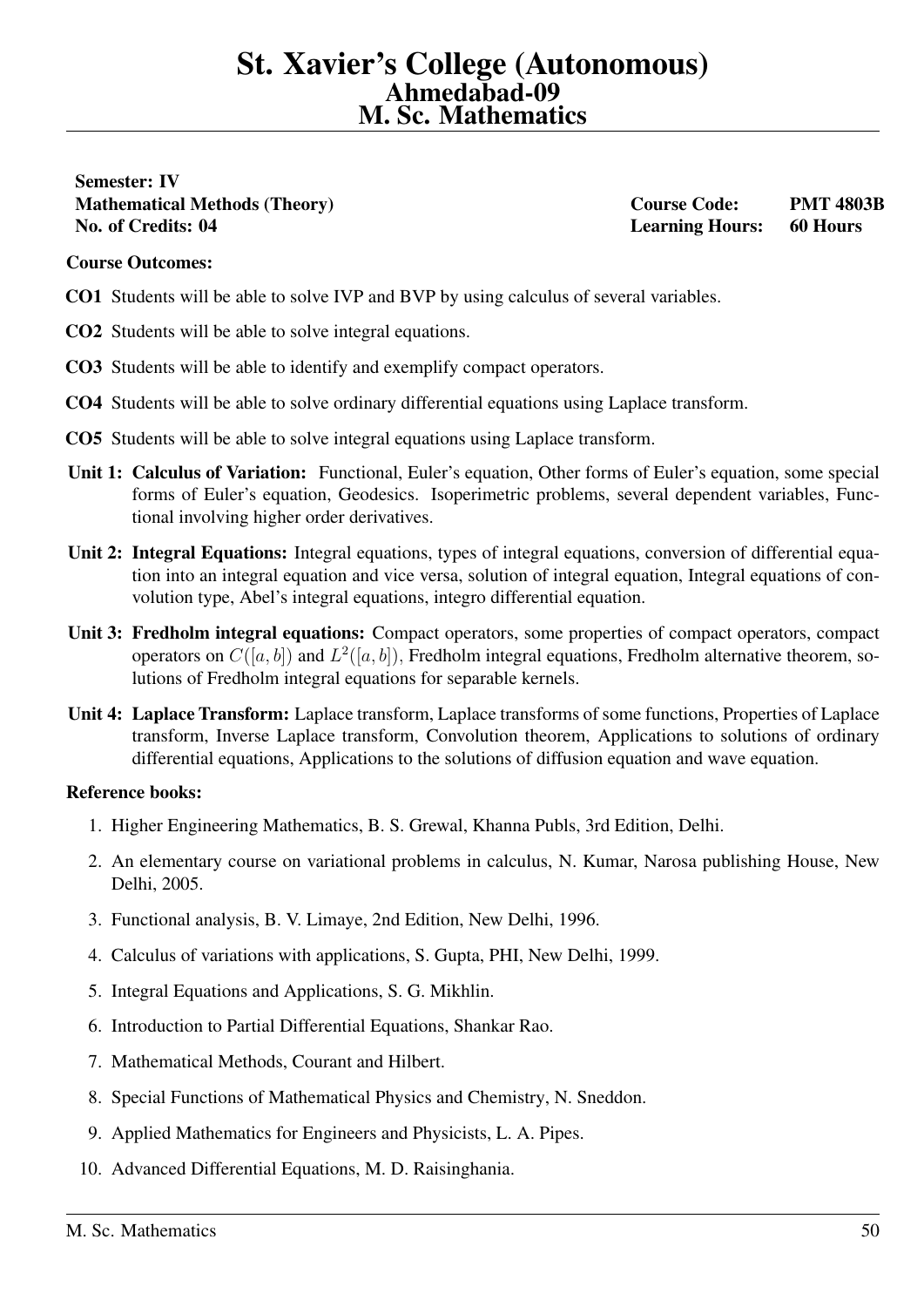# <span id="page-50-0"></span>Semester: IV

Graph Theory (Theory) Course Code: PMT 4804A No. of Credits: 04 Learning Hours: 60 Hours

# Course Outcomes:

- CO1 Student will be able to demonstrate basic properties of graphs.
- CO2 Student will be able to describe and apply the relationship between the properties of a matrix representation of a graph and the structure of the underlying graph.
- CO3 Student will be able to apply various graph theoretical algorithms.
- CO4 Student will be able to apply Matching Theory to real life problems.
- CO5 Student will be able to apply Coloring problems to solve some real-life problems.
- Unit 1: Revision of Elementary concepts of Graphs: Graph, Vertex Degrees, Subgraphs, Paths & Cycles, Matrix Representation of Graphs, Trees, Spanning Trees.
- Unit 2: Matchings: Matching and Augmenting Paths, The Marriage Problem, The Personal Assignment Problem, The Optimal Assignment Problem.
- Unit 3: Planar Graphs: Plane and Planar Graphs, Euler's Formula, The Platonic Bodies, Kuratowski's Theorem, The Dual of a plane Graph.
- Unit 4: Coloring: Vertex Coloring, Critical Graphs, Cliques, Edge Coloring

# Text books:

1. A First Look at Graph Theory, John Clark, Derek Allan Holton- World Scientific, ISBN 81-7023-463- 8;

Chapters 1 (omit 1.8), 2 (omit 2.4 to 2.6), 4 (omit 4.5), 5 (omit 5.5), 6 (omit 6.2, 6.4, 6.6)

- 1. Introduction to Graph Theory, R. J. Wilson, Longman.
- 2. Introduction to Graph Theory, Douglas B. West, Prentice-Hall of India, Second Edition, 2006, ISBN-81-203-2142-1.
- 3. Invitation to Graph Theory, S. Arumugam, S. Ramachandran, Scitech Publication (India) Pvt. Ltd, Chennai.
- 4. A First Course in Graph Theory, S. A. Choudum, Macmillan India Ltd, SBN 033392 040 6.
- 5. A First Course in Graph Theory and Combinatorics, Sebastian M Cioaba and M Ram Murty, Hindustan Book Agency.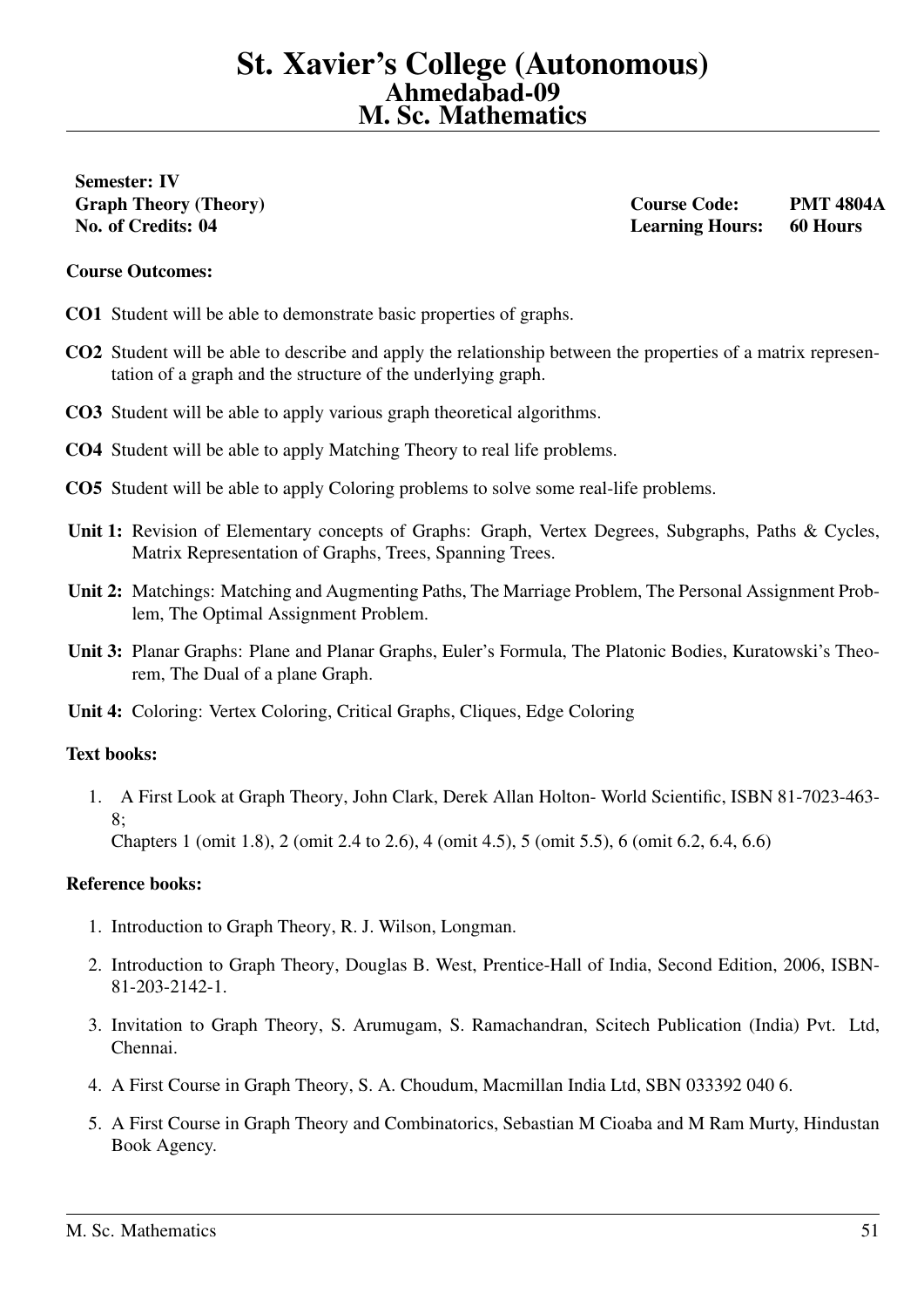<span id="page-51-0"></span>Semester: IV Quantitative Techniques (Theory) Course Code: PMT 4804B No. of Credits: 04 Learning Hours: 60 Hours

# Course Outcomes:

- CO1 Students will be able to manage inventory using different inventory models.
- CO2 Students will be able to manage queue arising in different types of service facilities.
- CO3 Student will be able to exhibit the notion of PERT & CPM and its applications.
- CO4 Students will be able to schedule projects and construct networks using PERT & CPM. Student will be able to set up different game strategies and solve some real-life problems.
- Unit 1: Inventory theory: Introduction, Types of Inventory, Costs Involved in Inventory Problems, EOQ Model with Constant Rate of Demand, Limitations of the EOQ Formula, EOQ Model with Finite Replenishment Rate, EOQ Model with Shortages, Order-Level, Lot-Size System, Order-Level Lot-Size System with Finite Replenishment Rate, Several Items Inventory Model with Constraints, EOQ Model with Quantity Discounts, Probabilistic Order-Level System, Probabilistic Order-Level System with Instantaneous Demand.
- Unit 2: Queuing theory: Introduction, Queuing System, Classification of Queuing Models, Distribution of Arrivals (The Poisson Process), Pure Birth Process, Distribution of Inter-arrival Time, Distribution of Departures (Pure Death Process), Distribution of Service Time, Solution of Queuing Models, (M/M/1): (∞/FCFS) Model, (M/M/1): (N/FCFS) Model, (M/M/C): (∞/FCFS) Model, (M/M/C):  $(N/FCFS)$  Model,  $(M/M/1)$ :  $(R/GD)$  Model,  $(M/M/C)$ :  $(R/GD)$  Model,  $(M/Ek/1)$ :  $(\infty$ /FCFS) Model.
- Unit 3: Game theory: Introduction, Two Person Zero-Sum Games, Maximin and Minimax Principles, Mixed Strategies, Expected Pay-Off, Solution of  $2 \times 2$  Mixed Strategy Game, Solution of  $2 \times 2$  Mixed Strategy Game by the Method of Oddments, Dominance Principle, Solution of Game by Matrix Method, Solution of a Two Person Zero-Sum  $2 \times n$  Game, Graphical Method for Solving a  $2 \times n$  or  $m \times 2$  Game, Linear Programming Method for the Solutions of Game, Algebraic Method for Solving a Game, Solution of  $3 \times 23$  Games with Mixed Strategy by the Method of Oddments, Iterative Method for Approximate Solution.
- Unit 4: Network analysis: Introduction, Origin and Use of PERT & CPM, Applications of PERT & CPM, framework of PERT & CPM, Constructing the Project and Network, Dummy activities and Events, Rules for Network Construction, Finding the critical Path, PERT, PERT Cost Analysis, Cost and Networks, Least Cost Scheduling rules.

# Text books:

1. Operations Research, Nita H. Shah, Ravi M. Gor and Hardik Soni, PHI Publications, New Delhi, 2007.

# Reference books:

1. Operations Research: An Introduction, Eighth edition, H. A. Taha, PHI Publications, New Delhi,2006.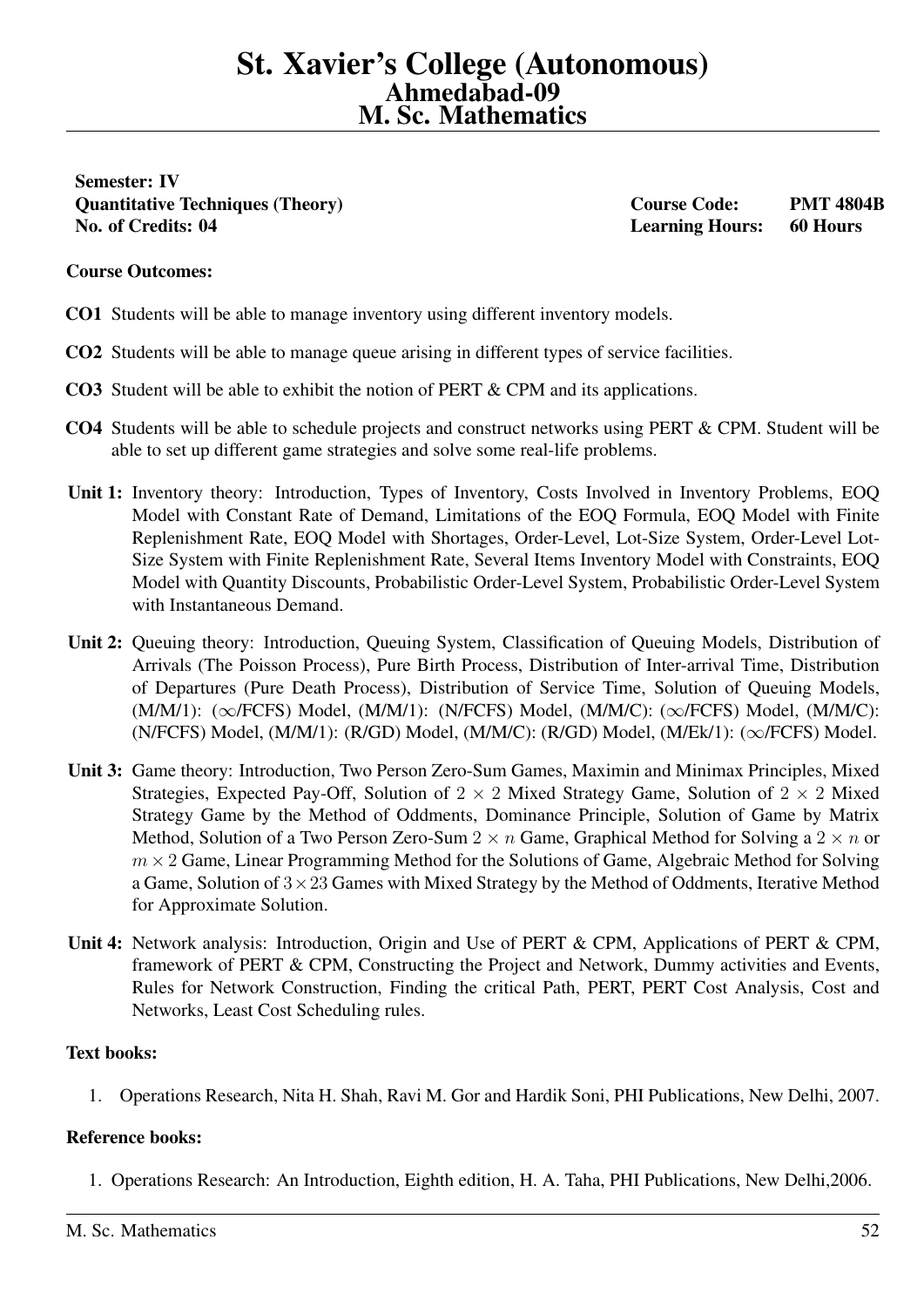- 2. Introduction to Operations Research, F. S. Hiller and G. J. Liberman, McGraw Hills Publication.
- 3. Simulation, Gordan, Printice Hall.
- 4. Operations Research, J.P. Singh and N.P. Singh.
- 5. Operations Research, J.K.Sharma.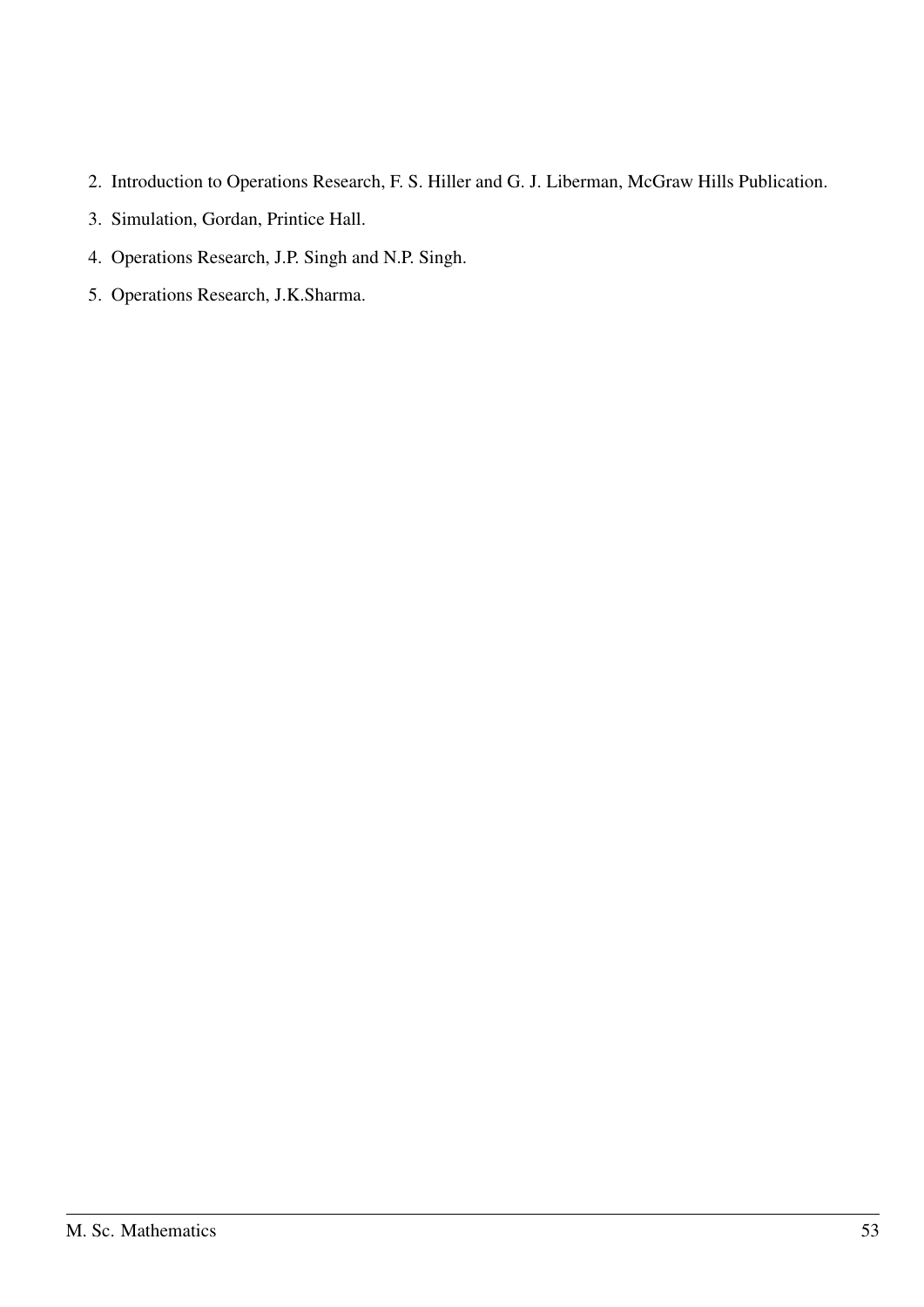<span id="page-53-0"></span>Semester: IV Differential Geometry (Theory) Course Code: PMT 4804C No. of Credits: 04 Learning Hours: 60 Hours

# Course Outcomes:

- CO1 Students will be able to parameterize curve and explore different properties of curve.
- CO2 Students will be able to parameterize surface and explore different properties of surface.
- CO3 Students will be able to analyze different properties of curve using second fundamental form.
- CO4 Students will be able to explore and exhibit different notions related to surfaces.
- Unit 1: Space curves, planar curves, parameterization, curvature, torsion, signed curvature, Frenet-Serret equations, fundamental theorem of curve theory, isoperimetric inequality.
- Unit 2: Surfaces: smooth surfaces, tangents, normals, first fundamental form, isometries of surfaces, conformal mappings of surfaces, surface area.
- Unit 3: Second fundamental form, Gauss map, normal and principal curvature, geodesic curvature and normal curvature of a curve, Meunier's theorem, Euler's theorem, Gaussian and mean curvature.
- Unit 4: Tangent vector field and its covariant derivative, Gauss equations, Christoffel symbols, geodesics, geodesic equations, characterization of geodesics on surfaces like sphere, cylinder, plane and surface of revolution, Codazzi-Mainardi equations, Theorem a Egregium, local Gauss Bonnet theorem (statement only) and its applications.

# Text books:

1. Elementary Differential Geometry, Pressley Andrew, SUM Series, (Second Edition), 2010. Chapter 1: (Except sections 1.4 and 1.5), Chapter 2, Chapter 3: 3.1 (Except 3.1.4), 3.2, Chapter 4: 4.1, Definition 4.2.1 and examples, definition of a smooth map, 4.4, definition of a normal, Chapter6:6.1, 6.2(except6.2.4, 6.2.5) (except7.4.6,7.4.7,7.4.8,7.4.9,7.4.10), Chapter 8:8.1,8.2, Chapter9:9.1,9.2,9.3.1, Chapter 10: 10.1, 10.2.1, Chapter 13: 13.1.2 (statement and applications)

- 1. Introduction to Differential Geometry, Goetz A., Addison Wesley, Publ. Co., 1970.
- 2. Differential Geometry in Three Dimensions, Weatherburn C.E., Cambridge University Press, 1964.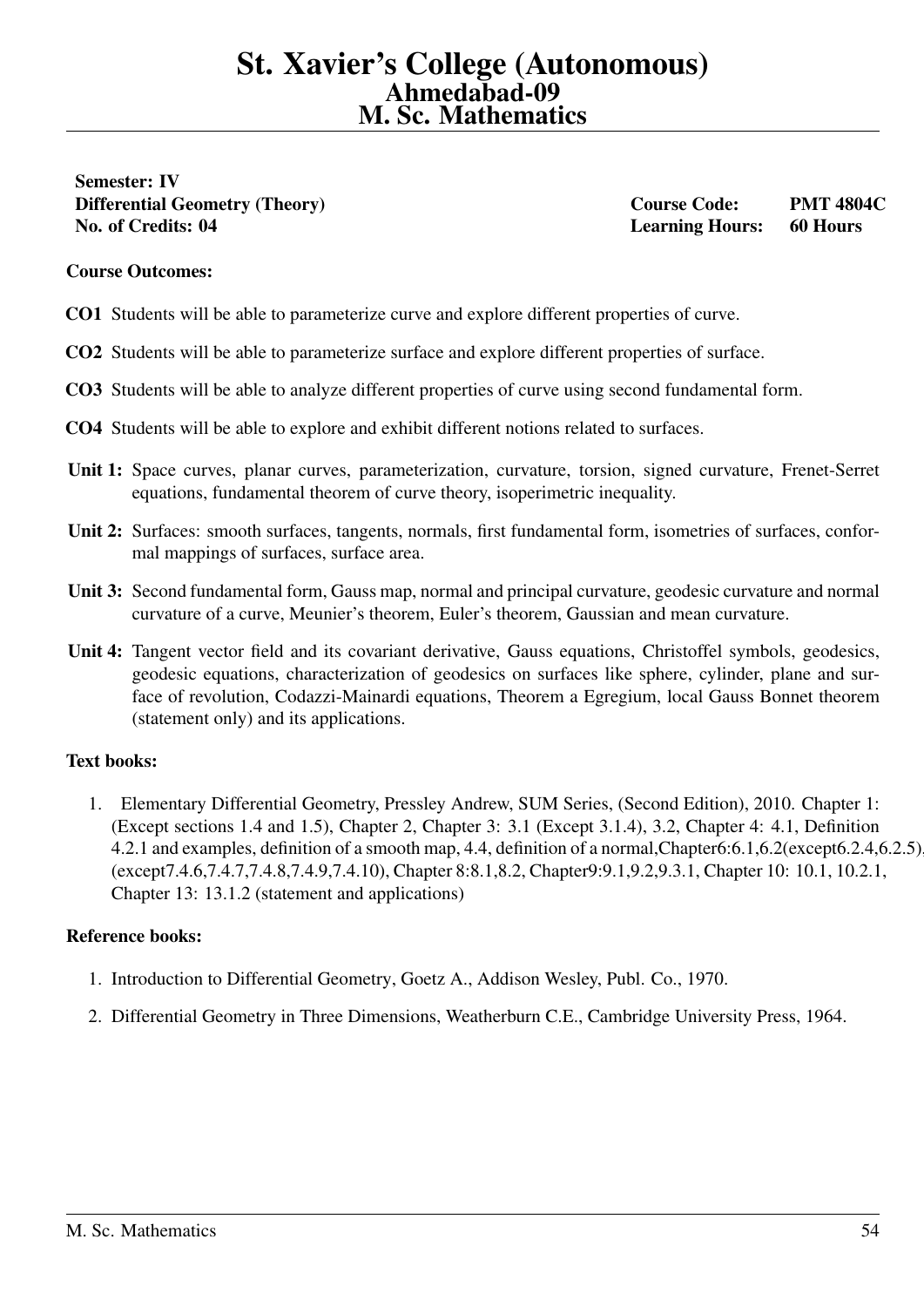# <span id="page-54-0"></span>Semester: IV Practicals based on PMT-4801 and PMT-4802 (Practical) Course Code: PMT 4805L No. of Credits: 06 **Learning Hours:** 90 Hours: 1998 Hours: 1998 Hours: 1998 Hours: 1998 Hours: 1998 Hours: 1998 Hours: 1998 Hours: 1998 Hours: 1998 Hours: 1998 Hours: 1998 Hours: 1998 Hours: 1998 Hours: 1998 Hours: 1998 Ho

# Course Outcomes:

- CO1 Students will be able to employ multivariate differential calculus to solve extreme value problems.
- CO2 Students will be able to solve some real-life problems using multiple integral.
- CO3 Students will be able to employ vector calculus to solve some scientific problems.
- CO4 Student will be able to identify and exemplify normed linear space.
- CO5 Student will be able to obtain basis and determine dimension of vector spaces and subspaces.
- CO6 Student will be able to identify and exemplify Banach spaces, quotient space.
- CO7 Student will be able to identify and exemplify conjugate space of a vector space.
- CO8 Student will be able to identify and exemplify Hibert spaces.

- (1) Problem based on continuity of function of several variables.
- (2) Problem based on differentiability of function of several variables.
- (3) Problem based on Taylor's theorem, extreme value problems.
- (4) Problem based on the implicit function theorem and its applications.
- (5) Problem based on integration in higher dimensions.
- (6) Problem based on change of order of integration and change of variables for multiple integrals
- (7) Problem based on arc length and line integrals.
- (8) Problem based on surface area and surface integrals.
- (9) Problems based on vector space and related concepts.
- (10) Problems based on linear transformations.
- (11) Problems based on normed linear spaces and Banach spaces.
- (12) Problems based on continuous linear transformations.
- (13) Problems based on the conjugate and the second conjugate spaces of normed linear spaces.
- (14) Problems based on the open mapping, closed graph theorems and the uniform boundedness principle.
- (15) Problems based on Hilbert space and related concepts-I.
- (16) Problems based on Hilbert space and related concepts-II.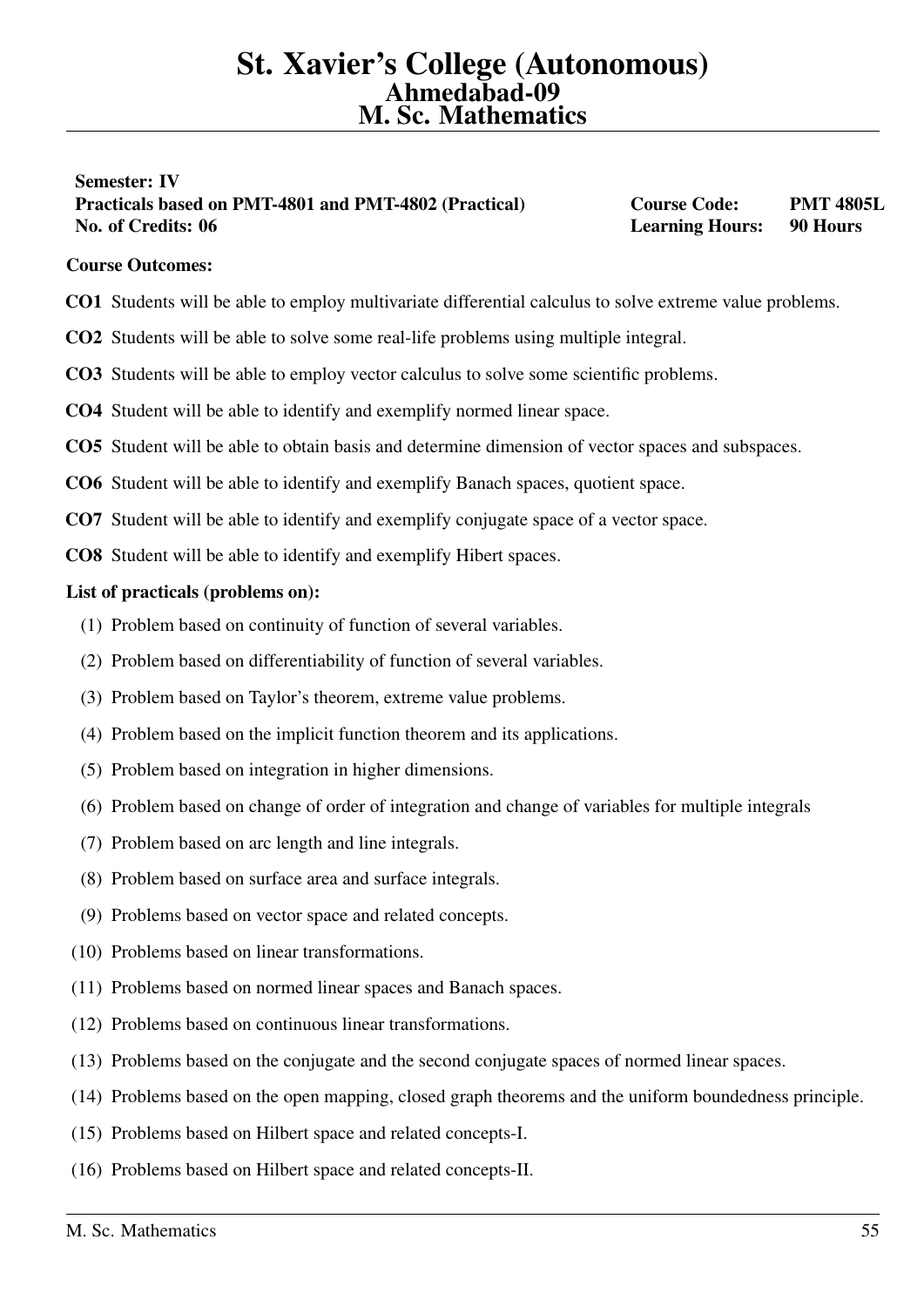# <span id="page-55-0"></span>Semester: IV Practicals based on PMT-4803A and PMT-4804A (Practical) Course Code: PMT 4806L No. of Credits: 06 **Learning Hours:** 90 Hours: 1998 Hours: 1998 Hours: 1998 Hours: 1998 Hours: 1998 Hours: 1998 Hours: 1998 Hours: 1998 Hours: 1998 Hours: 1998 Hours: 1998 Hours: 1998 Hours: 1998 Hours: 1998 Hours: 1998 Ho

### Course Outcomes:

- CO1 Students will be able to obtain estimated solution of system of linear equations.
- CO2 Students will be able to obtain estimated solution of system of ordinary differential equations.
- CO3 Students will be able to obtain estimated solution of system of partial differential equations.
- CO4 Students will be able to obtain eigenvalues and eigenvectors of matrix.
- CO5 Student will be able to apply various graph theoretical algorithms.
- CO6 Student will be able to apply Matching Theory to real life problems.
- CO7 Student will be able to apply Coloring problems to solve some real life problems.

- (1) Problems based on Linear Spline, Quadratic Spline.
- (2) Problems based on Cubic Spline, Cubic B-spline.
- (3) Problems based on numerical solutions of differential equations: Euler's modified method, Runge-Kutta method.
- (4) Problems based on numerical solutions of differential equations: Predictor corrector method, Cubic Spline method.
- (5) Problems based on numerical solutions of partial differential equations: Numerical methods of solving elliptic equations, Finite difference approximations to derivatives.
- (6) Problems based on numerical solutions of partial differential equations: Numerical methods of solving parabolic and hyperbolic equations.
- (7) Problems based on finite element method I.
- (8) Problems based on finite element method II.
- (9) Problems based on the Chinese Postman Problem (3.2).
- (10) Problems based on the Two-Optimal Algorithm (3.4).
- (11) Problems based on the Closest Insertion Algorithm (3.4).
- (12) Problems based on a matching Algorithm for bipartite graphs (4.3).
- (13) Problems based on the Hungarian Algorithm (4.3).
- (14) Problems based on the Kuhn-Munkers Algorithm (4.4).
- (15) Problems based on the simple sequential coloring Algorithms (6.2).
- (16) Problems based on the Largest- First Sequential Algorithm (Welsh and Powell) (6.2).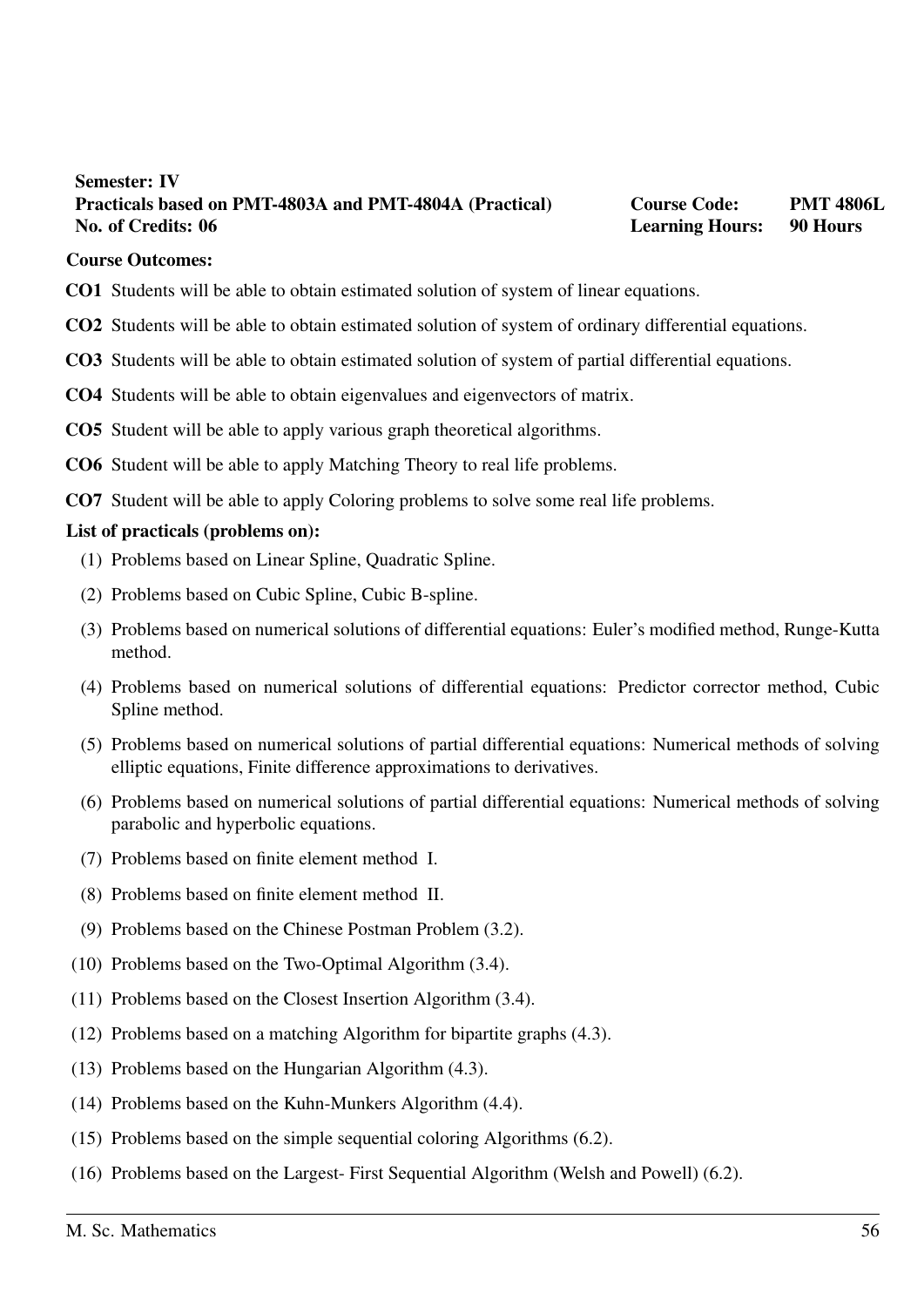# <span id="page-56-0"></span>Semester: IV Practicals based on PMT-4803A and PMT-4804B (Practical) Course Code: PMT 4806L No. of Credits: 06 **Learning Hours:** 90 Hours: 1998 Hours: 1998 Hours: 1998 Hours: 1998 Hours: 1998 Hours: 1998 Hours: 1998 Hours: 1998 Hours: 1998 Hours: 1998 Hours: 1998 Hours: 1998 Hours: 1998 Hours: 1998 Hours: 1998 Ho

# Course Outcomes:

- CO1 Students will be able to obtain estimated solution of system of linear equations.
- CO2 Students will be able to obtain estimated solution of system of ordinary differential equations.
- CO3 Students will be able to obtain estimated solution of system of partial differential equations.
- CO4 Students will be able to obtain eigenvalues and eigenvectors of matrix.
- CO5 Students will be able to manage inventory using different inventory models.
- CO6 Students will be able to manage queue arising in different types of service facilities.
- CO7 Student will be able to exhibit the notion of PERT & CPM and its applications.
- CO8 Students will be able to schedule projects and construct networks using PERT & CPM.

- (1) Problems based on Linear Spline, Quadratic Spline.
- (2) Problems based on Cubic Spline, Cubic B-spline.
- (3) Problems based on numerical solutions of differential equations: Euler's modified method, Runge-Kutta method.
- (4) Problems based on numerical solutions of differential equations: Predictor corrector method, Cubic Spline method.
- (5) Problems based on numerical solutions of partial differential equations: Numerical methods of solving elliptic equations, Finite difference approximations to derivatives.
- (6) Problems based on numerical solutions of partial differential equations: Numerical methods of solving parabolic and hyperbolic equations.
- (7) Problems based on finite element method I.
- (8) Problems based on finite element method II.
- (9) Problems based on Inventory models-I.
- (10) Problems based on Inventory models-II.
- (11) Problems based on  $(M/M/1)$ :  $(\infty$ /FCFS),  $(M/M/1)$ :  $(N/FCFS)$ ,  $(M/M/C)$ :  $(\infty$ /FCFS),  $(M/M/C)$ : (N/FCFS) Models.
- (12) Problems based on (M/M/1): (R/GD) Model, (M/M/C): (R/GD) Model, (M/Ek/1): (∞/FCFS) Models.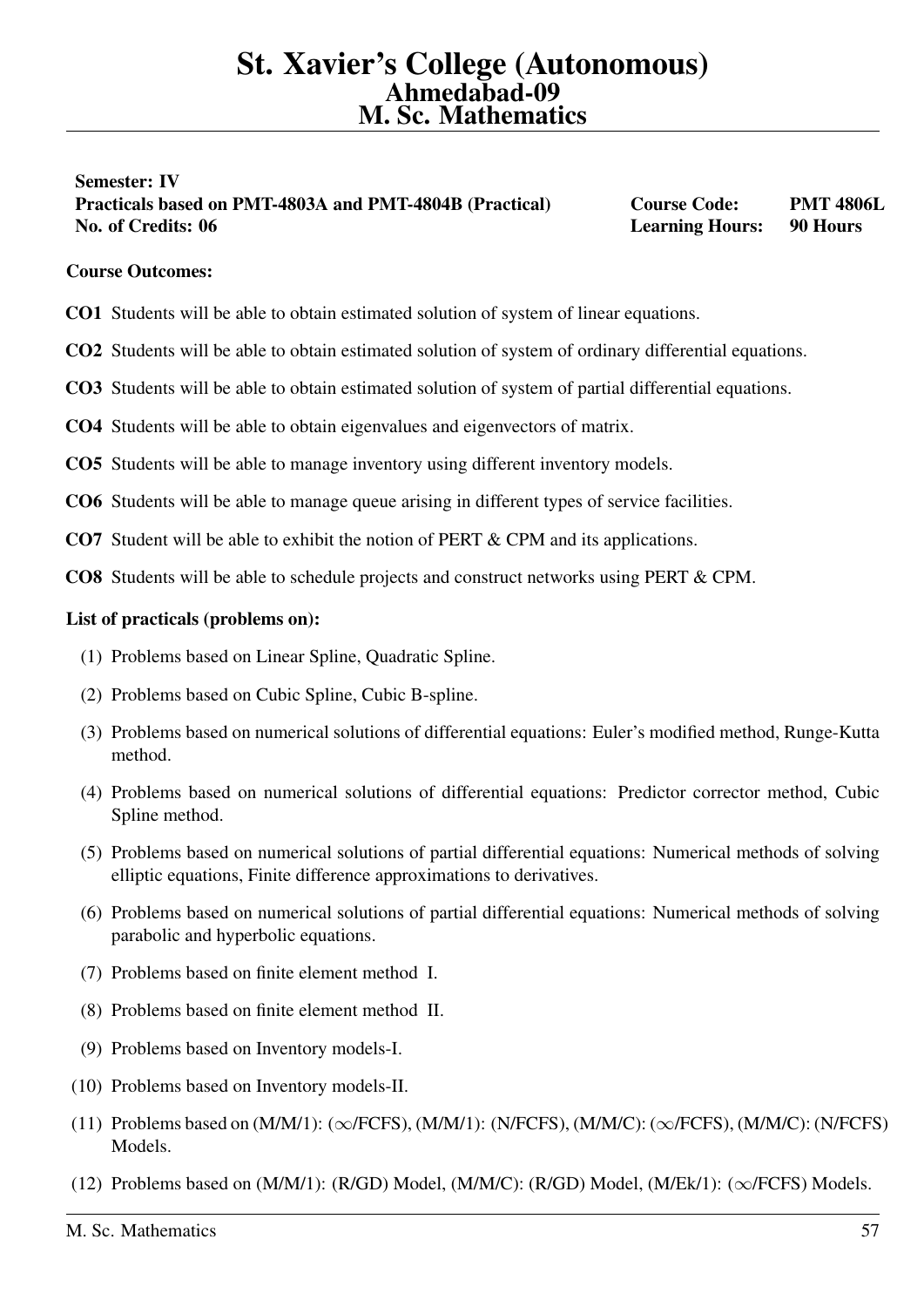- (13) Problems based on Game theory-I.
- (14) Problems based on Game theory -II.
- (15) Problems based on Project Management- I.
- (16) Problems based on Project Management- II.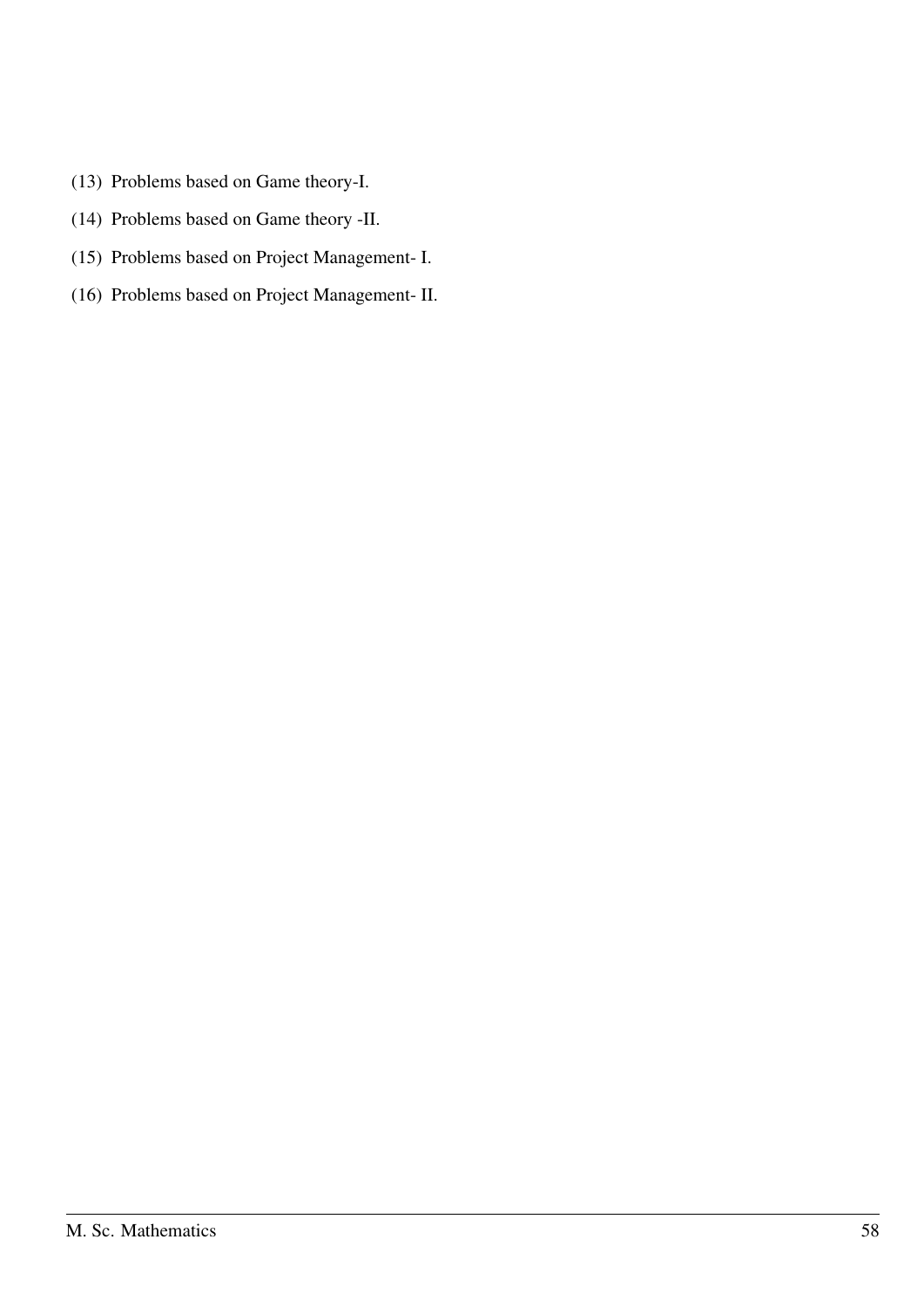# <span id="page-58-0"></span>Semester: IV Practicals based on PMT-4803A and PMT-4804C (Practical) Course Code: PMT 4806L No. of Credits: 06 **Learning Hours:** 90 Hours: 1998 Hours: 1998 Hours: 1998 Hours: 1998 Hours: 1998 Hours: 1998 Hours: 1998 Hours: 1998 Hours: 1998 Hours: 1998 Hours: 1998 Hours: 1998 Hours: 1998 Hours: 1998 Hours: 1998 Ho

# Course Outcomes:

- CO1 Students will be able to obtain estimated solution of system of linear equations.
- CO2 Students will be able to obtain estimated solution of system of ordinary differential equations.
- CO3 Students will be able to obtain estimated solution of system of partial differential equations.
- CO4 Students will be able to obtain eigenvalues and eigenvectors of matrix.
- CO5 Students will be able to parameterize curve and explore different properties of curve.
- CO6 Students will be able to parameterize surface and explore different properties of surface.
- CO7 Students will be able to analyze different properties of curve using second fundamental form.
- CO8 Students will be able to explore and exhibit different notions related to surfaces.

- (1) Problems based on Linear Spline, Quadratic Spline.
- (2) Problems based on Cubic Spline, Cubic B-spline.
- (3) Problems based on numerical solutions of differential equations: Euler's modified method, Runge-Kutta method.
- (4) Problems based on numerical solutions of differential equations: Predictor corrector method, Cubic Spline method.
- (5) Problems based on numerical solutions of partial differential equations: Numerical methods of solving elliptic equations, Finite difference approximations to derivatives.
- (6) Problems based on numerical solutions of partial differential equations: Numerical methods of solving parabolic and hyperbolic equations.
- (7) Problems based on finite element method I.
- (8) Problems based on finite element method II.
- (9) Problems based on curves, its parameterization and curvature.
- (10) Problems based on torsion, signed curvature and Frenet-Serret equations.
- (11) Problems based on surfaces and its first fundamental forms.
- (12) Problems based on tangents, normal and surface area.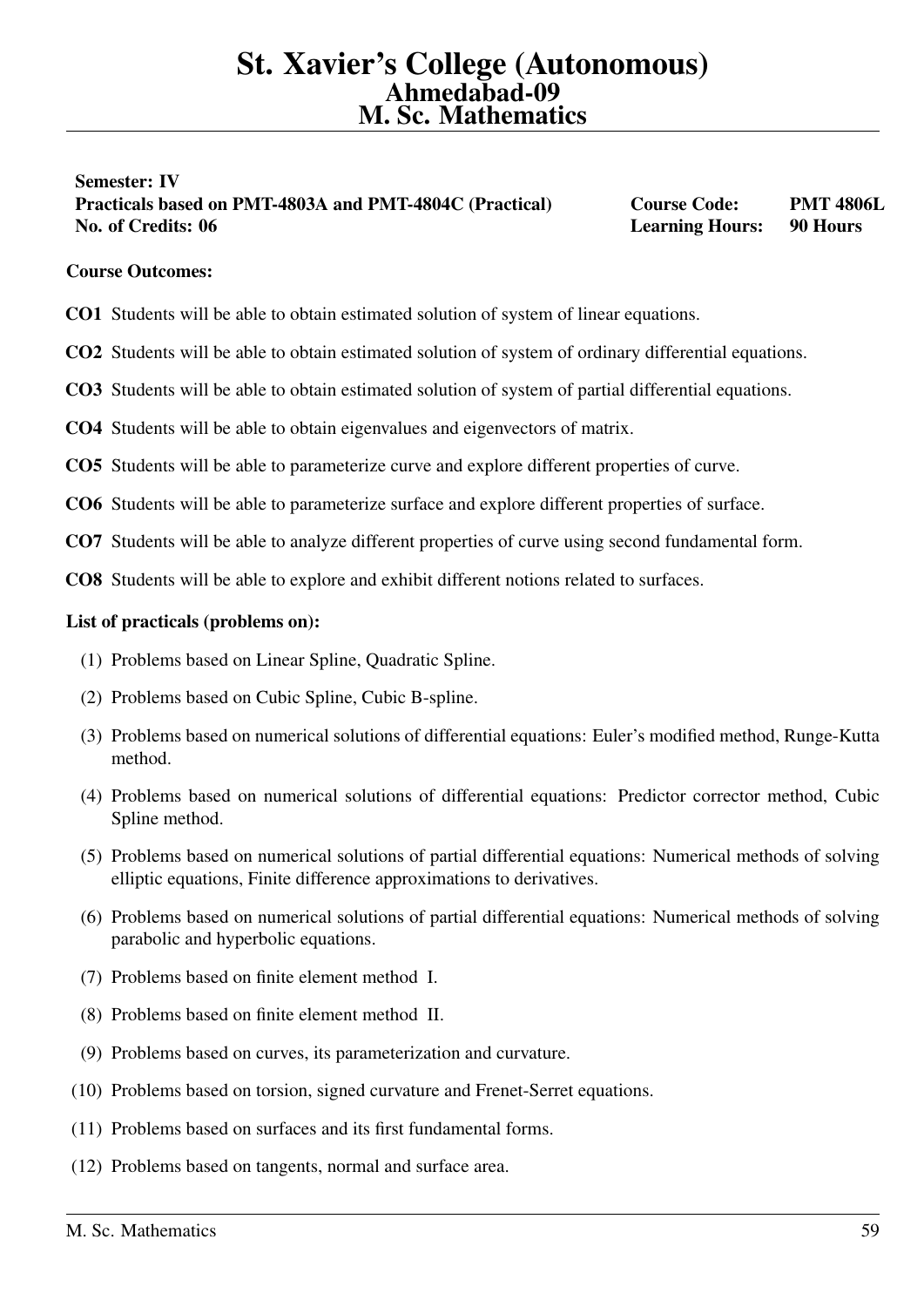- (13) Problems based on second fundamental forms of surfaces and principal curvature.
- (14) Problems based on curves on surface and geodesic curvature.
- (15) Problems based on Christoffel symbols and characterization of geodesics on surfaces like sphere.
- (16) Problems based on geodesics on surface like cylinder, plane and surface of revolution.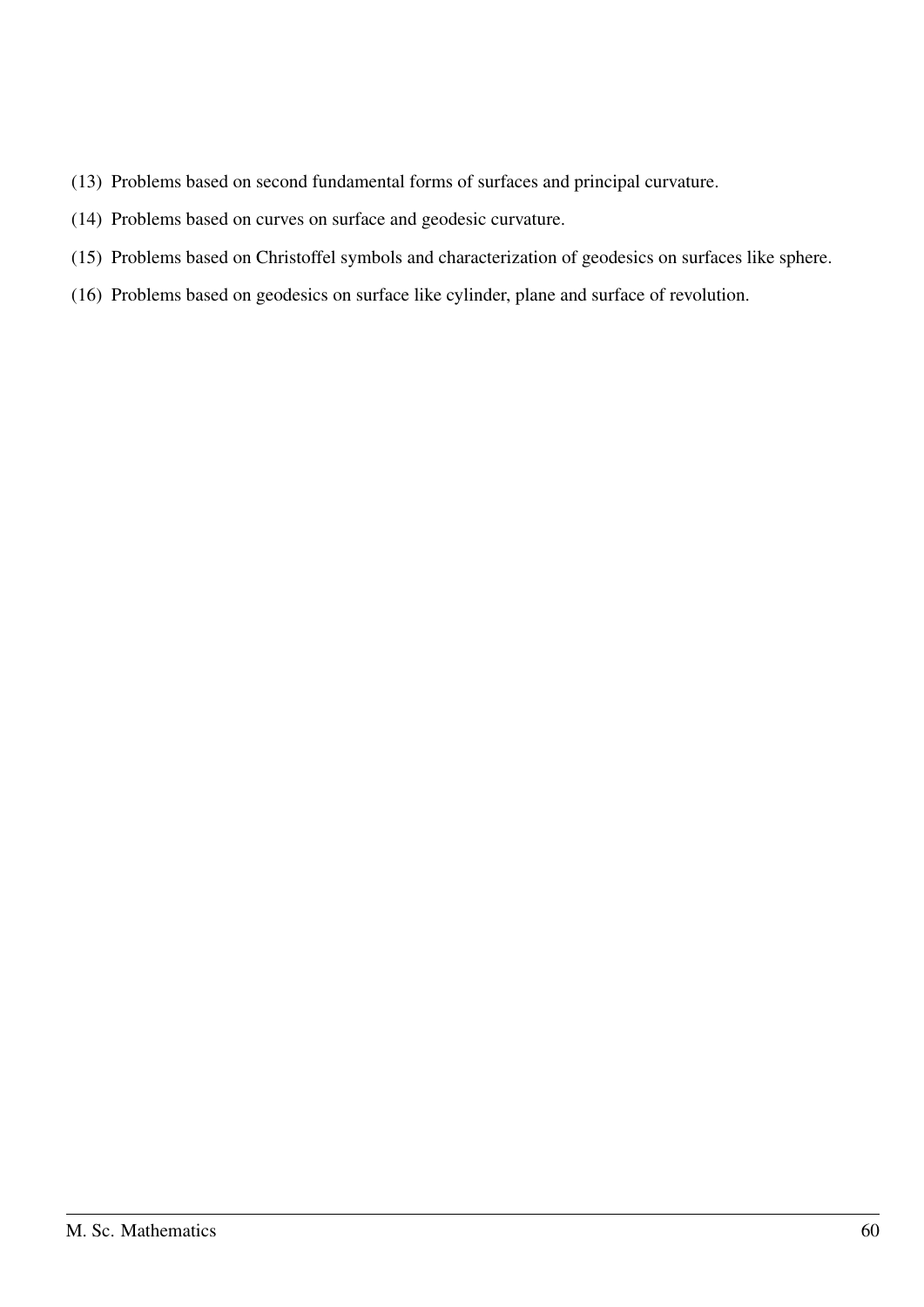# <span id="page-60-0"></span>Semester: IV Practicals based on PMT-4803B and PMT-4804A (Practical) Course Code: PMT 4806L No. of Credits: 06 **Learning Hours:** 90 Hours: 1998 Hours: 1998 Hours: 1998 Hours: 1998 Hours: 1998 Hours: 1998 Hours: 1998 Hours: 1998 Hours: 1998 Hours: 1998 Hours: 1998 Hours: 1998 Hours: 1998 Hours: 1998 Hours: 1998 Ho

## Course Outcomes:

- CO1 Students will be able to solve the system of differential equations and determine its stability.
- CO2 Students will be able to solve integral equations.
- CO3 Students will be able to solve ordinary differential equations and integral equations using Laplace transform.
- CO4 Student will be able to apply various graph theoretical algorithms.
- CO5 Student will be able to apply Matching Theory to real life problems.
- CO6 Student will be able to apply Coloring problems to solve some real life problems.

- (1) Problems based on the eigenvalue-eigenvector method of finding solutions of system of differential equations  $x = Ax$ .
- (2) Problems based on fundamental matrix solutions of system of differential equation  $x = Ax$ , Stability of linear systems.
- (3) Problems based on Euler-Lagrange equations-I.
- (4) Problems based on Euler-Lagrange equations-II.
- (5) Problems based on Fredholm and Volterra integral equation of the first kind and second kind.
- (6) Problems based on integral equations with symmetrical kernels and separable kernels.
- (7) Problems based on Laplace transform and inverse Laplace transform using elementary functions, differentiation, integration and convolution theorems of Laplace transform.
- (8) Problems based on finding solution of ordinary differential equations using Laplace transform.
- (9) Problems based on the Chinese Postman Problem (3.2).
- (10) Problems based on the Two-Optimal Algorithm (3.4).
- (11) Problems based on the Closest Insertion Algorithm (3.4).
- (12) Problems based on a matching Algorithm for bipartite graphs (4.3).
- (13) Problems based on the Hungarian Algorithm (4.3).
- (14) Problems based on the Kuhn-Munkers Algorithm (4.4).
- (15) Problems based on the simple sequential colouring Algorithms (6.2).
- (16) Problems based on the Largest- First Sequential Algorithm (Welsh and Powell) (6.2).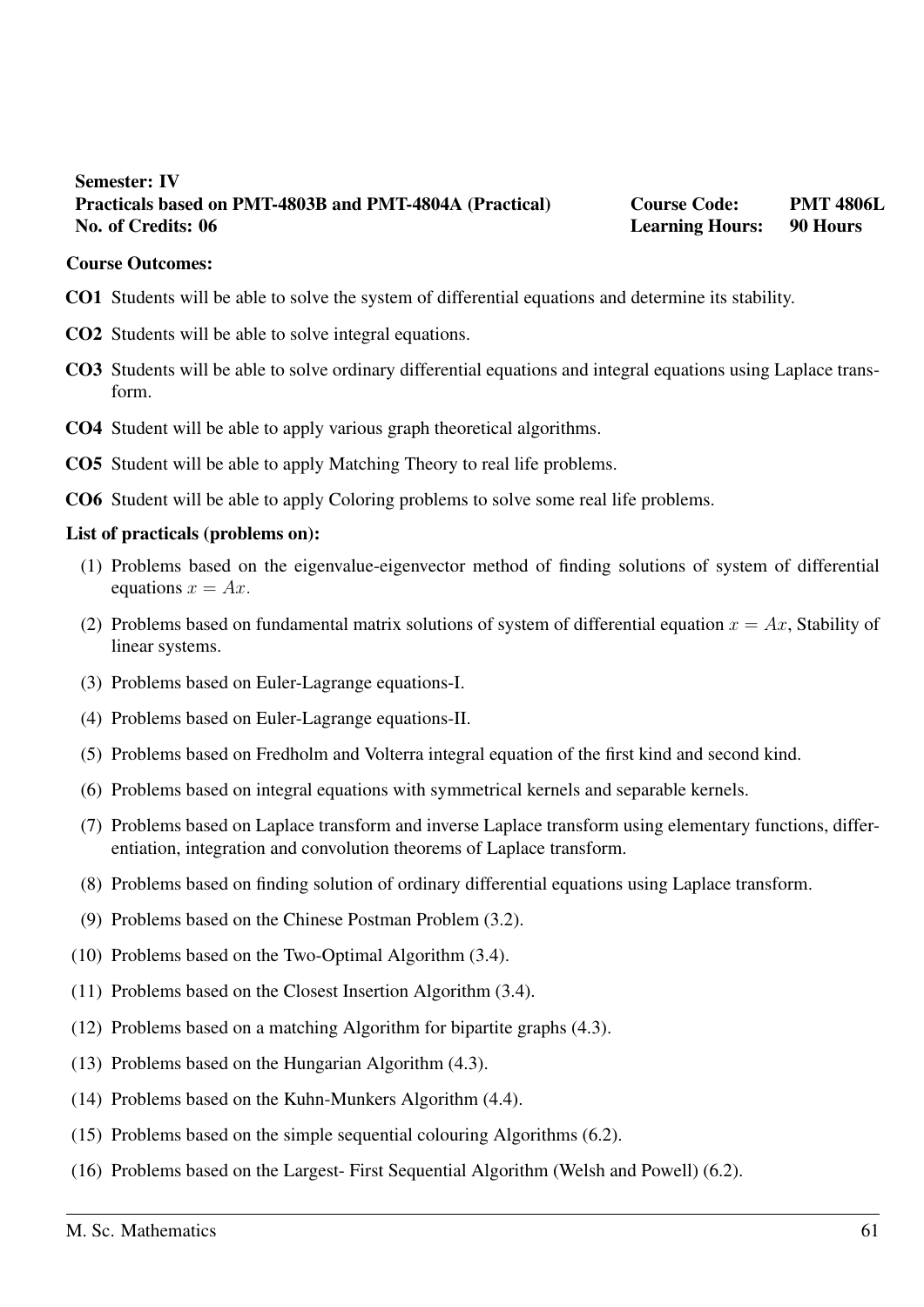# <span id="page-61-0"></span>Semester: IV Practicals based on PMT-4803B and PMT-4804B (Practical) Course Code: PMT 4806L No. of Credits: 06 **Learning Hours:** 90 Hours: 1998 Hours: 1998 Hours: 1998 Hours: 1998 Hours: 1998 Hours: 1998 Hours: 1998 Hours: 1998 Hours: 1998 Hours: 1998 Hours: 1998 Hours: 1998 Hours: 1998 Hours: 1998 Hours: 1998 Ho

# Course Outcomes:

- CO1 Students will be able to solve the system of differential equations and determine its stability.
- CO2 Students will be able to solve integral equations.
- CO3 Students will be able to solve ordinary differential equations and integral equations using Laplace transform.
- CO4 Students will be able to manage inventory using different inventory models.
- CO5 Students will be able to manage queue arising in different types of service facilities.
- CO6 Student will be able to exhibit the notion of PERT & CPM and its applications.
- CO7 Students will be able to schedule projects and construct networks using PERT & CPM.
- CO8 Student will be able to set up different game strategies and solve some real life problems.

- (1) Problems based on the eigenvalue-eigenvector method of finding solutions of system of differential equations  $x = Ax$ .
- (2) Problems based on fundamental matrix solutions of system of differential equation  $x = Ax$ , Stability of linear systems.
- (3) Problems based on Euler-Lagrange equations-I.
- (4) Problems based on Euler-Lagrange equations-II.
- (5) Problems based on Fredholm and Volterra integral equation of the first kind and second kind.
- (6) Problems based on integral equations with symmetrical kernels and separable kernels.
- (7) Problems based on Laplace transform and inverse Laplace transform using elementary functions, differentiation, integration and convolution theorems of Laplace transform.
- (8) Problems based on finding solution of ordinary differential equations using Laplace transform.
- (9) Problems based on Inventory models-I.
- (10) Problems based on Inventory models-II.
- (11) Problems based on  $(M/M/1)$ :  $(\infty$ /FCFS),  $(M/M/1)$ :  $(N/FCFS)$ ,  $(M/M/C)$ :  $(\infty$ /FCFS),  $(M/M/C)$ : (N/FCFS) Models.
- (12) Problems based on (M/M/1): (R/GD) Model, (M/M/C): (R/GD) Model, (M/Ek/1): (∞/FCFS) Models.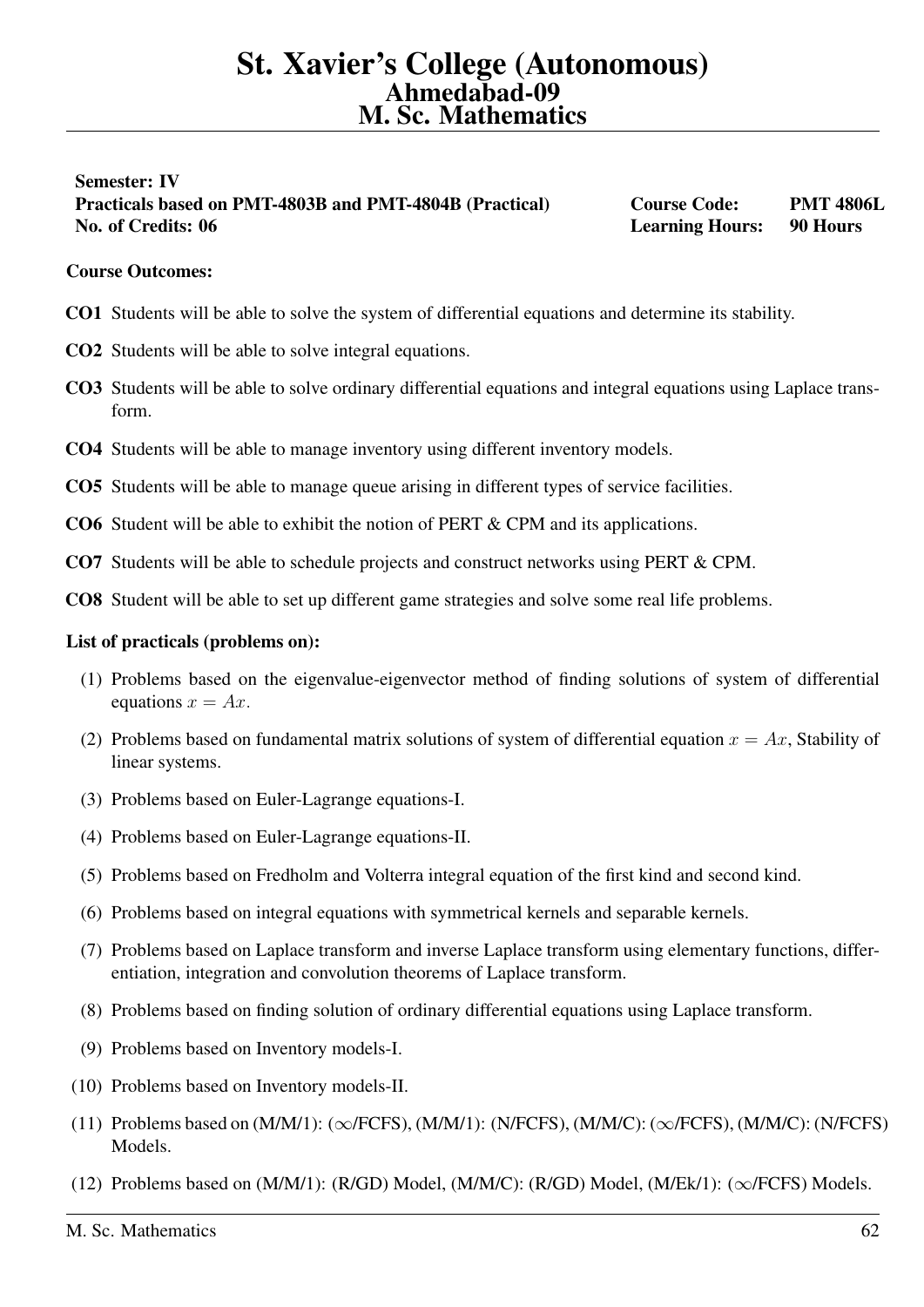- (13) Problems based on Game theory-I.
- (14) Problems based on Game theory -II.
- (15) Problems based on Project Management- I.
- (16) Problems based on Project Management- II.